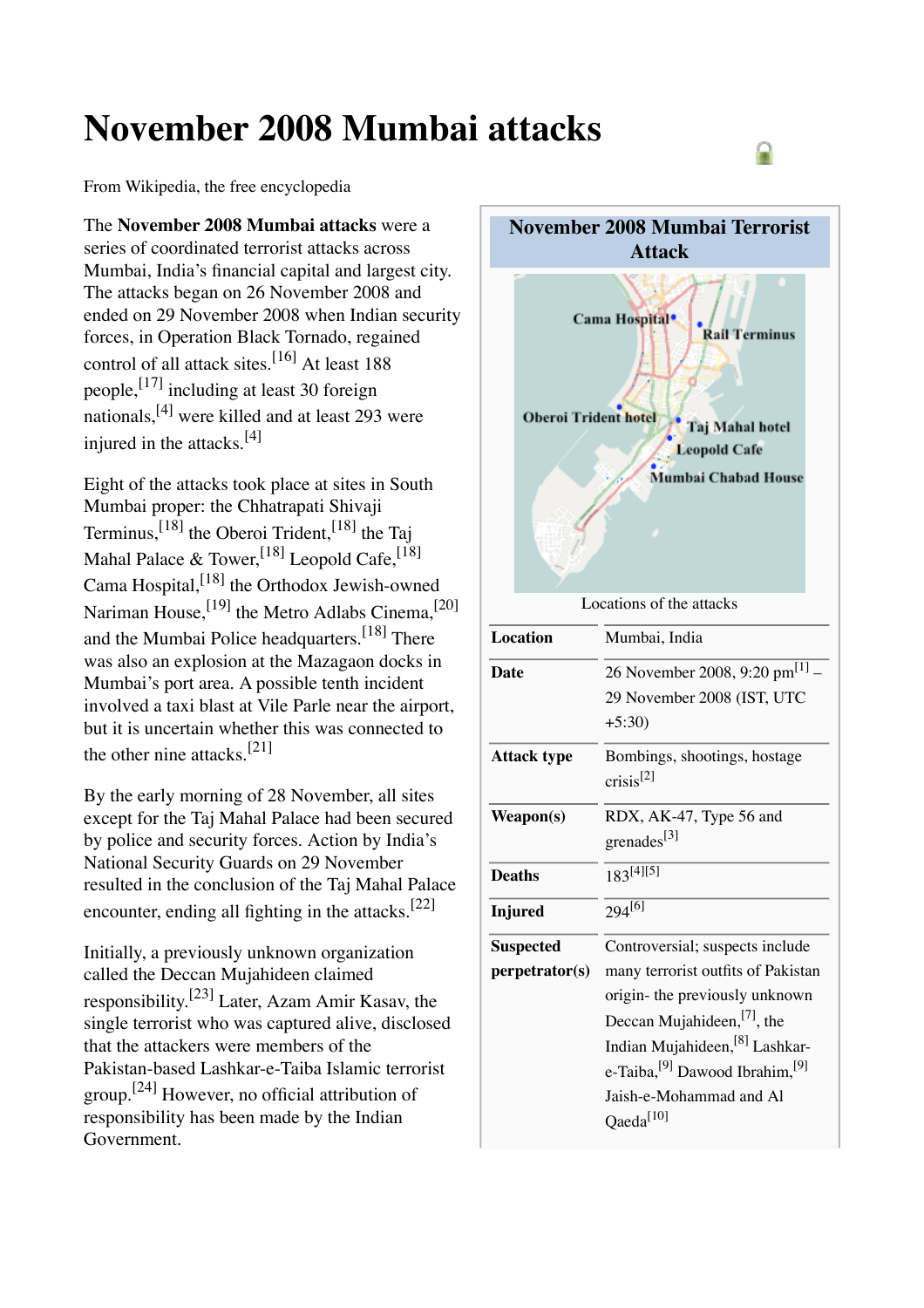The attacks drew widespread condemnation across the world.

# **Contents**

- 1 Locations
- 2 Perpetrators
- 3 Indo-Pakistani Relations
- 4 Chronology
	- 4.1 Entry into India
	- 4.2 At the Taj Mahal Palace and Tower Hotel
	- 4.3 At the Oberoi Trident
	- 4.4 At Nariman House
- $\blacksquare$  5 Victims
	- 5.1 By location
- **6** Terrorists
	- 6.1 Confession of a captured terrorist
- 7 Reactions
	- 7.1 Criticism of politicians and resignations
	- 7.2 Criticism of the anti-terrorist operation
	- 7.3 Nationalism among the Indian public
	- 7.4 Indian Muslim Council refuses to bury terrorists
	- 7.5 Demand for guns in private hands
	- 7.6 Tribute to victims by Naxalites
	- 7.7 International support for investigations
	- 7.8 Media coverage
- 8 Aftermath
	- 8.1 Recovery
	- 8.2 Security agencies upgrades
	- 8.3 Requests for Pakistan's
	- cooperation
- 9 See also
- 10 References
- **11 External links**

# **Locations**

| Unclear, sources say between 10<br>Number of<br>and $25^{[11][12][13]}$<br>participant(s) |                                                                                                              |
|-------------------------------------------------------------------------------------------|--------------------------------------------------------------------------------------------------------------|
| $Defender(s)$                                                                             | Mumbai Police, Anti Terrorist<br>Squad, MARCOS, <sup>[14]</sup> National<br>Security Guards. <sup>[15]</sup> |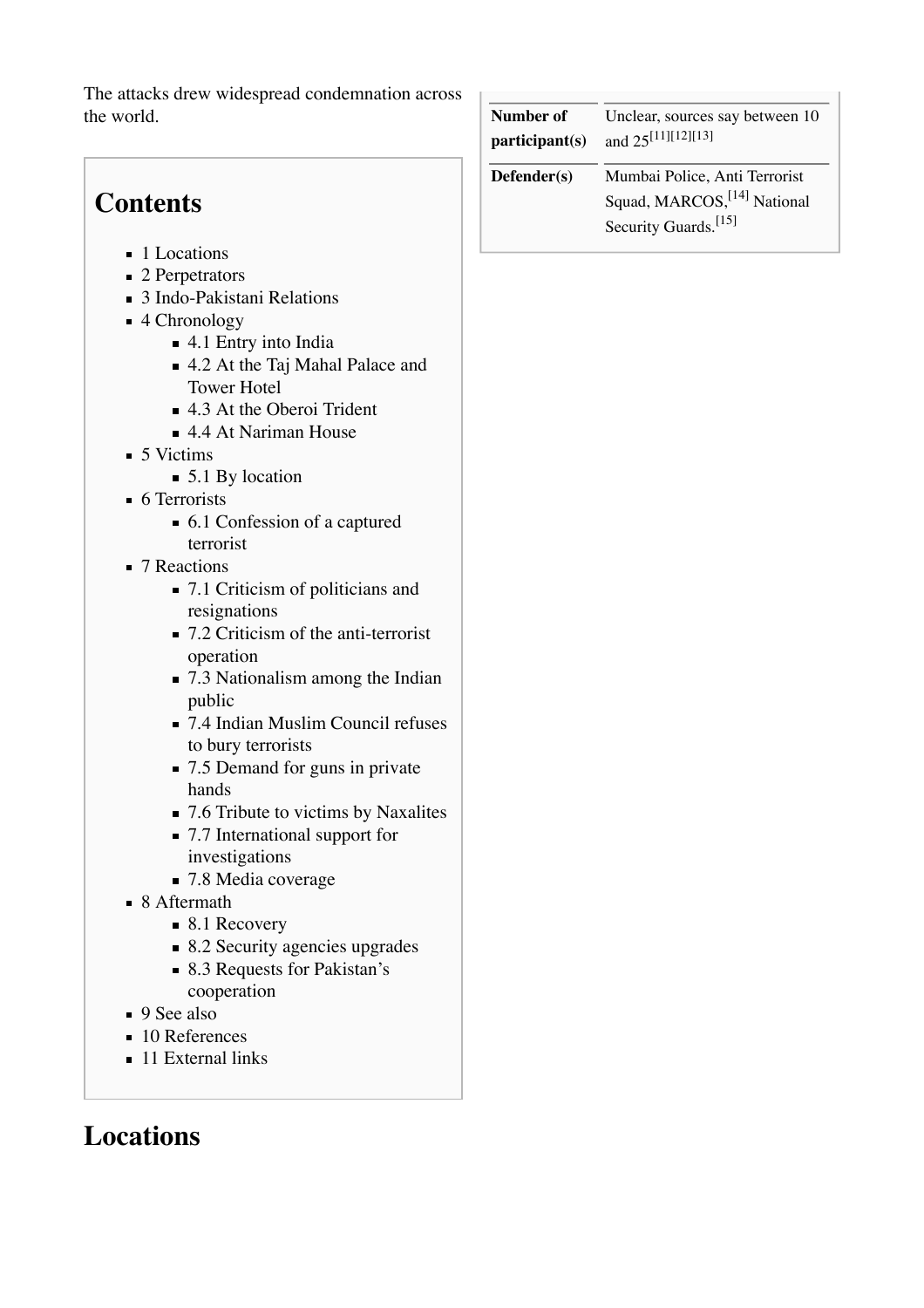Ten attacks took place in South Mumbai:

- Oberoi Trident at Nariman Point, and 18.927118, 72.820618
- Taj Mahal Palace & Tower near the Gateway of India; 18.921739, 72.83331
- Leopold Café, a popular tourist restaurant in Colaba; 18.922272, 72.831566
- Chhatrapati Shivaji Terminus (CST) railway station; 18.940631, 72.836426 (express train terminus), 18.94061, 72.835343 (suburban terminus)
- Lane behind the Times of India building. 2 incidents including a hospital staff worker killed in his home, 18.942117, 72.833734 and the ATS chief along with top cops killed near St. Xavier's College 18.943919, 72.831942.
- Cama and Albless Hospital; 18.94266, 72.832993
- Nariman House (Chabad House) Jewish center; 18.916517, 72.827682
- Metro Cinema 18.943178, 72.829474; and
- Mazagaon docks in Mumbai's port area, and
- Vile Parle near the airport  $^{[25]}$

After two days of gunfire and explosions, the attack was incorrectly reported to have ceased as of the early morning of 28 November in Mumbai.<sup>[26][27]</sup> The fires were out and soldiers were leading hostages and holed-up guests to safety and removing bodies of those killed in the attacks.<sup>[26]</sup> Nariman House and the Oberoi Trident were cleared of hostages by Indian commandos.<sup>[26][28]</sup> Six hostages were killed at the Jewish center. Later news reports indicated that there were still two or three terrorists in the Taj, with explosions heard and gunfire exchanged.<sup>[28]</sup> Fires were also reported as having been caused at the ground floor of the Taj with plumes of smoke arising from the first floor.<sup>[28]</sup> Severe damage has been reported to the Taj, with a dome, and parts of the Heritage Wing of the Taj reported to have been destroyed.<sup>[28]</sup> National Security Guards action resulted in the conclusion of the Taj encounter, with three terrorists reported killed.<sup>[29]</sup>

### **Perpetrators**

A previously unknown organization identifying itself as the Deccan Mujahideen claimed responsibility by e-mail sent to news organizations.<sup>[3]</sup> The email, sent from a Russia-based email address, originated in Pakistan.<sup>[30]</sup> However, the affiliations of the attackers have not been confirmed. India's Prime Minister Manmohan Singh has said the attacks probably involved people from outside of India.<sup>[31]</sup> According to police reports, the one terrorist who was captured alive disclosed that the attackers belonged to the Pakistan-based Lashkar-e-Taiba Islamist group,[32][33][34] which may have severe consequences for India–Pakistan relations. However, Pakistan denied supporting any terrorist organization, and considers all terrorists as having no religion at all.<sup>[35][36]</sup> The Indian Mujahideen terrorist group had also threatened in September 2008 to carry out bombings at sites in Mumbai.<sup>[37][8]</sup> According to some news reports, a terrorist holding hostages at the Oberoi told an Indian TV channel that they wanted all 'Mujahideen' in Indian prisons released before they released their hostages. He also indicated that there were seven terrorists holding hostages at that location.<sup>[38][39]</sup> Other reports indicate that this demand was made through a hostage at the Mumbai Chabad House, in a call to the Israeli embassy in New Delhi.<sup>[40]</sup> Experts have conflicting views as to whether Al Qaeda played a role in the attacks<sup>[10][41][42]</sup>.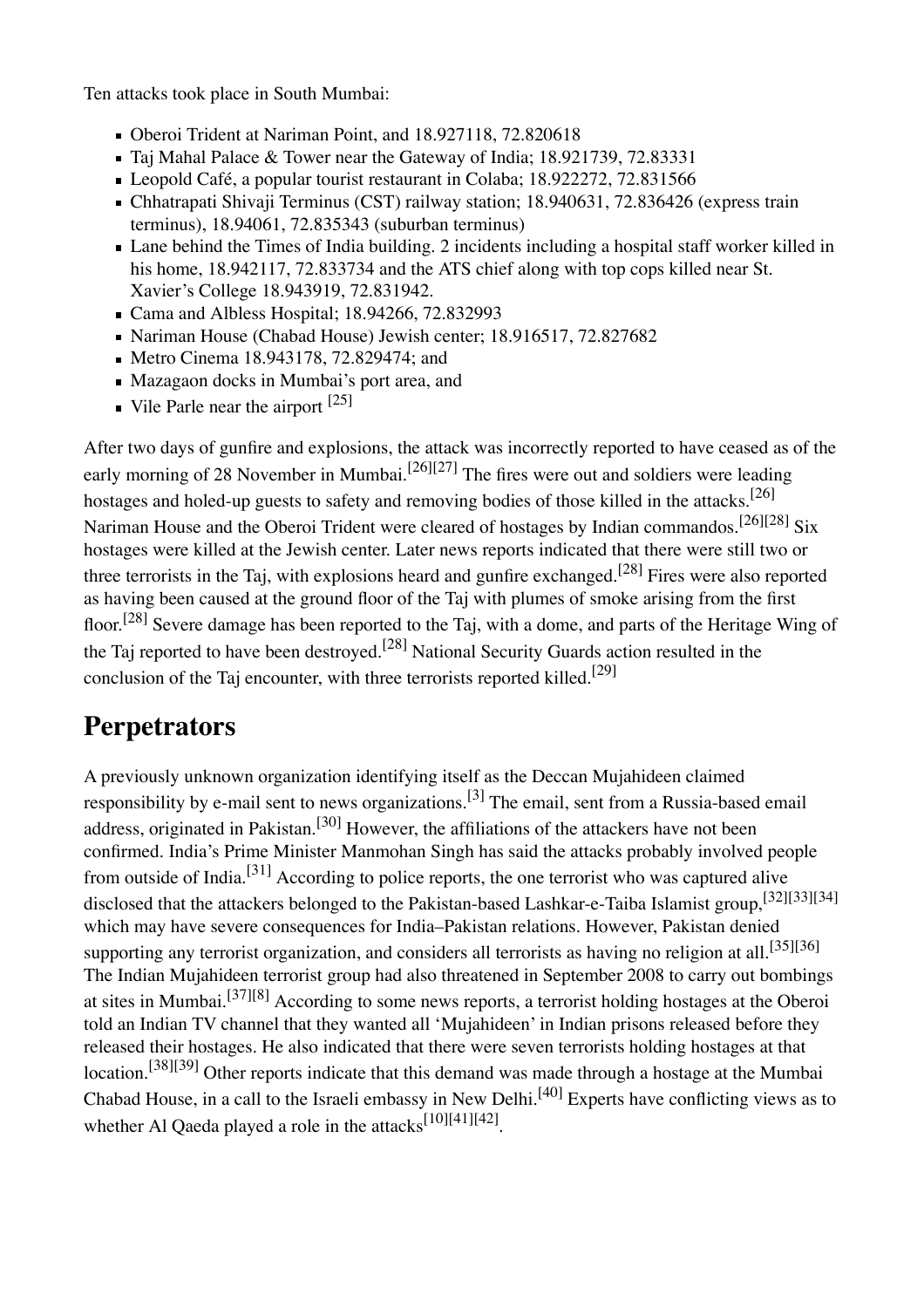## **Indo-Pakistani Relations**

The attacks have damaged India's already strained relationship with Pakistan. India handed over two demarches to Pakistan—one was submitted at the Foreign Office in Islamabad by Indian High Commissioner Satyabrata Pal. The Indian Ministry of External Affairs also summoned Pakistan High Commissioner Shahid Malik on 1 December 2008 to lodge a formal protest over Pakistan's failure to curb terrorism emanating from its soil.<sup>[43]</sup> According to the Indian External Affairs Minister, Pranab Mukherjee, India in the demarches to Pakistan, asked for the arrest and handover of those 20 persons including gangster, Dawood Ibrahim, the founder of Jaish-e-Mohammad, terrorist leader Maulana Masood Azhar and Lashkar-e-Taiba chief Hafiz Muhammad Saeed who are settled in Pakistan and who are fugitives of Indian law. The external affairs minister has also stated that India will await Pakistan's response.<sup>[44]</sup> He has not ruled out the option of military strikes against terrorist camps in Pakistan. [45][46]

# **Chronology**



outside Colaba.

First event was detailed at 8:10 pm IST on November 26: a boat carrying around ten terrorists with several large bags docked at Macchimar Nagar, Mumbai's Cuffe Parade neighborhood, where six of the men disembarked and the rest continued sailing along the shore.<sup>[47]</sup> When local residents asked about their occupation, the group responded that they were students.  $^{[47]}$  At 8:30 pm another such incident played out in Colaba, when 10 Urdu-speaking men in inflatable speedboats came ashore. They reportedly told local Marathi-speaking fishermen to mind their business before they split up and headed two different ways; the fishermen's subsequent

report to police received little response.<sup>[48]</sup> The attacks began around 9:20 pm, when two terrorists armed with AK-47 rifles entered the passenger hall of the Chhatrapati Shivaji Terminus (CST) railway station, opened fire and threw grenades,  $^{[1]}$  killing at least ten people.  $^{[3]}$  Two terrorists held fifteen hostages, including seven foreigners, in the Taj Mahal hotel.<sup>[49]</sup>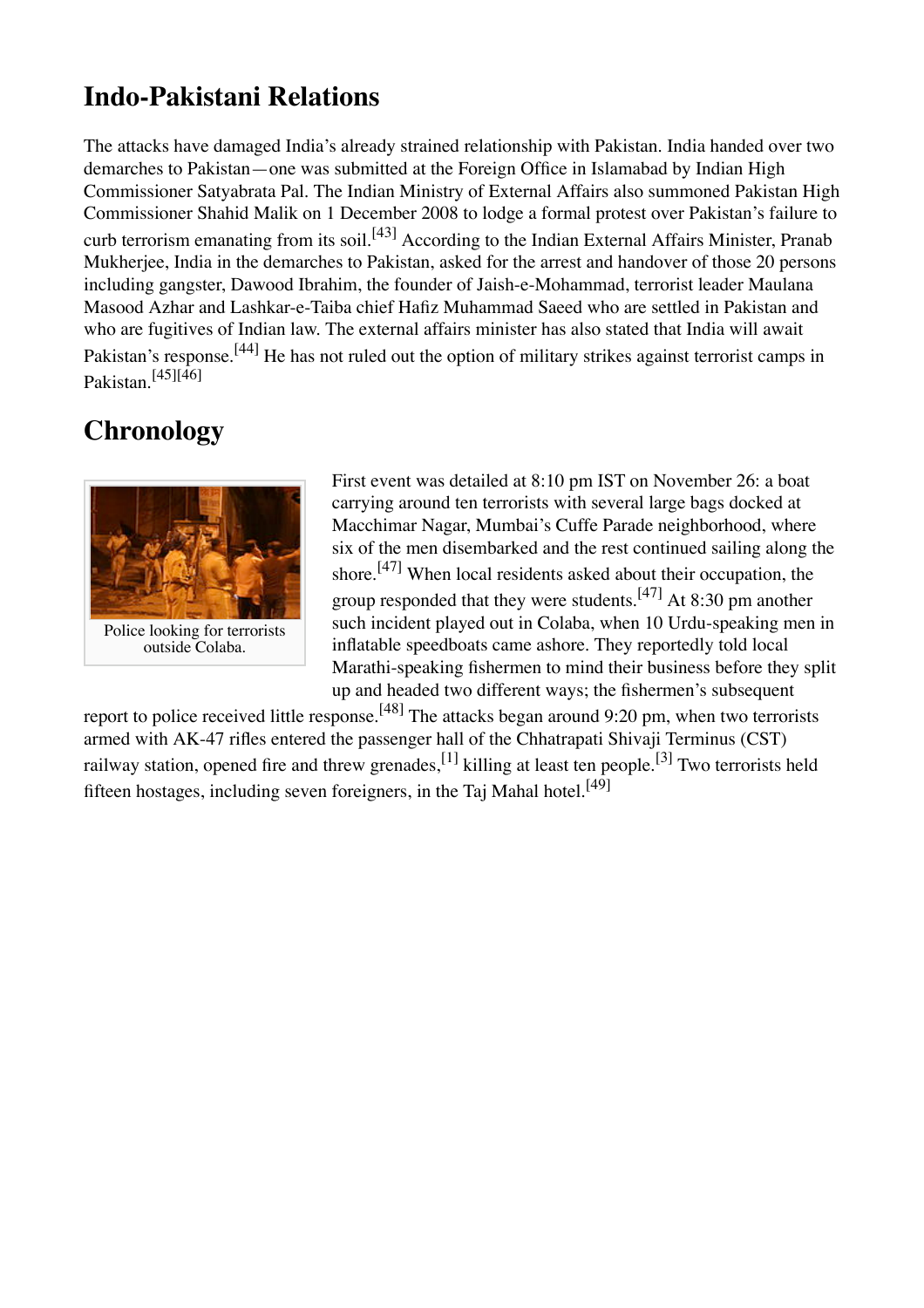CNN reported at 11 pm that the hostage situation at the Taj had been resolved and quoted the police chief of Maharashtra state as saying that all hostages were freed;<sup>[50]</sup> however, it was later learned that there were still hostages in the hotel.<sup>[51]</sup> Forty people were being held as hostages in the Oberoi Trident hotel.<sup>[52]</sup> Six blasts are reported to have taken place at the Taj hotel and one at the Oberoi Trident.<sup>[53][54]</sup> The Taj Mahal Hotel was reported to be completely under government control at 4:22 am<sup>[50]</sup> and Indian commandos killed two gunmen inside Oberoi hotel and took control of the building. $[55][56]$ 

Both hotels were on fire and were surrounded by Rapid Action Force and Army personnel.<sup>[57]</sup> About 400 Army commandos and 300 National Security Guards (NSG) commandos and 36~100 MARCOS commandos were sent to the spot.<sup>[3]</sup> Reports emerged of terrorists receiving live feeds broadcast by television stations; feeds to the hotels were subsequently blocked.<sup>[58]</sup> All terrorists were out of the Taj hotel, and police and firefighters were working to rescue the estimated 50 people trapped inside. Low-intensity blasts were reported in Vile Parle and a grenade attack in Santa Cruz. Two blasts were reported in the Nepean Sea Road area of south Mumbai. Local Mumbai Suburban Railway trains on the Western Railway are running, whereas those of the Central Railway are suspended.



Facade of the Taj Mahal hotel where hostages were held



pool of blood.

More blasts were reported at the Oberoi as the siege continued.<sup>[52]</sup> Meanwhile, police seized a boat filled with arms and explosives anchored at Mazgaon dock off Mumbai harbour.<sup>[59]</sup>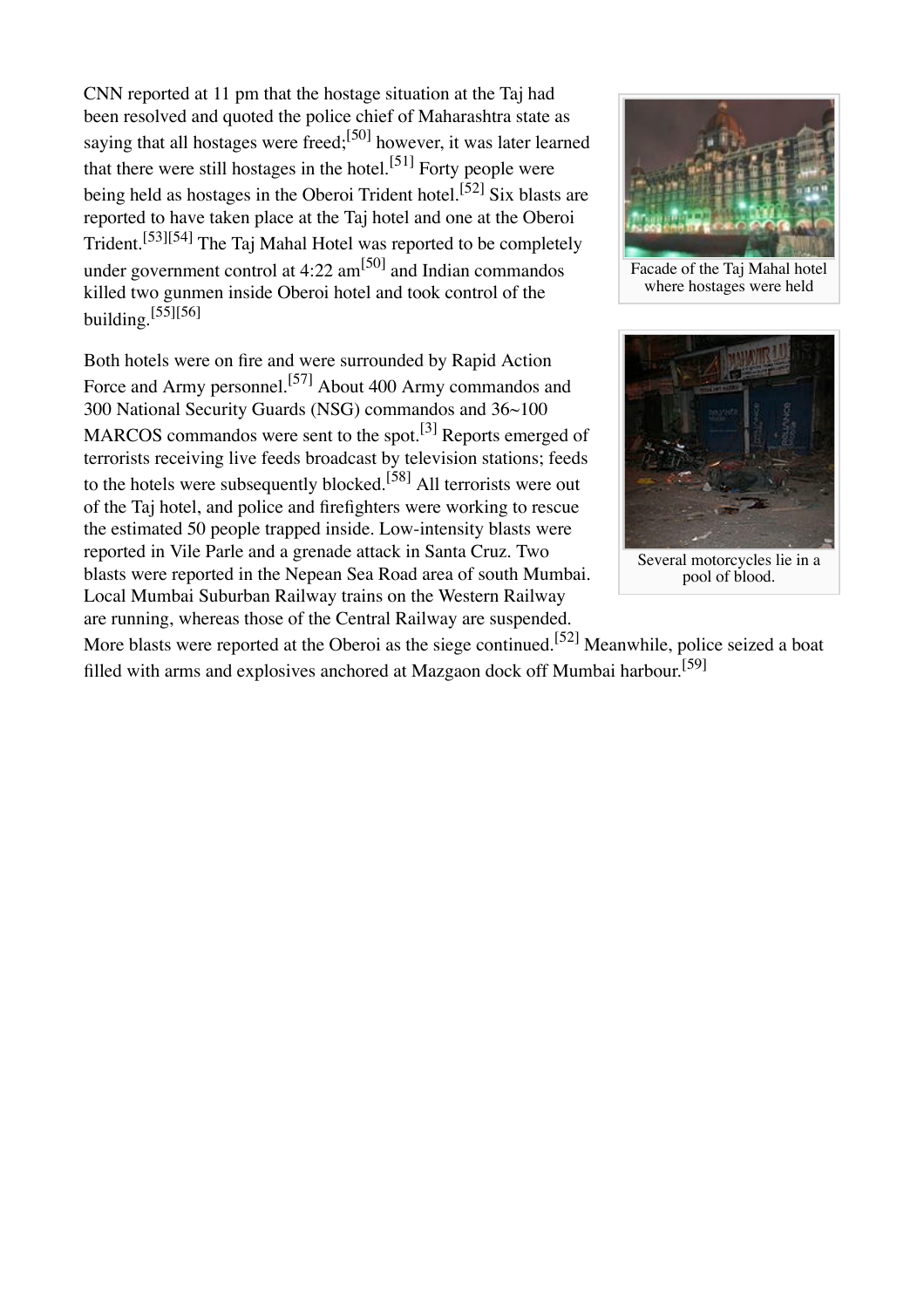

hotel where forty hostages were held

A number of European Parliament Committee on International Trade delegates were staying in the Taj Mahal hotel when it was attacked.<sup>[60]</sup> British Conservative MEP Sajjad Karim (who was in the lobby when gunmen initially opened fire there) and German Social Democrat MEP Erika Mann were last heard of hiding in different parts of the building.<sup>[61]</sup> Also reported present was Spanish MEP Ignasi Guardans, who was barricaded in a hotel room.[62] Another British Conservative MEP, Syed Kamall, reports that he along with several other MEPs left the hotel and went to a nearby restaurant shortly before the attack.<sup>[61]</sup> Kamall also reported that Polish MEP Jan Masiel was thought to have been sleeping in his hotel room when the attacks occurred.<sup>[61]</sup> He did not leave his room for a long time, but he finally managed to safely leave the hotel.<sup>[63]</sup> Kamall and Guardans report that a Hungarian MEP's assistant was shot.[61][64]

Also caught up in the shooting were the President of Madrid, Esperanza Aguirre, while checking in at the Oberoi Trident, <sup>[64]</sup> and Indian MP N. N. Krishnadas of Kerala, while having dinner at a restaurant in the Taj hotel.<sup>[65]</sup>

*The New York Times* reported that terrorists held several hostages at the Mumbai Chabad House (also known as Nariman House) in Colaba, owned by Chabad Lubavitch.<sup>[66]</sup> It was reported in the early morning of November 29 that Rabbi Gavriel Holtzberg and his wife Rivka Holtzberg were killed with other hostages inside the house.[67] *Times Online* reports about Sir Gulam Noon - MBE's experience on how he escaped the bombed Taj Mahal Hotel.<sup>[68]</sup>

Maharashtra state home secretary Bipin Shrimali later announced that the police killed four gunmen when they attempted to flee in cars in two separate incidents, and state home minister R. R. Patil has said that nine suspects were also arrested.<sup>[69]</sup>

The army was reported to have secured one of the hotels, and eight hostages have been freed at the Jewish outreach group.[70][71][57] On 29 November *The Times of India* reported that the battle for Mumbai has ended after 60 hours of operation by Indian security forces. The final operation at the Taj Mahal Palace hotel was completed at 8:00 am on 29 November. The security forces rescued 250 people in Oberoi, 300 in Taj and 12 families of 60 people in Nariman House. A total of 172 people were reported to be killed by the terrorists.<sup>[72]</sup>

#### **Entry into India**

| Date | <b>Estimated</b><br><b>Time</b><br>$(+0530$ UTC) | <b>Event</b> |
|------|--------------------------------------------------|--------------|
|------|--------------------------------------------------|--------------|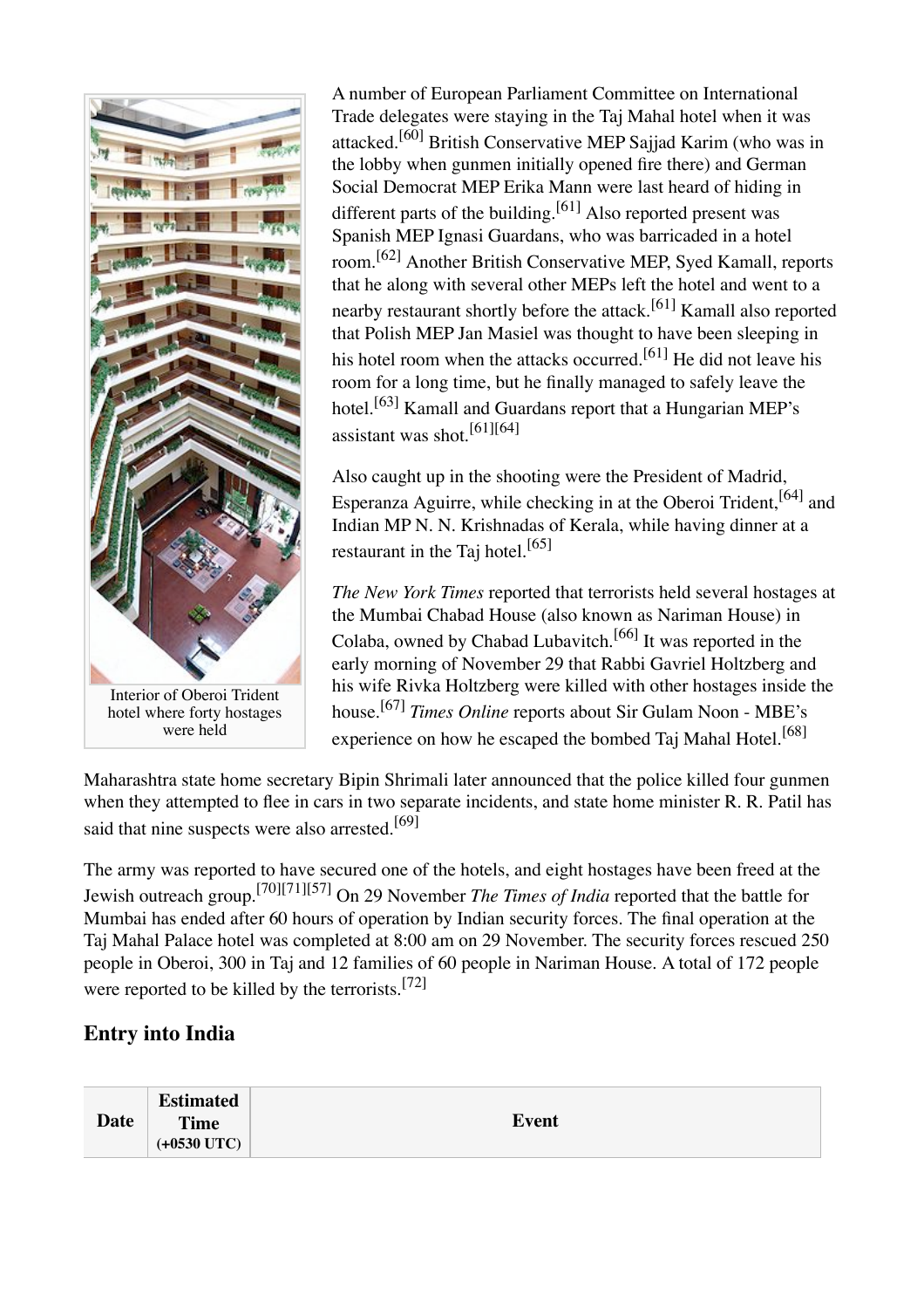|               | Nov 21 evening | Ten terrorists leave Karachi, Pakistan in a boat $&$ travel for thirty-eight<br>hours, remaining undetected by the Indian Navy. [73][74]                                                                                                                   |
|---------------|----------------|------------------------------------------------------------------------------------------------------------------------------------------------------------------------------------------------------------------------------------------------------------|
| <b>Nov 22</b> |                | Each of the 10 men is given 6 to 7 magazines of 30 rounds each plus 400<br>rounds not loaded in magazines, 8 hand grenades, one AK-47 assault rifle,<br>an automatic loading revolver, credit cards and a supply of dried fruit. <sup>[73]</sup><br>$[75]$ |
| <b>Nov 22</b> |                | A separate group checks in to the Taj Hotel with arms and ammunition. <sup>[73]</sup>                                                                                                                                                                      |
| Nov $23$      |                | The terrorists hijack an Indian trawler, the Kuber, killing four fishermen<br>and ordering the captain to sail to India. <sup>[73]</sup>                                                                                                                   |
| <b>Nov 26</b> |                | They reach within four nautical miles (7 kilometres) of Mumbai and kill<br>the captain. They then proceed to board three inflatable speedboats and<br>reach Colaba jetty at dusk. <sup>[73]</sup>                                                          |
| Nov 26        |                | The ten men get off at Badhwar Park, Cuffe Parade, three blocks away<br>from Nariman House. <sup>[73]</sup>                                                                                                                                                |
| Nov 26        |                | Four of the men enter the Taj Mahal Hotel, two enter the Oberoi Trident,<br>two enter Nariman House, and the other two men, Azam and Ismail, take a<br>taxi to Chhatrapati Shivaji Terminus. <sup>[73]</sup>                                               |

# **At the Taj Mahal Palace and Tower Hotel**

*Sources*: *NDTV*[76] , *Evening Standard*[59] , and *BBC*[77]

| Date          | <b>Estimated</b><br><b>Time</b><br>$(+0530$ UTC) | <b>Event</b>                                                                                                        |  |
|---------------|--------------------------------------------------|---------------------------------------------------------------------------------------------------------------------|--|
| Nov $26$      | 11:00 PM                                         | Terrorists enter Taj hotel. <sup>[76]</sup>                                                                         |  |
| Nov $27$      | 12:00 AM                                         | Mumbai police surround the hotel. <sup>[76]</sup>                                                                   |  |
| Nov $27$      | 01:00 AM                                         | Massive blast in the central dome, fire in the building. <sup>[76]</sup>                                            |  |
| Nov $27$      | 02:30 AM                                         | Army soldiers arrive in two trucks and enter the front lobby. Fire<br>spreads across the top floor. <sup>[76]</sup> |  |
| Nov $27$      | 03:00 AM                                         | Fire engines arrive. Shooting is heard inside lobby and heritage<br>building. $[76]$                                |  |
| Nov $27$      | $4:00$ AM                                        | Firemen rescue people with ladders. <sup>[76]</sup> More than 200 people<br>evacuated.                              |  |
| <b>Nov 27</b> | 4:30 AM                                          | Terrorists reported to move from central dome to new tower. <sup>[76]</sup>                                         |  |
| Nov $27$      | 5:00 AM                                          | Commandos and Bomb squad arrive. Police step up pressure. <sup>[76]</sup>                                           |  |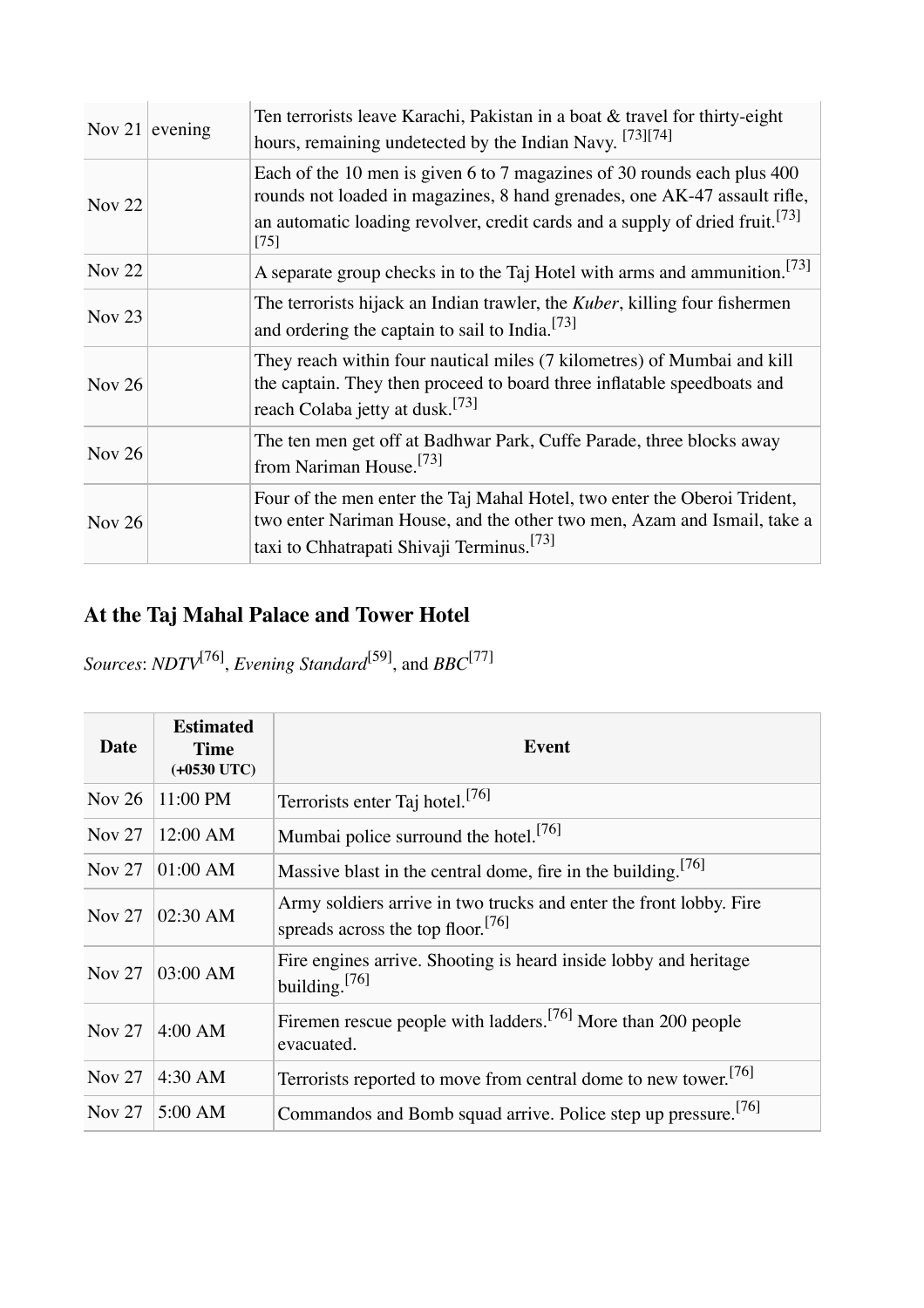| <b>Nov 27</b>           | 5:30 AM                  | Fire brought under control but terrorists holed up in new tower with 100<br>to 150 hostages. $[76]$                                                                           |  |  |  |
|-------------------------|--------------------------|-------------------------------------------------------------------------------------------------------------------------------------------------------------------------------|--|--|--|
| <b>Nov 27</b>           | 6:30 AM                  | Security forces say they are ready for encounter. <sup>[76]</sup>                                                                                                             |  |  |  |
| <b>Nov 27</b>           | 8:00 AM                  | People are brought out of the lobby. <sup>[76]</sup>                                                                                                                          |  |  |  |
| <b>Nov 27</b>           | 8:30 AM                  | Another 50 people brought out of Chambers Club. <sup>[76]</sup>                                                                                                               |  |  |  |
| <b>Nov 27</b>           | 9:00 AM                  | More rounds of firing, many more people reported to be still inside. <sup>[76]</sup>                                                                                          |  |  |  |
| <b>Nov 27</b>           | 10:30 AM                 | Gun battle reported from inside hotel.                                                                                                                                        |  |  |  |
| <b>Nov 27</b>           | 12 Noon                  | 50 people evacuated.                                                                                                                                                          |  |  |  |
| <b>Nov 27</b>           | 4:30 PM                  | Terrorists set fire to a room on the 4th floor                                                                                                                                |  |  |  |
| <b>Nov 27</b>           | 7:20 PM                  | More NSG commandos arrive, enter hotel.                                                                                                                                       |  |  |  |
| <b>Nov 27</b>           | 11:00 PM                 | Operations continue.                                                                                                                                                          |  |  |  |
| <b>Nov 27</b>           | 2:53 PM                  | Six bodies recovered.                                                                                                                                                         |  |  |  |
| <b>Nov</b><br>$27 - 28$ | $2:53$ PM $-$<br>3:59    | Ten grenade explosions.                                                                                                                                                       |  |  |  |
| <b>Nov 28</b>           | 3:00 PM                  | Marine commandos recover explosives from Taj.                                                                                                                                 |  |  |  |
| <b>Nov 28</b>           | 4.00 PM                  | 12 to 15 bodies recovered from the Taj by naval commandos.                                                                                                                    |  |  |  |
| <b>Nov 28</b>           | 7:30 PM                  | Fresh explosions and gun shots at Taj Hotel.                                                                                                                                  |  |  |  |
| <b>Nov 28</b>           | 8:30 PM                  | Report that one terrorist remains at the Taj.                                                                                                                                 |  |  |  |
| <b>Nov 29</b>           | $3:40$ AM $-$<br>4:10 AM | Reports of five explosions at the Taj.                                                                                                                                        |  |  |  |
| <b>Nov 29</b>           | 5:05 AM                  | Revised estimate of one terrorist remaining.                                                                                                                                  |  |  |  |
| <b>Nov 29</b>           | 07:30 AM                 | Fire raging on first floor. Black smoke on second floor. Gunshots heard<br>frequently - apparent gun battle.                                                                  |  |  |  |
| <b>Nov 29</b>           | 08:00 AM                 | Indian commandos state that the Taj Hotel is now under control though<br>they are still conducting room to room searches. People celebrate on the<br>streets. <sup>[78]</sup> |  |  |  |

### **At the Oberoi Trident**

| <b>Date</b> | <b>Estimated</b><br><b>Time</b> | Event                                                        |  |
|-------------|---------------------------------|--------------------------------------------------------------|--|
| Nov 27 6 AM |                                 | NSG arrives, storms hotel.                                   |  |
|             | Nov 27 8:40 AM                  | Firing heard, top army, navy officers arrive and take stock. |  |
|             | Nov 27 1:30 PM                  | Two small explosions. More reinforcements enter building.    |  |
|             | Nov 27 3:25 PM                  | Some foreign hostages rescued.                               |  |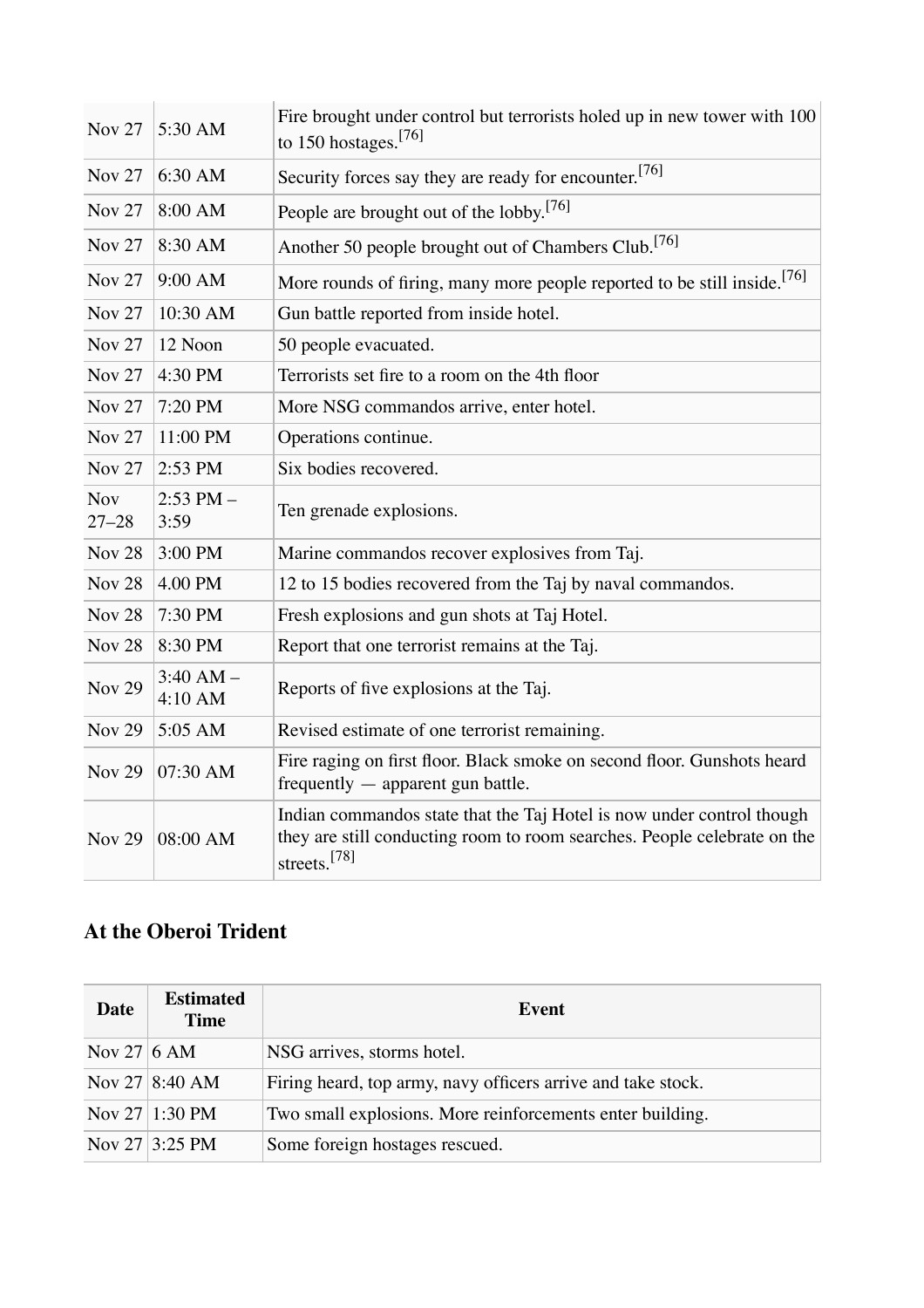|                        | Nov 27 5:35 PM | Sikh regiment arrives, fierce gun battle.                                                                                                         |  |
|------------------------|----------------|---------------------------------------------------------------------------------------------------------------------------------------------------|--|
| Nov 27 6 PM            |                | 27 hostages exit Air India building, four foreigners taken to hospital.                                                                           |  |
|                        | Nov 27 6:45 PM | Explosion heard. Two NSG guards, 25 army personnel suspected injured.<br>More people rescued, 31 in total.                                        |  |
|                        | Nov 27 7:10 PM | 1 terrorist arrested.                                                                                                                             |  |
|                        | Nov 27 7:25 PM | Fire breaks out on 4th floor.                                                                                                                     |  |
| Nov $27 11$ PM         |                | Operations continue.                                                                                                                              |  |
| Nov $28 10 \text{ AM}$ |                | Many hostages evacuated from the Trident building.                                                                                                |  |
|                        | Nov 28 3:00 PM | Commando operations at Oberoi over, 24 bodies recovered. <sup>[79]</sup> 143<br>hostages rescued alive. Two terrorists shot dead. <sup>[80]</sup> |  |

### **At Nariman House**

| <b>Date</b>      | <b>Estimated</b><br><b>Time</b> | <b>Event</b>                                                                            |  |
|------------------|---------------------------------|-----------------------------------------------------------------------------------------|--|
| <b>Nov</b><br>27 | <b>7 AM</b>                     | Police begin evacuating adjacent buildings.                                             |  |
| <b>Nov</b><br>27 | 11 AM                           | Cross firing between terrorists and police; one terrorist injured.                      |  |
| Nov<br>27        | 2:45 PM                         | Terrorists throw grenade into nearby lane; no casualties.                               |  |
| Nov<br>27        | 5:30 PM                         | NSG commandos arrive, naval helicopter takes aerial survey.                             |  |
| Nov<br>27        | 11 PM                           | Operations continue.                                                                    |  |
| <b>Nov</b><br>27 | 12 PM                           | 9 hostages are rescued from first floor.                                                |  |
| <b>Nov</b><br>28 | 7:30 AM                         | NSG commandos are airdropped onto Nariman house. <sup>[81]</sup>                        |  |
| <b>Nov</b><br>28 | 7:30 PM                         | Commandos find all 6 hostages including Rabbi and his wife killed by<br>the terrorists. |  |
| Nov<br>28        | 8:30 PM                         | NSG commandos declare operations over, 2 terrorists killed.                             |  |

# **Victims**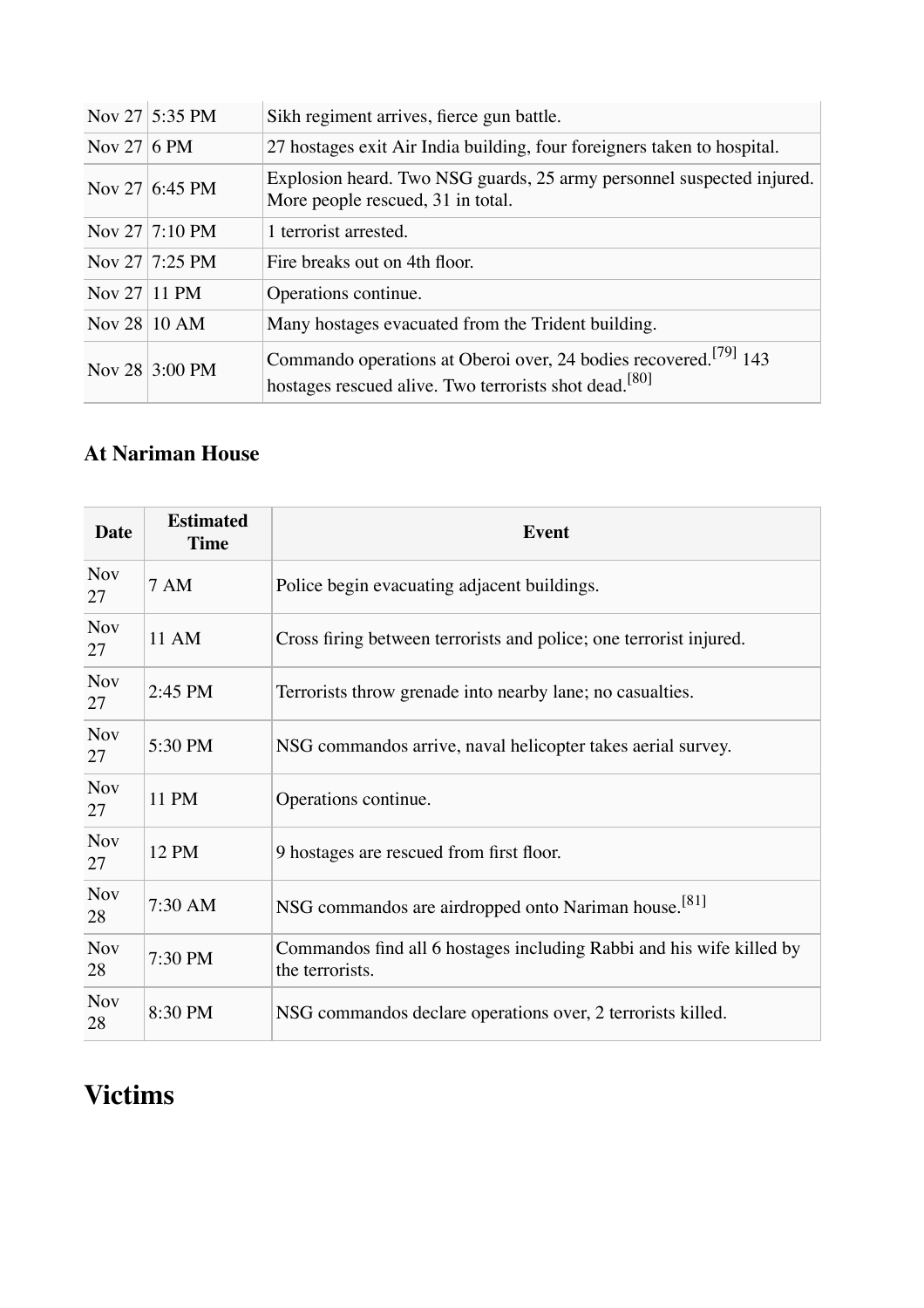At least 171 people had been killed<sup>[106]</sup> in the attacks and 294 wounded.<sup>[106]</sup> This includes nearly 40 Muslims and nationals from 10 countries. <sup>[107]</sup> Among the dead were 123 Indian civilians, 17 policemen and 31 foreigners. The breakdown of the foreigners was as follows: four Americans, four Australians, three Germans, two Canadians, <sup>[108]</sup> two Israeli-Americans, two Israelis, two French, one Italian, one British-Cypriot, one Dutch, one Japanese, one Jordanian, one Malaysian, one Mauritian, one Mexican, one Singaporean and one Thai.[50][109][110][111][112][113][114]

In addition, nine terrorists were killed and one was captured.[115]

27 other foreigners of different nationalities were injured in the terror strikes and were admitted to the Bombay Hospital. Hospital sources said the injured foreigners were from Australia, USA, UK, Canada, Germany, Spain, Norway, Finland, Oman, China, Japan, the Philippines and Jordan.[113]

Andreas Liveras, a British yachting tycoon (of dual Greek Cypriot and British citizenship), was among those confirmed killed.[116] German TV producer Ralph Burkei, and French lingerie tycoon, Loumia Hiridjee and her husband, were also among the dead.<sup>[117][118]</sup> Husband and wife, Rabbi Gavriel Noach Holtzberg and six month pregnant Rivka Holtzberg, both of whom were hostages in Nariman House, were murdered during the attack.<sup>[119]</sup>

According to Maharashtra chief minister Vilasrao Deshmukh, 14 policemen and three NSG commandos were killed, including the following officers: [120][111]

| <b>Nationality</b>              | <b>Deaths</b>  | <b>Injured</b>       |
|---------------------------------|----------------|----------------------|
| <b>External Indian</b>          | 140            | 257                  |
| American                        | $4^{[82]}$     | $2^{[83]}$           |
| <b>TH</b> Australian            | 4[84][85][86]  | $2^{[87]}$           |
| $\blacksquare$ German           | $3^{[88]}$     | 3                    |
| $\blacksquare$ Canadian         | $\overline{2}$ | $\overline{2}$       |
| $\blacksquare$ French           | $2^{[89]}$     |                      |
| $\frac{1}{2}$ Israeli-American  | $2^{[90]}$     |                      |
| $\sqrt{\frac{2}{n}}$ Israeli    | 2[91][92][93]  |                      |
| $\mathbb{R}$ Me British-Cypriot | $\mathbf{1}$   | $\overline{a}$       |
| $\Box$ Dutch                    | $1^{[94]}$     |                      |
| $\blacksquare$ Italian          | 1              |                      |
| • Japanese                      | $\mathbf{1}$   | 1                    |
| <b>Executed</b> Jordanian       | $\mathbf{1}$   | $\mathbf{1}$         |
| Malaysian                       | $1^{[95]}$     |                      |
| Mauritian                       | $1^{[96][97]}$ |                      |
| <b>Nexican</b>                  | $1^{[98]}$     | $\overline{a}$       |
| singaporean                     | $1^{[99]}$     | $\overline{a}$       |
| $\blacksquare$ Thai             | $1^{[100]}$    | $\overline{a}$       |
| <b>BR</b> British               |                | 7                    |
| <b>D</b> Omani                  |                | $2^{[88]}$           |
| spanish                         |                | $2^{[101][88][102]}$ |
| $\blacksquare$ Austrian         | -              | $1^{[103]}$          |
| Chinese                         |                | $1^{[88]}$           |
| Filipino                        |                | $1^{[104]}$          |
| $\blacksquare$ Finnish          | -              | $1^{[88]}$           |
| <b>H</b> Norwegian              | -              | $1^{[105]}$          |

Mumbai Anti-Terrorism Squad Chief Hemant Karkare,<sup>[121]</sup> who headed the team investigating the politically sensitive 2006 Malegaon blasts. Karkare had also been receiving death threats recently,  $^{[122]}$  including a threat to bomb his residence,  $^{[123]}$  but it is unclear if these were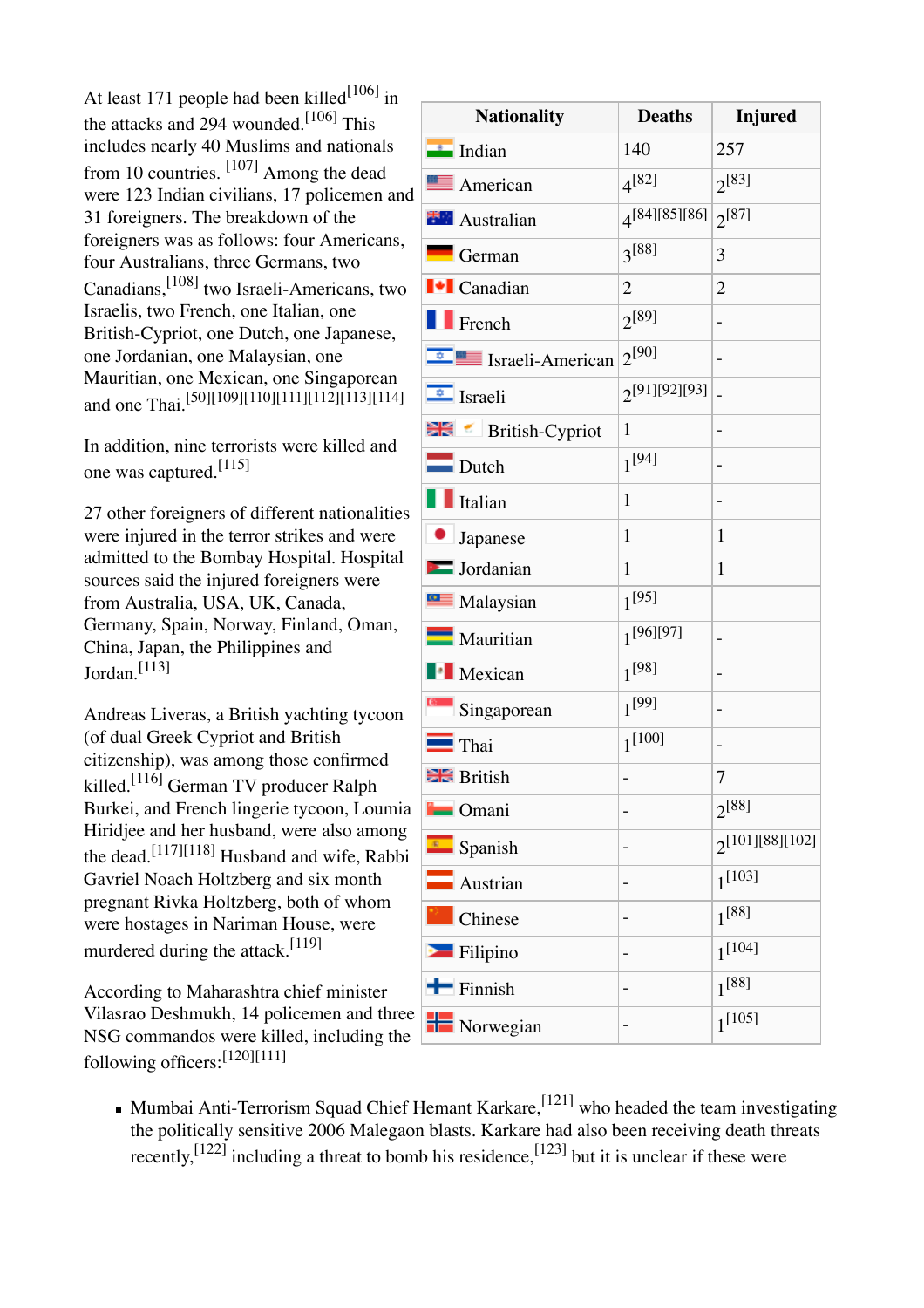related to his death.

- $\blacksquare$  Additional Commissioner of Police: Ashok Kamte<sup>[121]</sup>
- Encounter specialist: Vijay Salaskar<sup>[121]</sup>
- Senior inspector Shashank Shinde, <sup>[121]</sup> who had recently been involved in investigating many of India's recent bombings.
- NSG Commando, Major Sandeep Unnikrishnan
- NSG Commando Hawaldar Chandar<sup>[124]</sup>
- NSG Commando Gajendra Singh

Three railway officials of Chhatrapati Shivaji Terminus were also killed in the terror strikes. [125]

The Government of Maharashtra announced Rs. 5 lakh (about 10,000 USD) compensation to the kin of those killed in the terror attacks and Rs. 50,000 (about 1,000 USD) to the seriously injured.<sup>[126]</sup>

#### **By location**

| <b>Location</b>                                               | <b>Type of attack</b>                                                                                                                 | <b>Dead</b>                  | <b>Rescued</b> |
|---------------------------------------------------------------|---------------------------------------------------------------------------------------------------------------------------------------|------------------------------|----------------|
| Mumbai Harbour                                                | Shootings; hostages.                                                                                                                  | 4                            | none           |
| Chhatrapati Shivaji<br>Terminus (Victoria)<br>railway station | Shootings; grenade attacks.                                                                                                           | $53^{[127]}$                 | none           |
| Leopold Café, Colaba                                          | Shootings; grenade explosion. <sup>[128]</sup>                                                                                        | $10^{[129]}$                 | none           |
| Taj Mahal Palace &<br>Tower hotel                             | Shootings; $^{[130]}$ six explosions; fire on<br>ground, first, and top floors; hostages; <sup>[50]</sup><br>RDX found nearby. $[51]$ | around 40<br>(2 commandos)   | around<br>250  |
| Oberoi Trident hotel                                          | Shootings; explosions; hostages; fire.                                                                                                | $30^{[131]}$                 | 143            |
| Metro Cinema                                                  | Shooting from carjacked police jeep.[132]                                                                                             | around 10                    | none           |
| Cama Hospital                                                 | Shootings; hostages. $[133]$                                                                                                          | 5 policemen <sup>[134]</sup> | none           |
| Nariman House (Mumbai<br>Chabad House)                        | Siege; shootings; hostages. $[135]$                                                                                                   | 7 (1 commando)<br>[136][137] | $\overline{Q}$ |
| Vile Parle suburb, North<br>Mumbai                            | Car bomb blast.[138]                                                                                                                  | $1^{[139]}$                  | none           |
| Lane behind Times of<br>India building                        | Police killed by gunfire.                                                                                                             | 9 policemen                  | none           |
| Mazagaon docks                                                | Explosion; boat with armaments<br>seized.[59]                                                                                         | none                         | none           |

### **Terrorists**

Azam Amir Kasav and Abu Ismail Dera Ismail Khan attacked the railway terminus, a police vehicle in Cama Hospital, the Metro cinema, Vidhan Bhavan, and Girgaum Chowpatty. Four terrorists were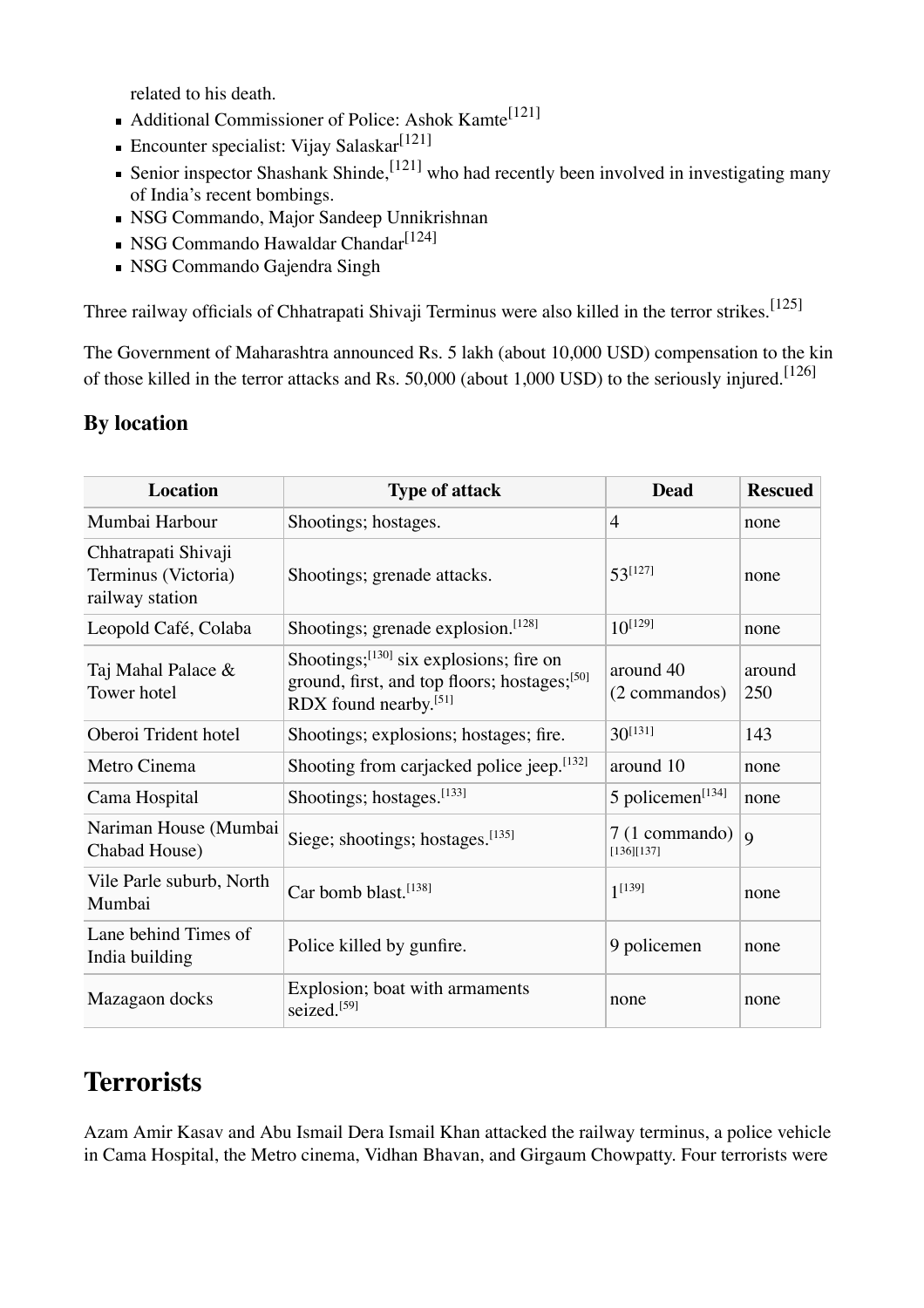in the Taj Hotel, two in the Oberoi Hotel, and two in Nariman House: Abu Ali, Fahad, Omar, Shoaib, Umer, Abu Akasha, Abdul Rahman (Bara), and Abdul Rahman. <sup>[140]</sup> One terrorist was killed and Kasav was arrested near the pedestrian bridge at Girgaum Chowpatty 18.955552, 72.812909 by a team from the Gamdevi police station.<sup>[141][142]</sup>

According to the chief minister of Maharashtra state, Vilasrao Deshmukh, up to 25 gunmen took part in the attacks.<sup>[12]</sup> Reporters have estimated between 10 and 25 terrorists.<sup>[11][12][13]</sup> They looked young, in their early twenties, and wore T-shirts, black shirts, and jeans. [143] *The Guardian* has reported that they seemed "cool and composed" and "in no hurry".<sup>[143]</sup> Some witnesses have even said that they smiled and looked happy as they shot their victims. Initially, some reports claimed that there were Britons among the terrorists.<sup>[144][88]</sup> However, Indian police have stated that they have no evidence to directly confirm this and they are currently investigating the British documents that the terrorists allegedly carried.<sup>[144]</sup> The terrorists had planned the attack several months ahead of time, setting up "control rooms" in the two luxury hotels that were targeted.<sup>[145]</sup> They knew some areas well enough to "vanish" and reappear after security forces had left. A terrorist killed at the Taj Mahal Palace hotel had on him a Mauritian identity card along with seven different credit cards, including one issued by Citibank, which may indicate that he was not Indian.<sup>[77]</sup>

To sustain their energy and stay awake for 50 hours, police says that they found syringes on the scene of the attacks, and that blood tests on the terrorists indicate that they consumed cocaine and LSD during the attacks. There were also indications that they had consumed steroids.  $^{[146][147]}$ 

A previously unknown organization identifying itself as the Deccan Mujahideen claimed responsibility by email sent to news organizations. [3] *The New York Times* has stated that international security experts "drew a blank on" the Deccan Mujahideen group, with one analyst labeling it a "front name".<sup>[148]</sup> In September, the Indian Mujahideen had warned of future attacks.<sup>[149]</sup> Their message said that "you are already on our hit-list and this time very, very seriously."<sup>[148]</sup> According to a witness, the gunmen were looking for American and British passport holders and left others alone, such as a man claiming to be Italian.<sup>[150]</sup> However, some later reports indicate that this was not necessarily the case in general, with the attackers' aim being to kill whoever they could.[11] *The Independent* has reported that "the attackers were young South Asian men speaking Hindi or Urdu, suggesting they are probably members of an Indian terrorist group rather than foreigners".<sup>[151]</sup> Sky News has reported that one of the terrorists shouted, "Are you aware how many people have been killed in Kashmir? Are you aware how your army has killed Muslims?" and spoke in Urdu with what was described as a Kashmiri accent.<sup>[152]</sup>

Initially, some media reports had attributed these terrorist attacks to Lashkar-e-Taiba, a Pakistan-based Islamic terrorist group.<sup>[7][153]</sup> Lashkar-e-Taiba denies any involvement.<sup>[151]</sup> The group has rarely stated that they were responsible for any attack since the Pakistani government banned them in 2002.<sup>[10]</sup> According to police investigators, the one captured terrorist confessed to being a Lashkar-e-Taiba member and a resident of Pakistan's Punjab area.<sup>[32][33][34]</sup>These allegations could have severe consequences for India–Pakistan relations.<sup>[36]</sup> To halt the developing improvement of relations between Pakistan and India may have been part of the motivation for the attack.<sup>[154]</sup> A Pakistani news portal 'The News' claims that White House has said that there is no evidence of any Pakistani involvement in the attack<sup>[155]</sup>. US intelligence sources are now saying that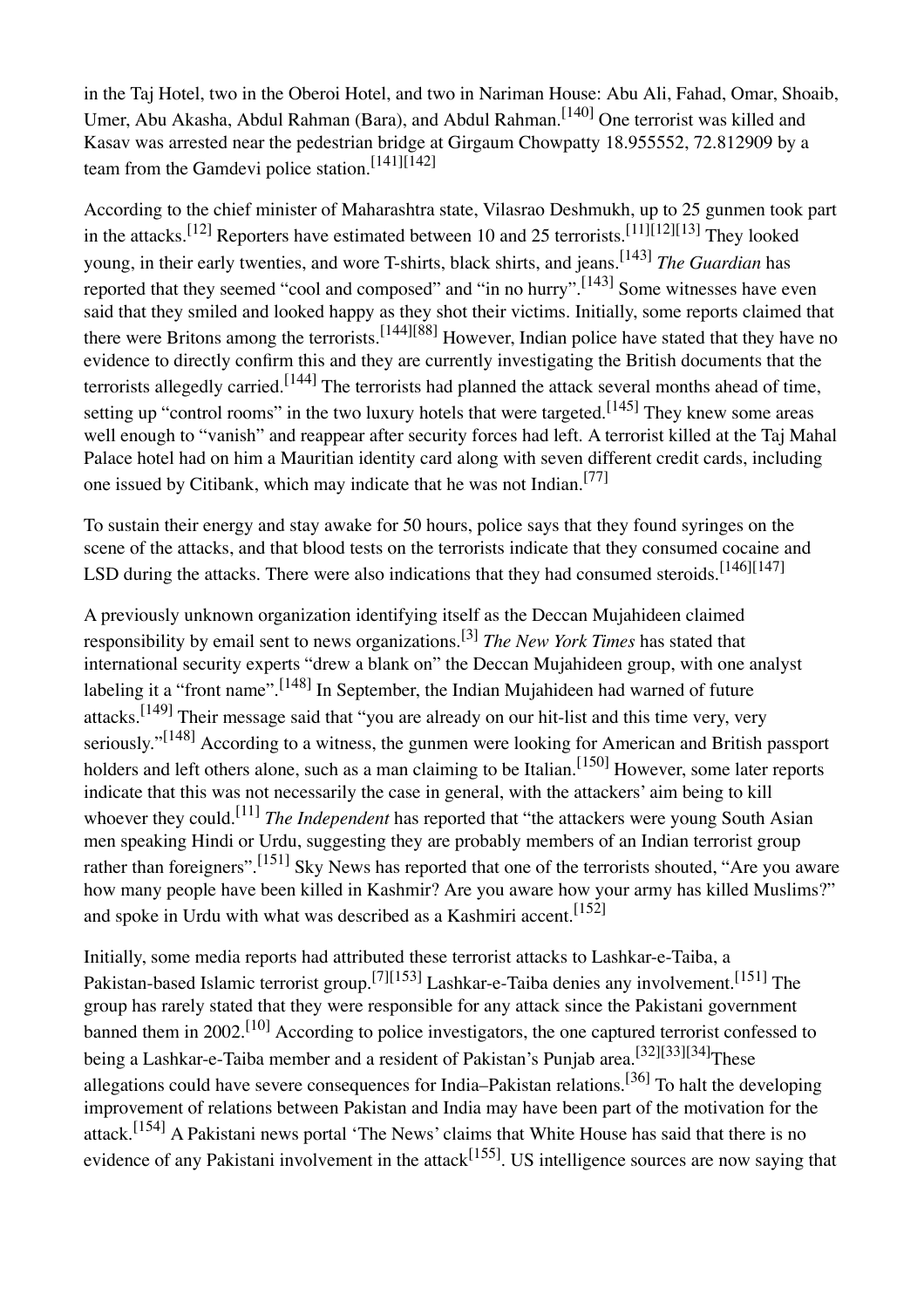there is mounting evidence that Lashkar-e-Taiba is behind the attacks.<sup>[156]</sup> The Times Of India reported that intelligence agencies have disclosed tell-tale evidence that the terrorist had Pakistani connections. [157]

If Lashkar-e-Taiba is involved and if the attack primarily targeted Westerners, then the attack may have a connection to al Qaeda since this would be the first time when that group has targeted Westerners specifically.<sup>[10][158]</sup> *The Guardian* has called speculation about al Qaeda "immediate, simplistic — and probably misleading".[159] A St Andrews University professor quoted by *The Telegraph* argues that "Al-Qaeda set the blueprint for terrorist operations and now we see different people, different groups in different parts of the world, copying it."<sup>[160]</sup> On 28 November, senior Al Qaeda leader Ayman Zawahiri released a videotaped message that did not mention the ongoing Mumbai attacks. [161] This omission has led *The Los Angeles Times* to speculate that the group did not have a role.[161]

According to some Indian news reports, Indian intelligence agencies believed that attackers came by sea to Mumbai from the Pakistani port of Karachi on the ship *MV Alpha.*[162][163] This led the Indian Navy and coast guard to begin searching ships off India's western coast.<sup>[164]</sup> The reports that MV *Alpha* was involved were later dismissed after a search of the ship by the Indian Navy found no evidence of involvement, though the investigation of the ship continues. [165] The *Times of India* reported that the Indian Coast Guard seized a fishing boat from Porbandar that was reported hijacked on 14 November.<sup>[166]</sup> It is suspected that it was used by the terrorists to get to the coast at Colaba. The captain of the boat was found dead and several crew members are missing.<sup>[167]</sup>

A satellite phone recovered from two dead terrorists reportedly showed calls made to Karachi, Pakistan before and after the attacks commenced.<sup>[9]</sup> Also, Major General Hooda who ran the anti-terror operations has said that "In the message intercepted by us when the terrorists were interacting between Nariman House and the Taj Hotel, we found that they spoke in Punjabi language. They were trying to pretend to be from Hyderabad".<sup>[168]</sup> Alleged terrorists Sahadullah Babbar and Imran Babbar called Indian news channel India TV and spoke to the correspondents claiming to be from Hyderabad in Andhra Pradesh while speaking in Urdu with a Peshawari/Pashto accent.<sup>[169][170]</sup>

According to a *Times of India* story, the terrorists were motivated by religious zeal and specifically released a Turkish couple who said they were Muslims. [171] Another report by *The Hindustan Times* claims that over 40 of the victims of the terrorist attack were Muslims.<sup>[172]</sup> The Mumbai Police had received information that some six or seven days ago, the terrorists had made a dry run. They suspect that some local people could have been involved in the attacks.<sup>[173]</sup> An organization representing Baluchis in the U.S. has said that it suspects Pakistan's Inter-Services Intelligence (ISI) and underworld don Dawood Ibrahim played roles in the attacks.<sup>[174]</sup> However, many security experts doubt that current members of the ISI were involved.[9] *The Guardian* has also listed Dawood Ibrahim and other organized crime figures connected to Indian terrorists as key suspects.<sup>[9]</sup> A few Pakistani commentators have suggested that Indian domestic terrorism was behind the attacks<sup>[158]</sup> [175]. It quoted a security expert as saying "The latest attack on Mumbai has the stamp of Dawood Ibrahim... Definitely the people who hit Mumbai were a mixture of local guys who know the city very well, and trained, hardcore fighters who came by sea."<sup>[9]</sup> According to Maharashtra Deputy Chief Minister R. R. Patil, they had plans to kill  $5,000$  people.<sup>[176]</sup>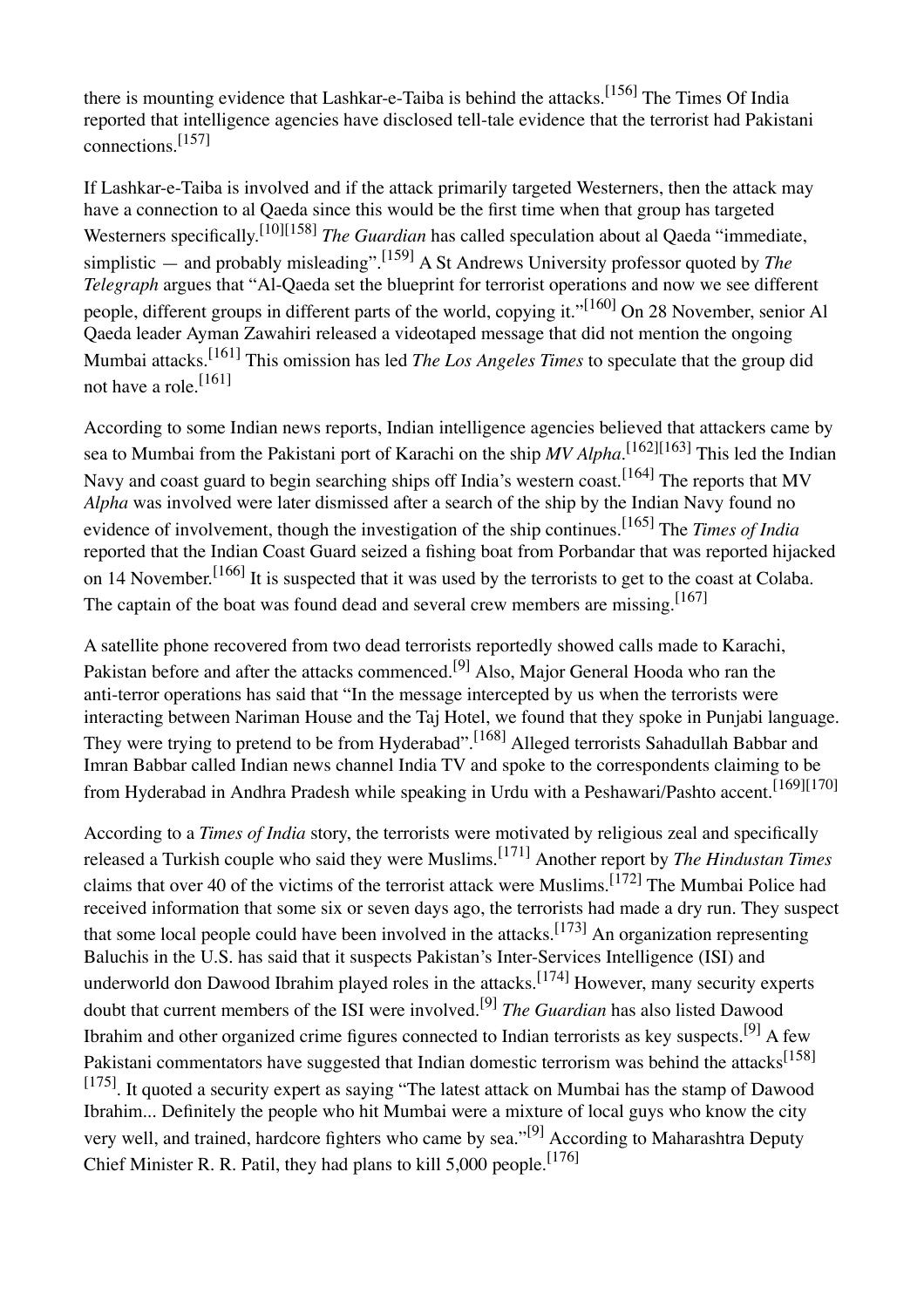CNN quoting a U.S. counterterrorism official reports that the United States warned the Indian government about a potential maritime attack against Mumbai at least a month before last week's massacre in the country's financial capital left nearly 180 dead.<sup>[177]</sup>

According to a former U.S. official from the Department of Defense who spoke with *The New York Times*, former ISI and Pakistani army officers took part in the training of the terrorists who attacked Mumbai.<sup>[178]</sup>

#### **Confession of a captured terrorist**

#### *See main article Azam Amir Kasav for details.*

One of the terrorists, 21-year-old Azam Amir Kasav, 1791<sup>[180]</sup> was caught at Girgaum Chowpatty Naka in Mumbai trying to escape in a car<sup>[181]</sup> and taken to the Nair hospital. According to preliminary investigations by intelligence agencies, Azam is from Faridkot in Pakistan<sup>[182][183]</sup> (near Multan, not to be confused with a town of the same name found in Indian  $^{[184][185]}$   $^{[179]}$  and had received arms training in Pakistan.<sup>[13]</sup> Ammunition, a satellite phone and a layout plan of Chhatrapati Shivaji Terminus was recovered from him. He has provided many clues to the investigation agencies and has reportedly described how they arrived at Mumbai from Karachi via Porbandar. He has reportedly said that he and other terrorists had received revolvers, AK-47s, ammunition and dried fruit, from their coordinator.<sup>[13]</sup> Azam reportedly told the police that they wanted to replicate the Marriott hotel attack in Islamabad, and reduce the Taj Hotel to rubble, replicating the September 11 attacks in India.<sup>[13]</sup> Kasab also told Indian police that the terrorists targeted Nariman House, where the Chabad center was located, because it was frequented by Israelis, who were targeted to "avenge atrocities on Palestinians."<sup>[186]</sup>

Mumbai Joint Police Commissioner of Crime Rakesh Maria said, information came out from his interview with Kasab that he is from the Faridkot village in the Okara district of Pakistan's Punjab province. He is the son of Mohammed Amir Kasab<sup>[187]</sup>.

It is reported that Azam told the police that he and his associate, Ismail Khan, were the ones who shot Anti-Terror Squad chief Hemant Karkare, encounter specialist Vijay Salaskar and Additional Commissioner Ashok Kamte. According to the police, Kasav entered the Taj posing as a student from Mauritius and had planted explosives in the room.<sup>[188]</sup>

Azam also revealed that he and his associate stayed in Room 630 in the Taj Mahal Palace hotel where they stored ammunition and had many visitors. They had booked the room for four days using fake Mauritian identities.<sup>[189]</sup> ATS sources indicate that blood and urine tests on Azam showed that the terrorist was heavily drugged while committing the acts of terror.<sup>[190]</sup>

On 29 November, Kasav named his colleagues as Abu Ali, Fahad, Omar, Shoaib, Umer, Abu Akasha, Abu Ismail Dera Ismail Khan, Abdul Rahman (Bara), and Abdul Rahman.<sup>[191]</sup> He said that they planned to mostly kill indiscriminately while singling out white foreign tourists, and Jews<sup>[192]</sup>  $[193][194]$  and sparing Muslims whenever possible.<sup>[191]</sup> He also said that he had expected to get away with the assault.<sup>[191]</sup> Two more names are available: Imran and Shahdullah (or Shadullah) Babar (or Babbar) mentioned above. They called an Indian TV station from mobile phones making demands and justifying their attacks, and gave their names as such. It is unclear if these names are the real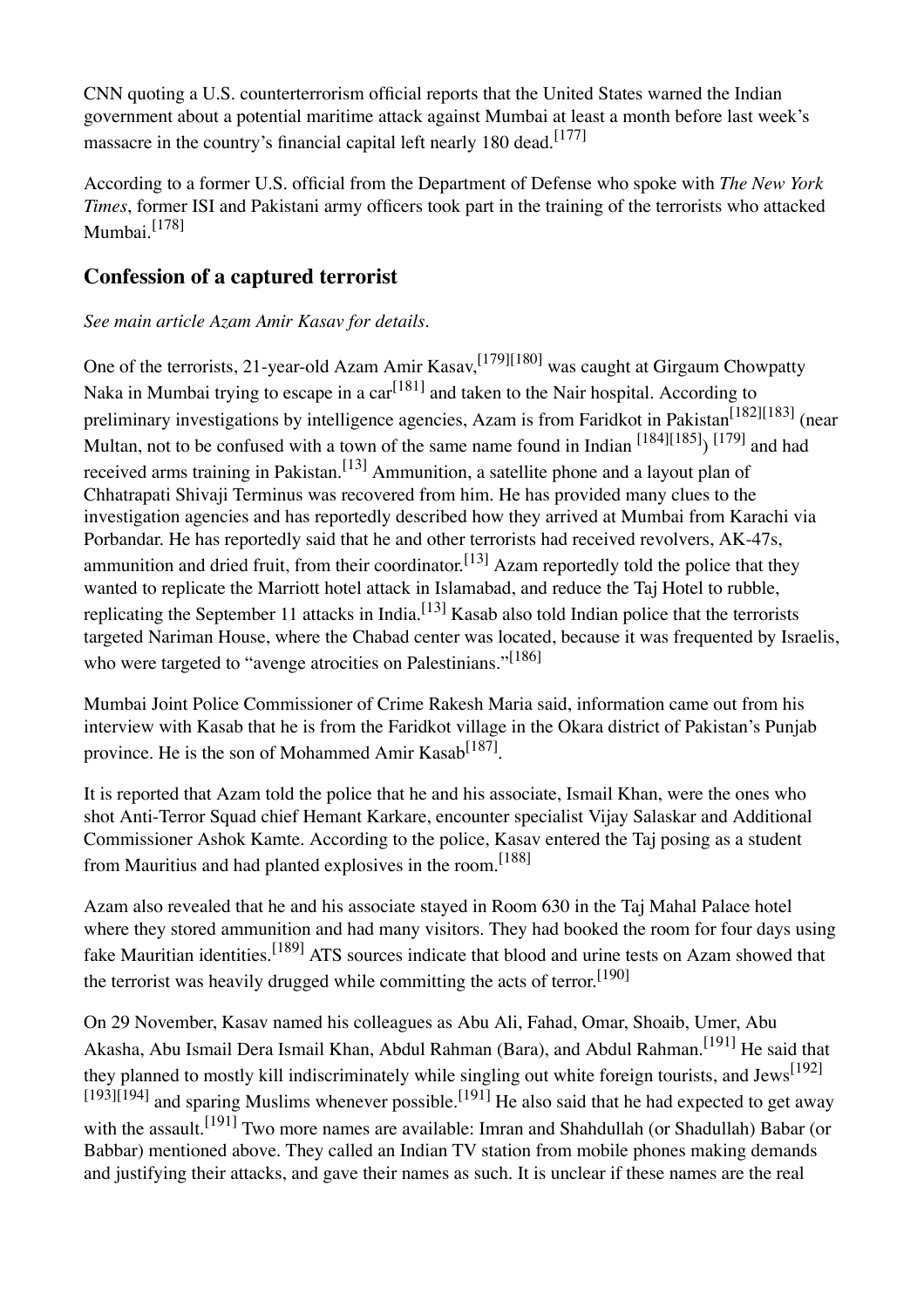names to nicknames mentioned above, or that the information emerging is still incomplete.

Times of India reported that, Mohammed Ajmal Amir Kasab, the terrorist arrested by Mumbai Police, has told his interrogators that their plan was to get off the dinghy near the fishing village at Badhwar Park, Cuffe Parade, at dusk and strike all targets except Nariman House between 7 pm and 8 pm. However, the landing was delayed and they reached at 8.45 pm.

''They knew that the crowds at CST would be thickest at 7.30 pm and their bullets would cause the greatest harm,'' said an Indian officer on condition of anonymity. Kasab told interrogators that Cama hospital and Metro cinema were not in their plan which was to take hostages at CST and return to base by hijacking a boat off the Gateway of India.<sup>[195]</sup>

Kasav is also reported to have told police that the group received help from local Mumbai residents, but this has not been confirmed.<sup>[196]</sup>.

Investigating police official said the terrorists spent the last three months in Pakistan training and planning their strike<sup>[197]</sup>.

On 3 December 2008, Indian authorities defused a bomb in Chhatrapati Shivaji Terminus railway station—one of the first locations targeted in last week's terrorist siege. Location of the bomb was provided by Kasab during investigation<sup>[198]</sup>.

### **Reactions**

In a televised address, Prime Minister Manmohan Singh said India will "go after" individuals and organizations behind the terrorist attacks, which were "well-planned with external linkages."<sup>[199]</sup> In addition, he said: "The well-planned and very orchestrated attacks, probably with external linkages, were intended to create a sense of panic by choosing high-profile targets and indiscriminately killing innocent foreigners," Singh said in a televised address to the nation.<sup>[200]</sup> Leader of the opposition L K Advani has asked the people of India to stay united during this time of emergency.<sup>[201]</sup>

The Mumbai attacks have elicited a strong response from leaders around the world, largely expressing condemnation for the acts of terrorism and condolences for the relatives of those killed. [200][202] The Congress government reportedly refused an offer of assistance from Israeli intelligence to investigate the attacks.<sup>[203]</sup> Several Western countries, including the US, the UK, Australia, France and Canada, have advised their citizens to defer travel to Mumbai in the short term (48–72 hours).[204][205]

#### **Criticism of politicians and resignations**

Indians criticised their political leaders after the attacks, saying their bickering and ineptness was at least partly responsible. *The Times of India* commented on its front page that "Our politicians fiddle as innocents die".<sup>[206]</sup> The anger against the political class in wake of the Mumbai terror attack boiled over with slain NSG commando Major Sandeep Unnikrishnan's father literally shooing away Kerala chief minister V S Achuthanandan".[207]

On 30 November the Minister for Home Affairs Shivraj Patil resigned, taking moral responsibility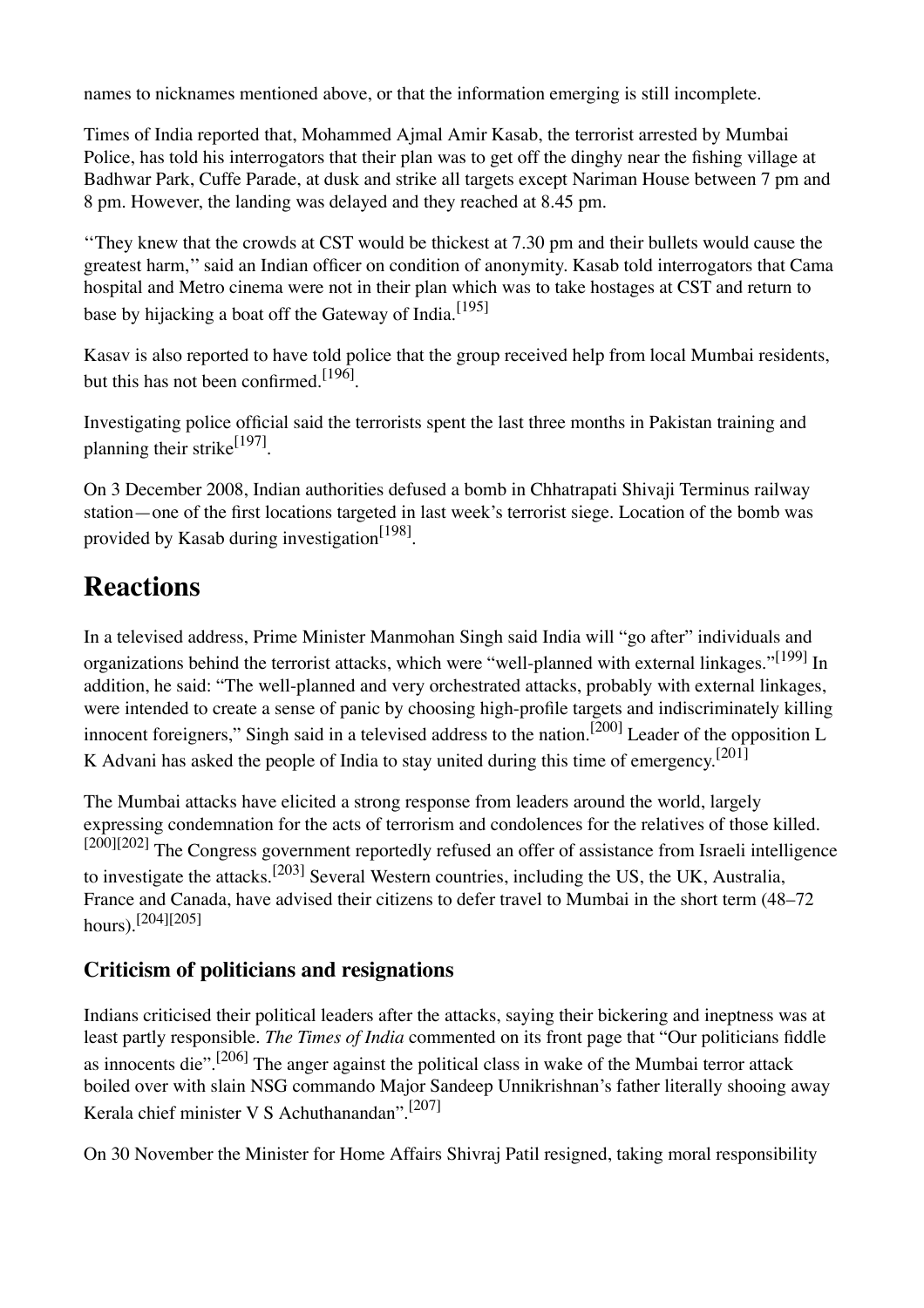for the security lapse.[208] National Security Advisor MK Narayanan also offered to resign on the same day, but Prime Minister Manmohan Singh did not accept his resignation.<sup>[209]</sup> There were rumors that the chief minister of Maharashtra may also resign but it is still not confirmed. After the resignation of Shivraj Patil on 30 November 2008, P. Chidambaram was made the Union Minister for Home Affairs,<sup>[210]</sup> while Prime Minister Manmohan Singh took over the Finance Ministry from the latter. A day after Shivraj Patil stepped down from his position he was replaced by Finance Minister P. Chidambaram, who in turn was replaced by Prime Minister Manmohan Singh.

The list of political casualties in the aftermath of the Mumbai terror attacks expanded with the resignation offer by Maharashtra Chief Minister Vilasrao Deshmukh. The ruling Congress party was in consultations with alliance partner NCP before it can decide on the new nominee for the top post in the state.<sup>[211]</sup> Deshmukh will stay on until a replacement is announced.

On 1 December the Deputy CM of Maharastra R. R. Patil resigned, when National Congress Party (NCP) Chief Sharad Pawar asked him to tender his resignation. Patil was under tremendous pressure to resign after commenting that the Mumbai terror strikes were "minor incidents." Patil quit his post after National Congress Party (NCP) and Union Agriculture Minister Chief Sharad Pawar asked him to tender his resignation.[212]

#### **Criticism of the anti-terrorist operation**

The NSG commandos based in Mehram Nagar, Palam Airport, Delhi took 10 hours to reach the terrorists.<sup>[213]</sup> There were 10 hours of delay after the notice of the attack until the NSG troop reached the places attacked.<sup>[214]</sup> They were ready at 1 am but had to wait for 3 hours, until 3:15 am for an aircraft to arrive from Chandigarh, when the policy is that a plane be at Palam permanently. The NSG commandos landed at Mumbai Airport at 5:15 am, but had to wait 1 hour for the Bombay Police to arrange a BEST bus for them. They reached the Taj Mahal hotel and the Oberoi Trident hotel at 7 am, but were not given detailed maps of the hotels. No effort was made to capture the terrorists alive that would have helped glean more information about the plot, and only one terrorist was captured. Also NSG commandos did not have non-lethal weapons to incapacitate terrorists, nor did they use robots to gather intelligence inside the buildings.

#### **Nationalism among the Indian public**

The attack has put challenges for the Congress-led Indian government ahead of general elections, and also to persuade Pakistan to act against terrorists. Many general public want some kind of clear response to the attack that killed 171 people, from identifying and punishing the masterminds to trade sanctions against Pakistan, or passing firm anti-terrorism laws within India.<sup>[215]</sup>

#### **Indian Muslim Council refuses to bury terrorists**

An Indian Muslim organization, the Indian Muslim Council, has refused to bury the nine killed terrorists involved in the attack, and is sending messages to other organizations in India to refrain from burying them. The Muslim Council of India decided not to allow burial of the bodies of the nine terrorists killed during the Mumbai siege in the Marine Lines Bada Qabrastan (cemetery). The council said it was trying to send a message to all cemeteries in India that none of the bodies should be buried on Indian soil<sup>[216][217][218][219]</sup>. BBC News reported, "Indian Muslims say they do not want the gunmen killed by the security forces during the attacks in Mumbai to be buried in Muslim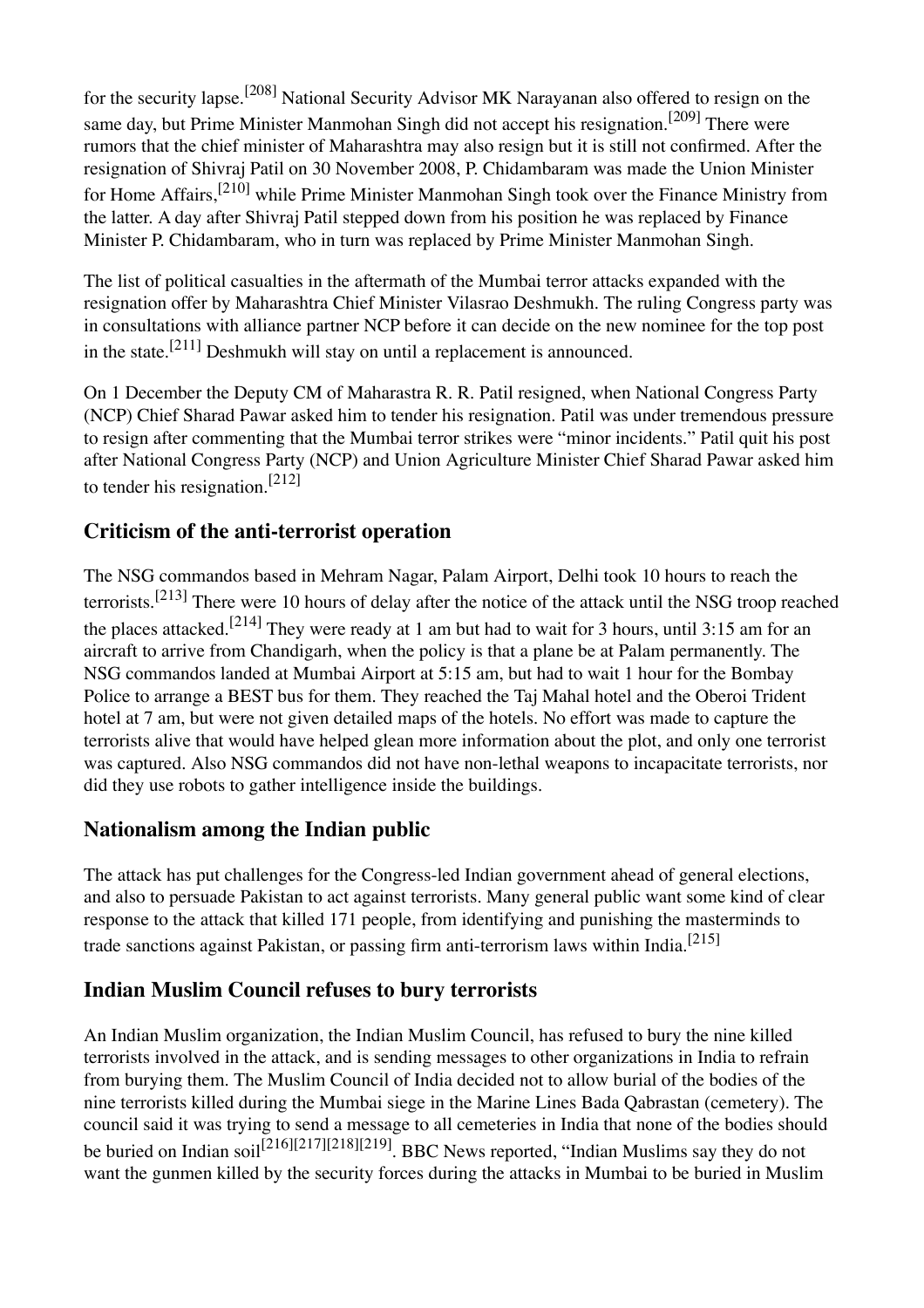#### **Demand for guns in private hands**

The war on Mumbai has left the corporate sector of India angry; vulnerable sectors want to be armed. A meeting convened by the Karnataka government with industry heads led to strong suggestions from industry demanding automatic weapons for internal security or a general right to bear arms. [221]

#### **Tribute to victims by Naxalites**

Naxalites, who are raging a bitter insurgency in parts of India, gave a gun salute to the victims of Mumbai attack. The *Times of India* noted that this gesture marked a significant shift in their policy of sympathizing with the "jehadis as victims of the Indian state".<sup>[222]</sup>

#### **International support for investigations**

President of the United States George W. Bush told Prime Minister Manmohan Singh that American agencies will "throw their weight" behind India's investigation into the Mumbai terror attacks and demonstrate a "shared commitment" to combat terrorism.[223]

The United States sent a team of agents from its own Federal Bureau of Investigation (FBI) to assist in the probe into the Mumbai attacks and American President George W. Bush pledged "full support" to India in its efforts to unearth the plot behind the deadly terror strikes. While a group of FBI agents were en route to India, a second group of investigators was on alert to join the first team if necessary. [224]

"The FBI continues to monitor the situation in Mumbai and the Counterterrorism Division is reviewing all of the information and intelligence available," bureau spokesman Richard Kolko told The Washington Post.<sup>[225]</sup>

Australia has sent a team of Federal Police to Mumbai. A group of seven officers have arrived to study the terror attack and the modus operandi used by the terrorists.<sup>[226]</sup>

Britain has sent 15 forensic experts from the intelligence services to Mumbai to help with the investigations on the attacks on India's financial capital. A Scotland Yard team is also investigating the terror attack.

Israel had offered a forty-strong team of special operation forces and assistance in investigations.<sup>[227]</sup>

Malaysian authorities are investigating reports that Malaysian-issued credit cards were found in the belongings of the terrorists involved in the Mumbai attacks. Malaysia will also coordinate with Interpol over reports that some of the Mumbai attackers passed themselves off as Malaysian citizens. [228]

#### **Media coverage**

The Mumbai attacks highlighted the increasing importance of social media and citizen journalism in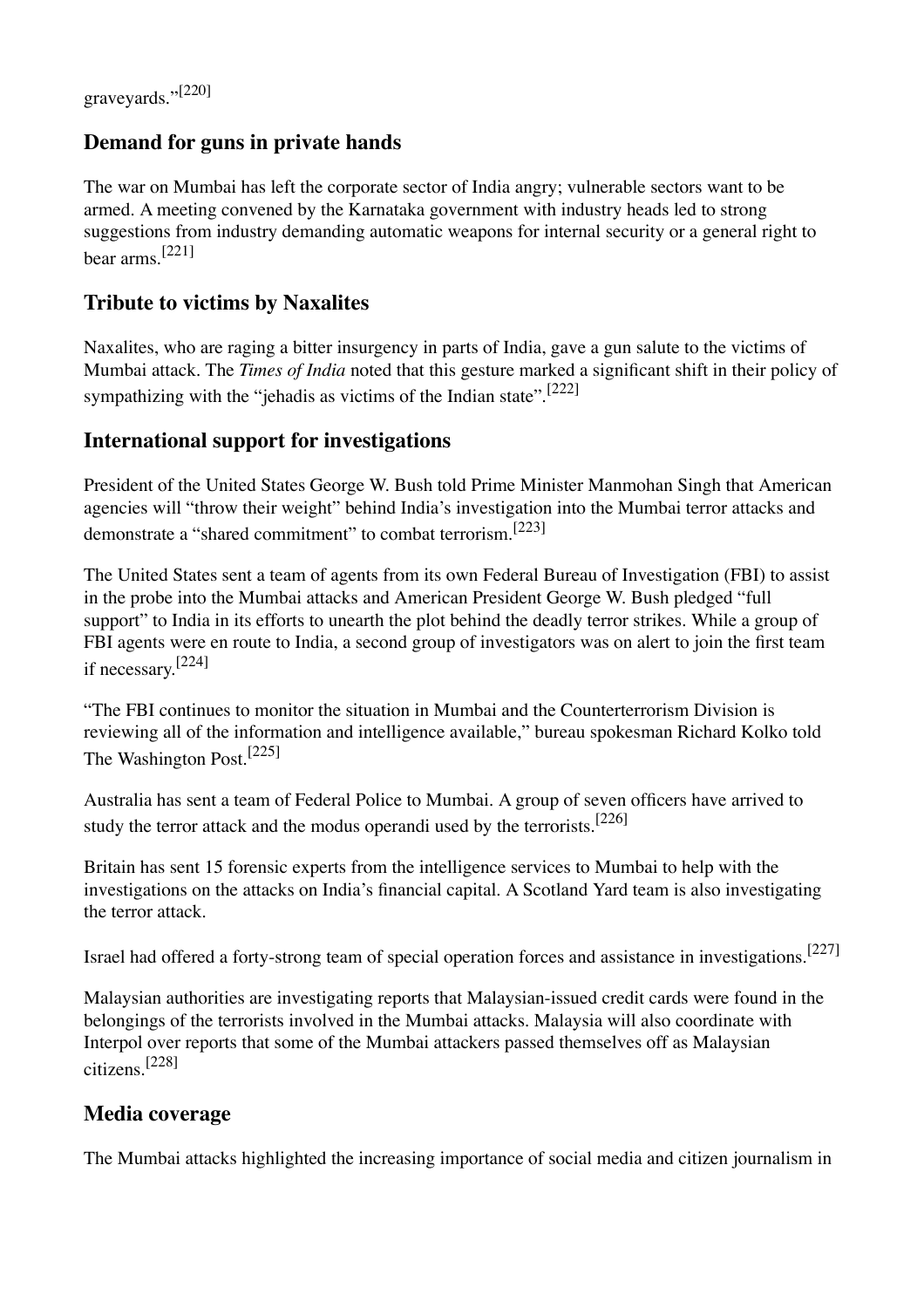the way events are reported.<sup>[229]</sup> Many people covered the unfolding event on websites like Twitter and Flickr, which are largely clustered under search tags such as "mumbai" and "attack" (to which Twitter adds hashtags). The day after the attacks, the Indian government asked Mumbai citizens to cease updating Twitter with live coverage of police activity. [230] The *New York Times* and BBC offered live textual coverage online, as did many Indian bloggers;<sup>[230][231]</sup> A map of the attacks was set up using Google Maps.<sup>[232]</sup> The attacks have been dubbed by some journalists as "India's 9/11", a reference to the September 11, 2001, attacks on the United States.  $[233][234]$ 

# **Aftermath**

As a result of this incident, all schools and colleges, and most offices were closed. The Bombay Stock Exchange and National Stock Exchange remained closed on 27 November 2008.[235] Shooting of Bollywood films and TV series has also been halted in the city.<sup>[236]</sup> Many international airlines temporarily discontinued operations to Mumbai in the interest of passenger and crew safety. [237]

The two remaining one-day internationals of the seven match series between the visiting England cricket team and India were cancelled. The visiting team flew home, but may return to continue the test series.<sup>[238]</sup> However, the venue of the second India-England



Office-workers at Ballard Estate reacting to rumors of shooting at Victoria Terminus, three minutes away from the Estate

test match, scheduled on December 19-23, was shifted from Mumbai to Chennai.<sup>[239]</sup> The inaugural Twenty20 Champions League scheduled from 3 to 10 December, Mumbai being one of the host cities, was postponed.[240]

The attacks have brought into significance the issue of 379 Indian boats and 336 fishermen apprehended by the Pakistan marine agency for entering their waters. Nearly 200 of the boats have reportedly been auctioned, now recognized as a national security issue for India. On Friday Nov 28, Pakistan released 99 fishermen who were apprehended, as part of confidence building measures with India. $[241]$ 

There were threats to blow up ITC Fortune Hotel in Navi Mumbai after Mumbai police received a bomb threat from terrorists.<sup>[242]</sup>

Rumours about further shootings at Chhatrapati Shivaji Terminus were doing the rounds in Mumbai on 28 November and were widely reported by the news channels. The Railway Police denied these rumours but stopped trains approaching  $\text{CST}.^{\text{[243]}}$ 

#### **Recovery**

Café Leopold opened its doors to customers just six days after the attacks. The owners want to repair the damaged parts of the Café while retaining some of the damaged pieces as a tribute to those who lost their lives in the attacks.<sup>[244]</sup>

Security forces handed back control of the Taj Mahal Hotel to the Taj group on 1 December 2008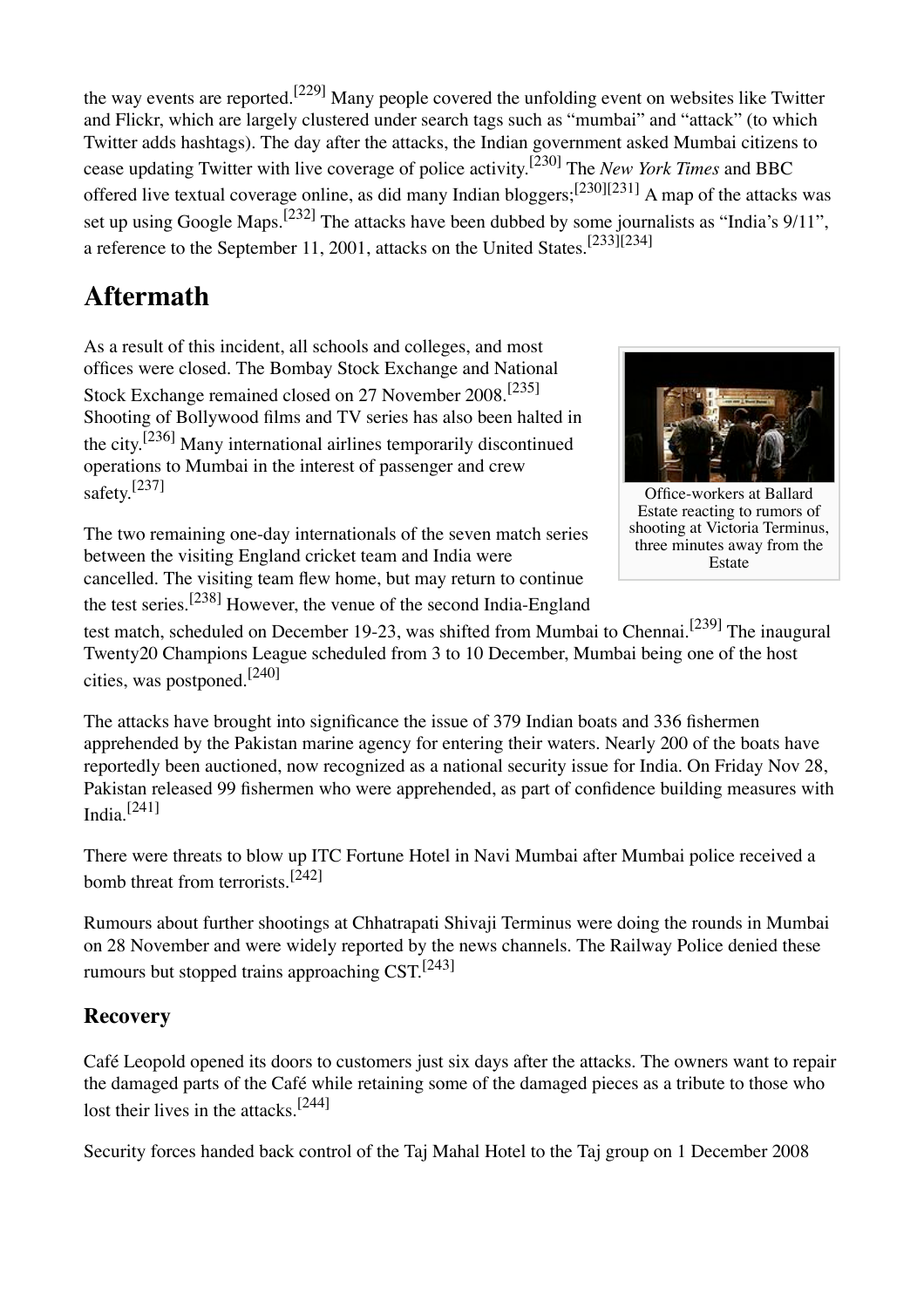and work on its repairs begun the very same day.<sup>[245]</sup>. Celebrated artist M.F. Hussain, whose art was destroyed in the attacks, has agreed to replace the paintings with a series that will condemn the attack. Hussain plans this series as a tribute to the staff of the hotel who laid down their lives to save other people.[246]

Control of the Trident has already been handed back to the management and the hotel will resume operations in 10 days while the Oberoi, still in control of security forces will take 3-4 months to resume operations.<sup>[247]</sup>

Nariman House will also reopen soon. but it is not known exactly when. Several young Chabad couples from all over the world have stepped forward to move to Mumbai and continue the movement's work<sup>[248]</sup>

#### **Security agencies upgrades**

A Cabinet Committee on Security meeting will be held on Tuesday 2nd December to discuss expanding the National Security Guards (NSG) to cities outside Delhi.<sup>[249]</sup> The aim is to have permanent presence of NSG anti-terrorist squads in cities such as Mumbai, Chennai, Bangalore, Hyderabad and Kolkata, to avoid wasting precious time traveling from Delhi.

All NSG commandos will now undergo a new module of training to learn how to deal with future anti-siege operations<sup>[250]</sup> because the Taj terrorists were in a gun battle for 59 hours continuously. [251]

After seeing the disparity between the quality of helmets and bulletproof vests used by NSG commandos and the police, the Police Commissioner of Pune, Satyapal Singh said his police officers need the same quality equipment as used by the NSG to reduce deaths and improve performance.[252]

Prime Minister Dr Manmohan Singh on an all party conference declared that legal framework will be strengthened in the battle against terrorism and a federal anti-terrorist intelligence and investigation agency, like the FBI, will be set up soon to co-ordinate actions against terrorism.  $[253]$ 

#### **Requests for Pakistan's cooperation**

At the request of Indian Prime Minister Manmohan Singh, the head of Pakistan's Inter-Services Intelligence (ISI), Ahmad Shuja Pasha, was reported to be coming to India to share intelligence and help the investigation,<sup>[254]</sup> but later on it was decided by Pakistani authorities that instead of Director General of the ISI, his representative will visit India to help Indian government in the investigations. [255]

India handed over two demarches to Pakistan—one was submitted at the Foreign Office in Islamabad by Indian High Commissioner Satyabrata Pal. The Indian Ministry of External Affairs also summoned Pakistan High Commissioner Shahid Malik on 1 December 2008 to lodge a formal protest against Pakistan's inaction against terrorist groups operating within the country.<sup>[256]</sup>

The Indian foreign ministry released a statement describing the actions it expects Islamabad to take. "It was conveyed to the Pakistan high commissioner that Pakistan's actions needed to match the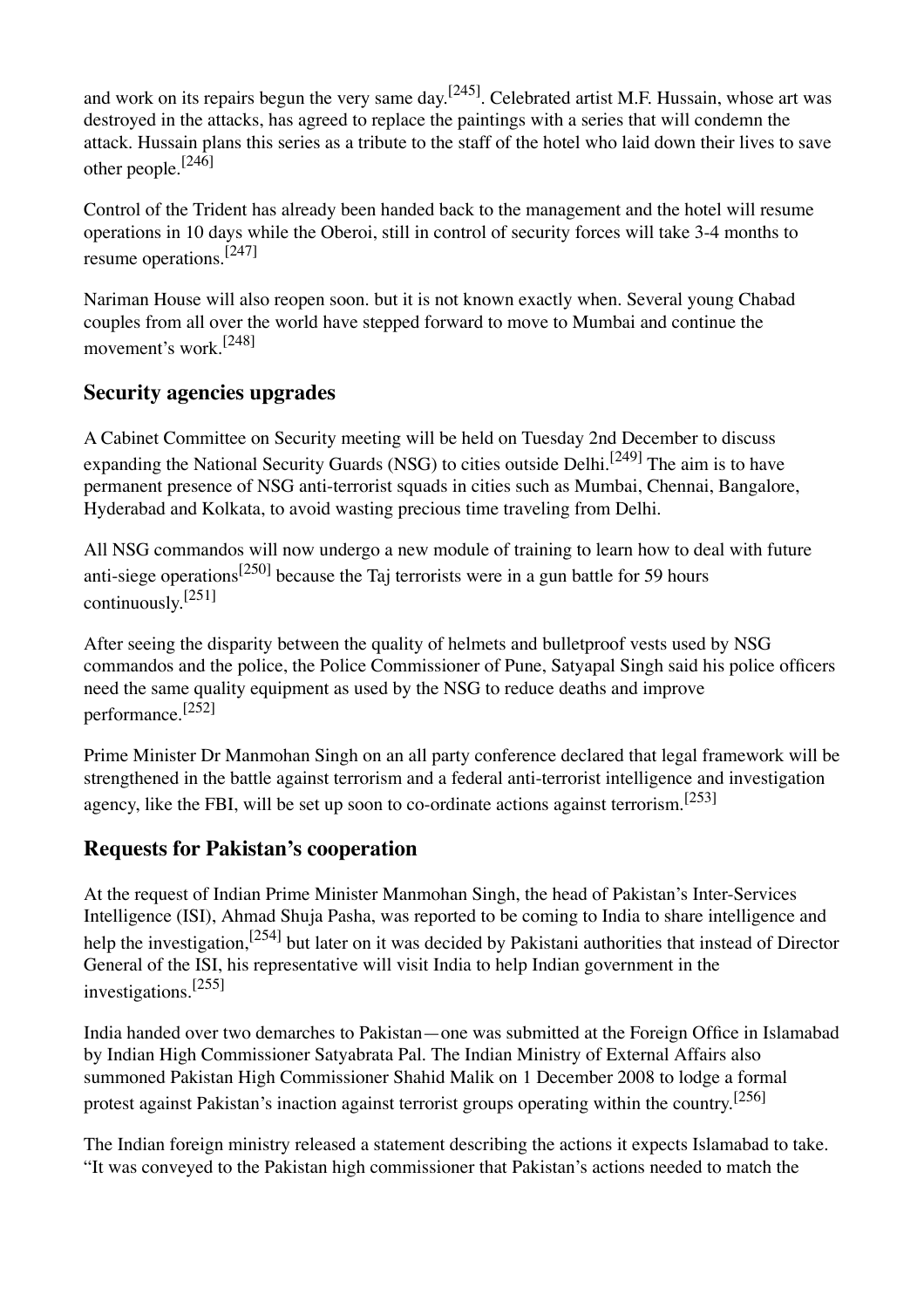sentiments expressed by its leadership that it wishes to have a qualitatively new relationship with India," the statement said. "He was informed that the recent terrorist attack on Mumbai was carried out by elements from Pakistan. Government expects that strong action would be taken against those elements, whosoever they may be, responsible for this outrage," it said.<sup>[257]</sup>

The CNN-IBN reported that India has asked Pakistan to hand over Mumbai Underworld Don Dawood Ibrahim, Lashkar-e-Toiba chief Hafiz Muhammad Saeed and Jaish-e-Mohammed leader Maulana Masood Azhar for their suspected involvement in the Mumbai terror attack.

Dawood, India's most wanted criminal, is suspected to have helped the LeT terrorists who attacked Mumbai on November 26. Azhar, founder of the terrorist group Jaish-e-Mohammad, is on India's most wanted list of people it accuses of terrorism. India freed Azhar from prison in exchange for passengers on a hijacked Indian Airlines Flight 814 in 1999. [258]

Times of India, quoting Indian External Affairs Minister Pranab Mukherjee reported "Now, we have in our demarche asked (for) the arrest and handover of those persons who are settled in Pakistan and who are fugitives of Indian law"

"...there are lists of about 20 persons. (These) lists are sometimes altered and this exercise is going on and we have renewed it in our demarche," Mukherjee said adding India "will await" Pakistan's response in Indian-Arab forum.[259]

In an interview with NDTV Pranab Mukherjee has not ruled out the option of military strikes against terror camps in Pakistan. Mukherjee said that every country has the right to protect its territorial integrity and take appropriate action when necessary. He also said that it has become difficult to continue the peace process with Pakistan in this.<sup>[260]</sup>

US officials fear that should the firm evidence emerge that the Mumbai terror attacks were planned and directed from within Pakistan, it would certainly escalate tension between the neighbouring countries and could also provoke an Indian military response, even strikes against terrorists, a media report said on Saturday.<sup>[261]</sup> U.S. Secretary of State Condoleezza Rice on Monday urged Pakistan to give its "absolute, total" cooperation in finding those responsible for last week's attacks on Mumbai.<sup>[262]</sup> Rice will travel to India on Wednesday at the request of President George W. Bush in the wake of the Mumbai attacks, the White House said on Sunday. "Secretary Rice's visit to India is a further demonstration of the United States' commitment to stand in solidarity with the people of India as we all work together to hold these extremists accountable," White House spokeswoman Dana Perino said in a statement.[263]

Sovereign nations have the right to protect themselves, US President-elect Barack Obama said, when asked if India could follow the same policy he advocated during his election campaign — of bombing terrorist camps in Pakistan if there was actionable evidence and Islamabad refused to act on it.  $[264]$ 

### **See also**

- **Terrorism in Mumbai**
- **Terrorism in India**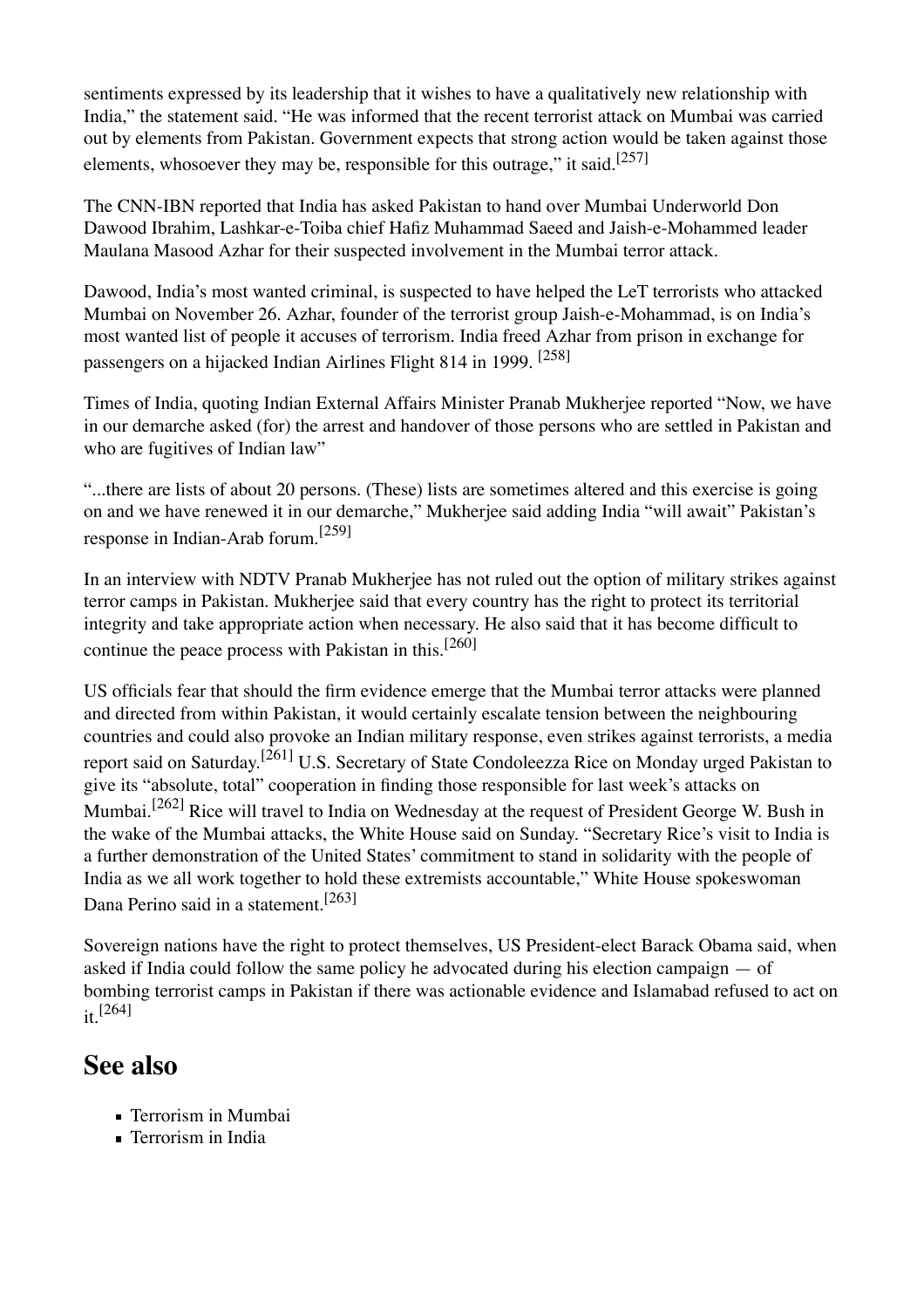## **References**

- 1. ^ <sup>*a b*</sup> "About 20 Airline Crew Evacuated From Oberoi Hotel (http://www.nytimes.com/aponline/world  $AP-AS-India-Shoothing.html$ ?  $r=1&hp)$  ", Associated Press, New York Times (2008-11-28). Retrieved on 28 November 2008.
- 2. A "India terrorist attacks leave at least 101 dead in Mumbai (http://www.latimes.com/news/nationworld /world/la-fg-mumbai27-2008nov27,0,3094137.story) ", Los Angeles Times (2008-11-27). Retrieved on 28 November 2008.
- 3. ^ <sup>*a b c d e* "Terror attacks in Mumbai; six foreigners among 101 dead (http://timesofindia.indiatimes.com</sup> /Terrorists\_strike\_Mumbai\_80\_dead\_many\_hurt/articleshow/3761410.cms) ", The Times of India (27 November 2008). Retrieved on 27 November 2008.
- 4.  $\wedge$  <sup>*a b c* "Mumbai death toll revised down (http://www.theaustralian.news.com.au/story</sup> /0,25197,24731867-12335,00.html) ", The Australian (2008-12-01). Retrieved on 1 December 2008.
- 5. A "Death toll in Mumbai attacks revised down to 174 (http://www.google.com/hostednews/ap/article /ALeqM5hz0C0SXcxgP0NxzlqGA\_EI57FBkQD94P2IC01) ", Associated Press (2008-11-30). Retrieved on 30 November 2008.
- **^** "125 dead, 327 injured in Mumbai attacks, says Union Home Ministry (http://www.hindu.com 6. /thehindu/holnus/000200811272245.htm) ", The Hindu (2008-11-27). Retrieved on 29 November 2008.
- 7.  $\wedge^{\alpha}$  *b* Reuters (2008-11-28). "Mumbai attacks: 6 foreigners among 101 dead (http://economictimes.indiatimes.com/Mumbai\_Six\_foreigners\_among\_101\_dead/articleshow /3762774.cms) ", *Politics/Nation*, The Economic Times. Retrieved on 28 November 2008.
- 8. ^ <sup>*a b*</sup> "Who are the Deccan Mujahideen? (http://blog.foreignpolicy.com/node/10392) ", Foreign Policy.com (2008-11-27). Retrieved on 27 November 2008.
- 9.  $\wedge^{\alpha} b c d e f$  Maseeh Rahman (2008-11-27). "Mumbai terror attacks: Who could be behind them? (http://www.guardian.co.uk/world/2008/nov/27/mumbai-terror-attacks-india8) ", *The Guardian*. Retrieved on 29 November 2008.
- 10.  $\wedge$  *a b c d* Jeremy Page, Catherine Philp, and Michael Evans (November 28, 2008). "Focus on Westerners suggests al-Qaeda was pulling strings (http://www.timesonline.co.uk/tołnews/world /asia/article5248563.ece) ", Times Online.
- 11.  $\wedge$   $\alpha$   $\beta$   $c$  "A day of reckoning as India toll tops 170", *The New York Times*, 29 November 2008, http://www.nytimes.com/2008/11/30/world/asia/30mumbai.html?partner=permalink&exprod=permalink
- 12. ^ *a b c* Balakrishnan, Angela (November 28 2008). "Claims emerge of British terrorists in Mumbai (http://www.guardian.co.uk/world/2008/nov/28/british-terrorists-mumbai) ", *The Guardian*. Retrieved on 29 November 2008.
- 13.  $\wedge$  *a b c d e* "Please give me saline (http://www.bangaloremirror.com/index.aspx?page=article&sectid=1& contentid=2008112920081129095627277cedee9e0&sectxslt=) ", Bangalore Mirror (2008-11-29).
- 14. A "Army preparing for final assault, says Major General Hooda (http://timesofindia.indiatimes.com /Army\_is\_preparing\_for\_final\_assault\_Major\_General\_Hooda/articleshow/3765874.cms) ", Times of India (2008-11-27).
- 15. ^ "India Blames Pakistan as Mumbai Siege Ends (http://www.dw-world.de/dw/article /0,2144,3835517,00.html) ", DW (2008-11-29).
- **^** Singh, Tejinder (2008-12-01). "Lashkar-E-Taibàs audacious siege of Mumbai (http://www.neurope.eu 16. /articles/90887.php) ", New Europe. Retrieved on 3 December 2008.
- 17. ^ "US presses Pakistan over Mumbai (http://news.bbc.co.uk/2/hi/south\_asia/7762058.stm) ", BBC News (2008-12-03). Retrieved on 3 December 2008.
- 18.  $\wedge$  *a b c d e f* "Wave of Terror Attacks Strikes India's Mumbai, Killing at Least 82 (http://www.foxnews.com/story/0,2933,457885,00.html) ", FOX News (2008-11-27]]). Retrieved on 3 December 2008.
- 19. ^ Kahn, Jeremy (2008-12-02). "Jews of Mumbai, a Tiny and Eclectic Group, Suddenly Reconsider Their Serene Existence (http://www.nytimes.com/2008/12/03/world/asia/03jews.html?ref=world) ", New York Times. Retrieved on 3 December 2008.
- **^** Magnier, Mark (2008-12-03). "Mumbai police officers describe nightmare of attack 20. (http://www.latimes.com/news/printedition/asection/la-fg-police3-2008dec03,0,798102.story) ", Los Angeles Times. Retrieved on 3 December 2008.
- **^** "Cops clueless about Vile Parle taxi blast (http://timesofindia.indiatimes.com/Mumbai 21./Cops\_clueless\_about\_Vile\_Parle\_taxi\_blast/articleshow/3767568.cms) ", The Times of India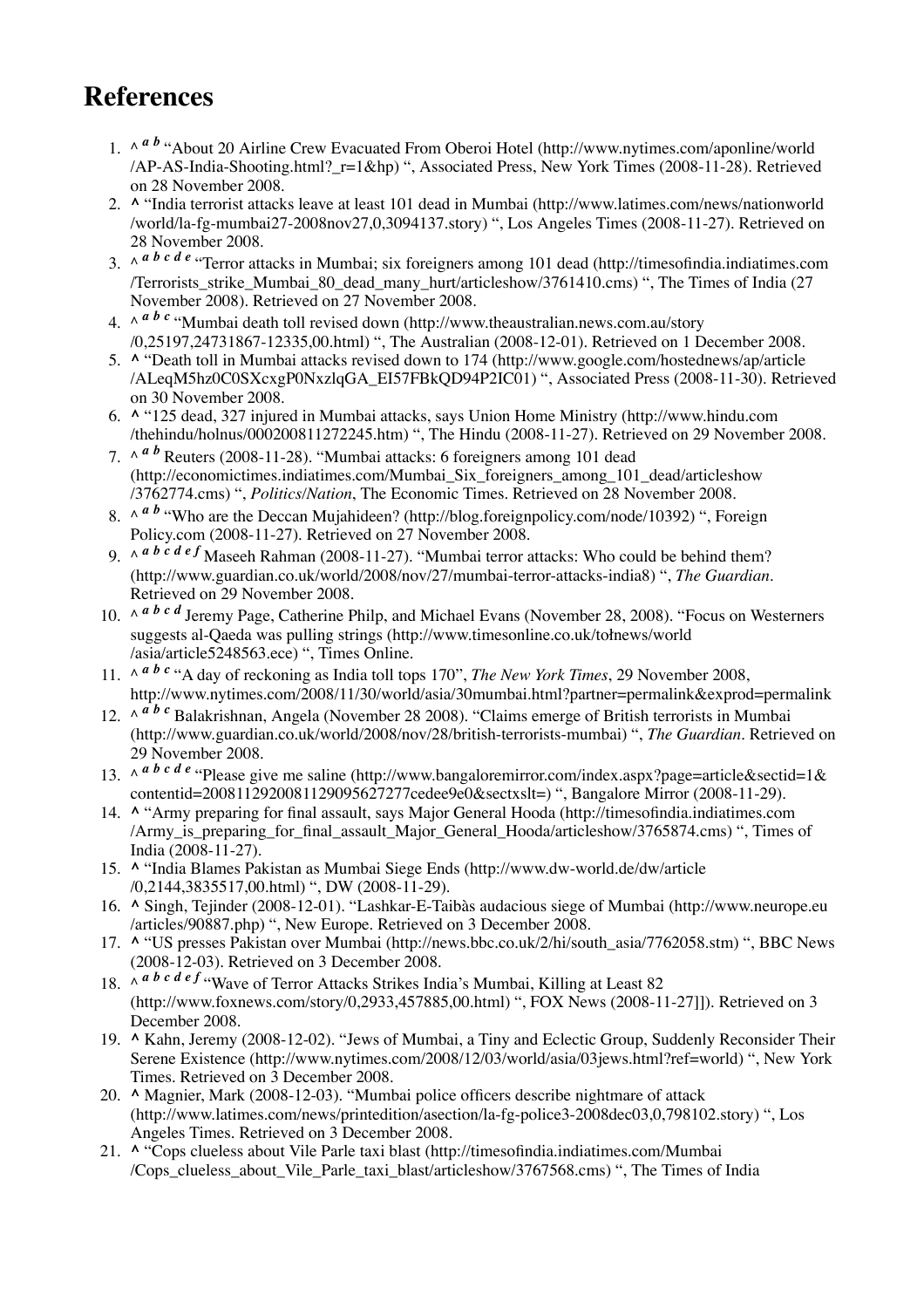(2008-11-26). Retrieved on 28 November 2008.

- 22. ^ "Police declare Mumbai siege over (http://news.bbc.co.uk/2/hi/south\_asia/7756068.stm) ", BBC News (2008-11-29). Retrieved on 29 November 2008.
- **^** "Deccan Mujahideen claims it behind Mumbai attacks TV (http://in.reuters.com/article/topNews 23. /idINIndia-36721020081126) ", Reuters (2008-11-27). Retrieved on 3 December 2008.
- **^** Schmitt, Eric; Somini Sengupta, Jane Perlez (2008-12-03). "U.S. and India See Link to Militants in 24. Pakistan (http://www.nytimes.com/2008/12/03/world/asia/03mumbai.html?bl&ex=1228453200& en=a32b625bf9928825&ei=5087%0A) ", New York Times. Retrieved on 3 December 2008.
- **^** "Cops clueless about Vile Parle taxi blast (http://timesofindia.indiatimes.com/Mumbai 25. /Cops\_clueless\_about\_Vile\_Parle\_taxi\_blast/articleshow/3767568.cms) ", The Times of India (2008-11-26). Retrieved on 28 November 2008.
- 26. ^ <sup>*a b c*</sup> Keith Bradsher and Somini Sengupta (2008-11-28). "Commandos storm Jewish center in Mumbai (http://www.iht.com/articles/2008/11/28/news/29MUMBAI.php) ", International Herald Tribune. Retrieved on 28 November 2008.
- 27. A ""Mumbai takes back control from terrorists" (http://www.ttkn.com/business/mumbai-takes-controlterrorists-260.html) ", TTKN Oxford (http://www.ttkn.com/) (2008-11-28). Retrieved on 28 November 2008.
- 28.  $\wedge^{\alpha}$  *b c d* "Gunbattle enters third day, intense firing at Taj hotel (http://www.ndtv.com/convergence /ndtv/mumbaiterrorstrike/Election\_Story.aspx?ID=NEWEN20080074405&type=News) " (7:16 am, 28 November, 2008). Retrieved on 28 November 2008.
- **^** "Taj operation over, three terrorists killed (http://www.hindustantimes.com/StoryPage 29. /FullcoverageStoryPage.aspx?id=2653de0a-434a-4f90 bb24-59598fd65686Mumbaiunderattack\_Special&MatchID1=4858&TeamID1=1&TeamID2=5& MatchType1=1&SeriesID1=1224&PrimaryID=4858&Headline=62 hour+Taj+operation+ends%2c+3+terrorists+killed) ", *Press Trust Of India*, HindustanTimes (19:16 IST 29/11/2008). Retrieved on 29 November 2008.
- **^** "Deccan Mujahideen e-mail originated in Pakistan (http://www.hindu.com/2008/11/30/stories 30. /2008113060790100.htm) ", The Hindu, The Hindu (2008-11-30). Retrieved on 30 November 2008.
- 31. **^** "Indian Forces Battling to Regain Control of Mumbai (http://www.cnbc.com/id/27932881) ", CNBC.
- 32. ^ <sup>*a b*</sup> "Three Pakistani terrorists held in Mumbai (http://in.reuters.com/article/domesticNews /idINSP20287920081128) ", Reuters (28 November 2008). Retrieved on 28 November 2008.
- 33. ^ <sup>*a b*</sup> "30 hostages rescued from Oberoi hotel (http://timesofindia.indiatimes.com /30\_hostages\_rescued\_from\_Oberoi\_hotełarticleshow/3767649.cms) ", The Times of India (28 November 2008). Retrieved on 28 November 2008.
- 34.  $\wedge^{\alpha}$  *b* "Mumbai locals helped us: Terrorist tells cops", *The Times of India*, 30 November 2008
- 35. A "Terrorists have no religion (http://www.indianexpress.com/news/terrorists-have-no-religionsays-pakistani-mp/389139) ", Indian Express, Indian Express (2008-11-30). Retrieved on 30 November 2008.
- 36. ^ <sup>*a b*</sup> "Lashkar-e-Taiba responsible for Mumbai terroristic act (http://www.hindu.com/2008/11/28/stories /2008112862080100.htm) ".
- **^** "Indian Mujahideen threatens to target Mumbai (http://indiatoday.digitaltoday.in 37. /index.php?option=com\_content&issueid=71&task=view&id=15328&sectionid=4&Itemid=1) ", India Today (2008-09-14). Retrieved on 26 November 2008.
- **^** "We want all Mujahideen released: terrorist inside Oberoi (http://timesofindia.indiatimes.com 38. /100\_people\_trapped\_in\_Taj\_Oberoi\_hotels\_firing\_on/articleshow/3762100.cms) ", The Times of India.
- **^** Brustein, Joshua (2008-11-26). "Mumbai Attacks: Day Two (http://thelede.blogs.nytimes.com/2008/11 39. /26/mumbai-attacks-day-twø?wikipedia) ", *The Lede*, New York Times. Retrieved on 27 November 2008.
- **^** "Reports differ over release of Mumbai Chabad center captives (http://www.haaretz.com/hasen/spages 40. /1041535.html) ", *Haaretz Staff and News Agencies*, Haaretz (02:42 28/11/2008). Retrieved on 29 November 2008.
- **^** "Experts doubt Al Qaeda link in Mumbai attacks (http://iht.com/articles/2008/11/27/asia/28group.php) 41. ".
- 42. ^ "Mumbai Terror: Attacks follow al-Qaeda blueprint (http://www.business-standard.com/india /news/mumbai-terror-attacks-follow-al-qaeda-blueprint/12/21/50286/on) ", *Press Trust of India*, Business standards (November 28, 2008, 12:16 IST). Retrieved on 29 November 2008.
- 43. ^ "Pakistan High Commissioner summoned. (http://www.ndtv.com/convergence/ndtv/mumbaiterrorstrike /Election\_Story.aspx?ID=NEWEN20080074831&type=News) " (2008-12-01). Retrieved on 1 December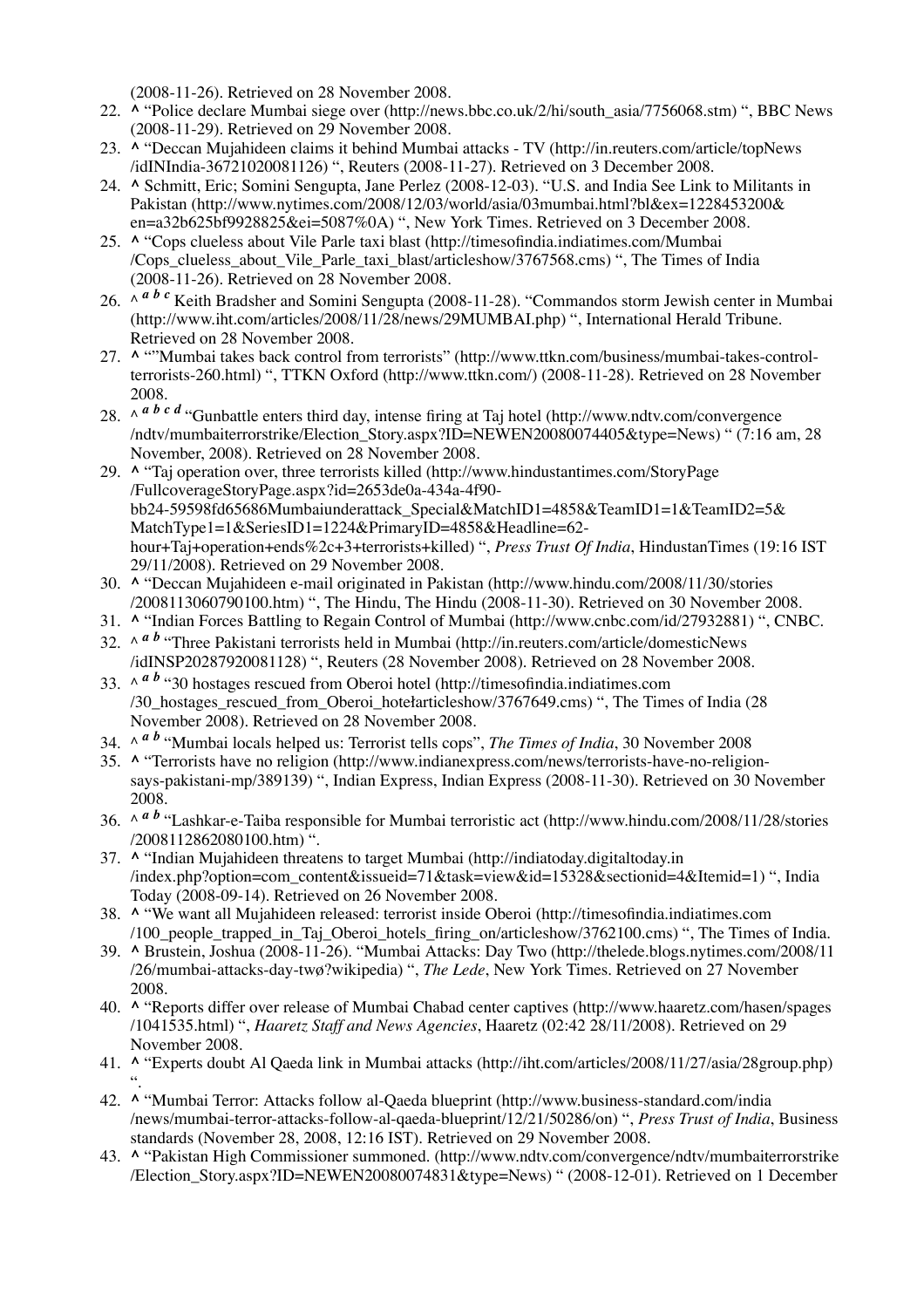2008.

- **^** "No\_military\_action\_against\_Pakistan\_India (http://timesofindia.indiatimes.com 44. /No\_military\_action\_against\_Pakistan\_India/articleshow/3783853.cms) ", Times of India (2008-12-01). Retrieved on 1 December 2008.
- **^** "Military strike against Pak terror camps an option: India (http://www.ndtv.com/convergence 45. /ndtv/mumbaiterrorstrike/Story.aspx?ID=NEWEN20080074968&type=News) ", CNN-IBN (2008-12-01). Retrieved on 1 December 2008.
- **^** "India waiting for Pak response, keeps options open: India (http://ibnlive.in.com/news/india-waiting-46. for-pak-response-keeps-options-open/79556-3.html) ", CNN-IBN (2008-12-01). Retrieved on 1 December 2008.
- 47.  $\wedge^{\alpha}$  *b* Leahy, Joe; Sood, Varun (2008-11-27). "The night Mumbai became scene from a nightmare (http://www.ft.com/cms/s/0/12c9ad4a-bca9-11dd-af5a-0000779fd18c.html) ", Financial Times. Retrieved on 27 November 2008.
- **^** Moreau, Ron; Mazumdar, Sudip (2008-11-27). "The Pakistan Connection (http://www.newsweek.com 48. /id/171056) ", Newsweek. Retrieved on 28 November 2008.
- 49. A "7 foreigners among the fifteen taken hostage in Taj hotel (http://www.ndtv.com/convergence /ndtv/story.aspx?id=NEWEN20080074226) ", Ndtv.com. Retrieved on 26 November 2008.
- 50. ^ <sup>*a b c d* "Scores killed in Mumbai rampage (http://www.cnn.com/2008/WORLD/asiapcf/11/26</sup> /india.attacks/index.html) ", CNN (2008-11-26). Retrieved on 26 November 2008.
- 51. ^ <sup>*a b*</sup> "Fighting reported at Mumbai Jewish center (http://edition.cnn.com/2008/WORLD/asiapcf/11/27 /india.attacks/index.html) ", CNN (2008-11-27). Retrieved on 28 November 2008.
- 52. ^ <sup>*a b*</sup> "NDTV.com: Latest News, e-Bulletins, Stocks, Bollywood, Cricket, Video, Blogs, RSS from India (http://www.ndtv.com/convergence/ndtv/default.aspx) ", Ndtv.com. Retrieved on 26 November 2008.
- **^** "Taj Hotel Burns, 2 Terrorists Killed (http://ibnlive.in.com/news/taj-hotel-burns-2-terrorists-killed 53. /79137-3.html) " (27 November 2008). Retrieved on 27 November 2008.
- 54. ^ "Taj Hotel Attacked (http://www.ttkn.com/world/terror-attacks-army-stormed-taj-hotel-mumbai-217.html) " (27 November 2008). Retrieved on 27 November 2008.
- 55. **^** "AP: India Shooting (http://news.yahoo.com/s/ap/as\_india\_shooting) ".
- 56. ^ "NDTV.com: 7 foreigners among 15 taken hostage in Taj hotel (http://www.ndtv.com/convergence /ndtv/story.aspx?id=NEWEN20080074226) ", Ndtv.com. Retrieved on 26 November 2008.
- 57. ^ <sup>*a b*</sup> "Army storms Mumbai's besieged five-star hotels. (http://timesofindia.indiatimes.com /Army\_storms\_Mumbais\_besieged\_five-star\_hotels\_/articleshow/3762100.cms) ". Retrieved on November 26, 2008.
- 58. ^ "Variety: Indian journalists in media firestorm (http://www.variety.com/VR1117996604.html) ", Variety. Retrieved on 1 December 2008.
- 59.  $\wedge^{\alpha}$  *b c* "Timeline: one night of slaughter and mayhem (http://www.thisislondon.co.uk/standard/article-23593839-details/Timeline:+one+night+of+slaughter+and+mayhem/article.do) ", *Evening Standard* (2008-11-27). Retrieved on 1 December 2008.
- **^** Foreigners targeted in co-ordinated Bombay attacks (http://www.timesonline.co.uk/tołnews/world 60. /asia/article5240689.ece) , *Times Online*
- 61.  $\wedge$  *a b c d* Charter, David (2008-11-27). "Tory MEP flees for his life as gunman starts spraying the hotel bar with bullets (http://www.timesonline.co.uk/tołnews/world/asia/article5240689.ece) ", The Times. Retrieved on 27 November 2008.
- 62. A "EU parliament staff member wounded in India shootout (http://www.eubusiness.com/newseu/1227738722.36) ".
- **^** Relacja Polaka z piekła (http://www.tvn24.pł12691,1574853,,,relacja-polaka-z-piekla,wiadomosc.html) 63. , *TVN 24.pl*
- 64.  $\wedge^{\alpha}$  *b* "Times of India: EU parliament staff member wounded in India shootout (http://economictimes.indiatimes.com/News/PoliticsNation /EU\_parliament\_staff\_member\_wounded\_in\_India\_shootout/articleshow/3762103.cms) ".
- **^** "200 people held hostage at Taj Hotel (http://www.ndtv.com/convergence 65. /ndtv/story.aspx?id=NEWEN20080074226&ch=11/27/2008%202:43:00%20AM) ".
- **^** Horovitz, David. "'1 terrorist killed, four still barricaded in Chabad House' | International | Jerusalem 66. Post (http://www.jpost.com/servlet/Satellite?pagename=JPost/JPArticle/ShowFull&cid=1227702336066) ", Jpost.com. Retrieved on 27 November 2008.
- 67. A "Rabbi killed in Mumbai had gone to serve Jews | U.S. | Reuters (http://www.reuters.com/article /domesticNews/idUSTRE4AR52W20081129) ". Reuters.com. Retrieved on 2008-11-29.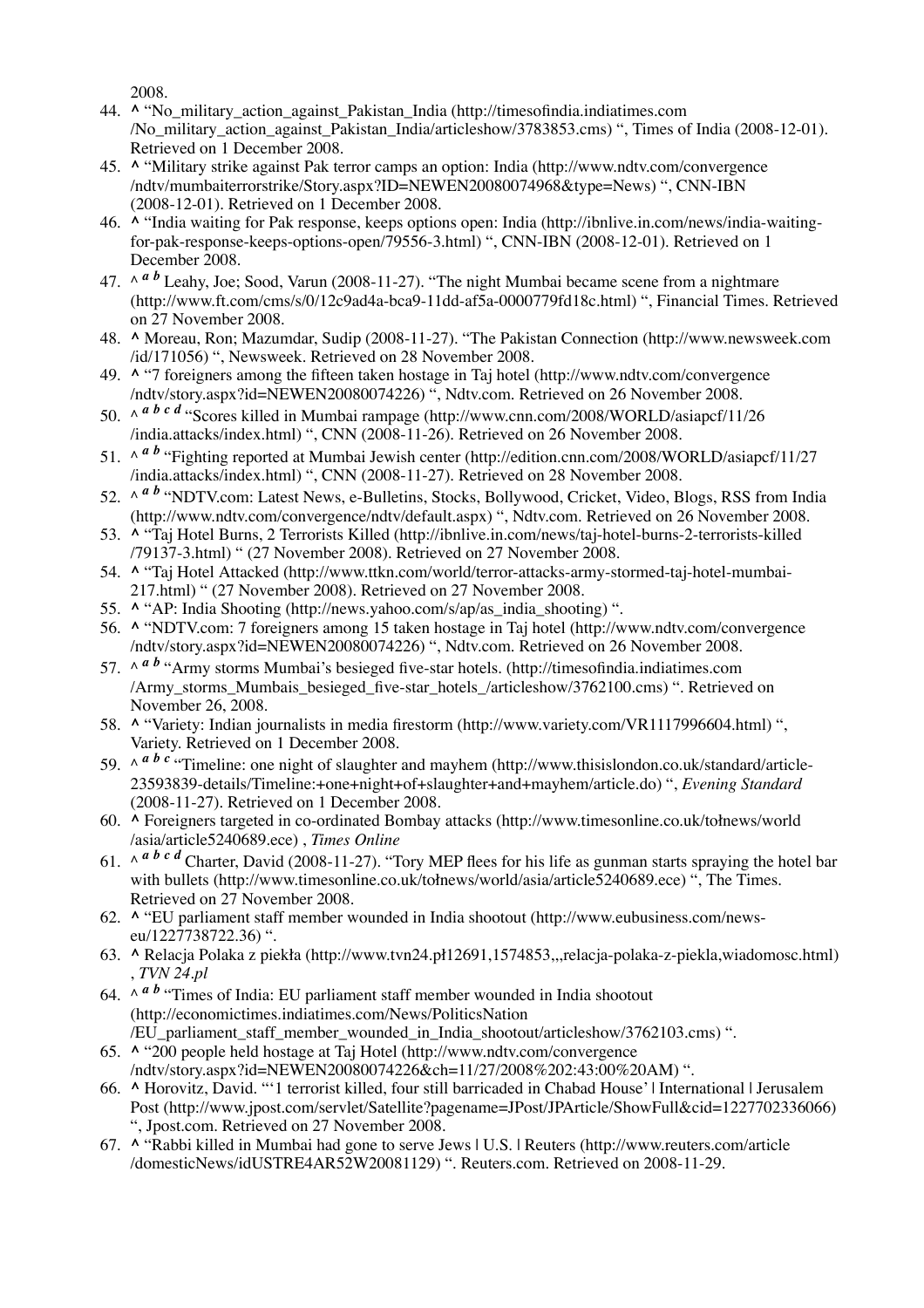- **^** Thomson, Alice; Rachel Sylvester (2008-11-27). "Sir Gulam Noon, British 'Curry King': how I 68. escaped bombed hotel (http://www.timesonline.co.uk/tołnews/world/asia/article5245365.ece) ", The Times. Retrieved on 27 November 2008.
- **^** Gunmen kill at least 78 in attacks across Mumbai (http://www.examiner.com 69. /a-1713117~Gunmen\_kill\_at\_least\_78\_in\_attacks\_across\_Mumbai.html) (*San Francisco Examiner*)
- **^** Barchfield, Jenny. "Quad-Cities Online (http://hosted.ap.org/dynamic/stories 70. /A/AS\_INDIA\_SHOOTING?SITE=ILMOL&SECTION=HOME&TEMPLATE=DEFAULT) ". Hosted.ap.org. Retrieved on 2008-11-29.
- **^** TAJ HOTEL BURNS, 3 TERRORISTS KILLED (http://ibnlive.in.com/news/army-storms-hotel-71. taj-gunbattle-on/79137-3.html) – IBN Live
- 72. ^ "Death Toll in Mumbai Attacks Revised Down to 174 (http://abcnews.go.com/International łwireStory?id=6360101) ", ABC News (2008-11-29). Retrieved on 30 November 2008.
- 73.  $\wedge$  *a b c d e f g* The Straits Times (2008-11-30). "Terrorists posed as Malaysian students (http://www.themalaysianinsider.com/index.php/world/13499-terrorists-posed-as-malaysian-students) ", The Malaysian Insider. Retrieved on 30 November 2008.
- 74. A "Confessions of a Terrorist India's Sept 11 (http://www.straitstimes.com/Breaking%2BNews /Asia/Story/STIStory\_308566.html) ", The Straits Times (2008-11-30). Retrieved on 30 November 2008.
- 75. **^** http://www.timesonline.co.uk/tołnews/world/asia/article5258462.ece
- 76.  $\wedge$  *a b c d e f g h i j k l m n* "Sequence of Taj Events (http://www.ndtv.com/convergence /ndtv/mumbaiterrorstrike/Election\_Story.aspx?ID=NEWEN20080074527&type=News) ", NDTV (2008-11-29). Retrieved on 29 November 2008.
- 77. ^ <sup>*a b*</sup> "Officials quit over India attacks (http://news.bbc.co.uk/2/hi/south\_asia/7753639.stm) ", BBC (2008-11-29). Retrieved on 1 December 2008.
- 78. **^** "Mumbai Siege Ends", TOI, TOI (2008-11-29). Retrieved on 29 November 2008.
- **^** "Commando ops at Oberoi over; hotel death toll 30 (http://ibnlive.in.com/news/commando-ops-at-79. oberoi-over-hotel-death-toll-30/79281-3.html) ", Reuters, Ibnlive.in.com (November 28, 2008). Retrieved on 29 November 2008.
- **^** "All Mumbai terrorists killed (http://www.news.com.au/story/0,10117,24724837-401,00.html) ", 80. news.com.au (2008-11-29).
- 81. **^** Nariman House crisis heads for dramatic finish | Pics (http://ibnlive.in.com/news/nariman-house-crisisheads-for-dramatic-finish--pics/79241-3-p1.html)
- 82. **^** http://www.turkishpress.com/news.asp?id=255384
- 83. **^** http://www.turkishpress.com/news.asp?id=255384
- **^** http://www.smh.com.au/news/world/fears-of-four-australians-dead-as-commandos-storm-luxury-84. hotels-inmumbai/2008/11/28/1227491767403.html
- 85. **^** http://www.news.com.au/perthnow/story/0,21598,24719590-5005521,00.html
- 86. **^** http://spreadsheets.google.com/pub?key=p\_esnE-3Z3p-HehX1YOZIaw
- **^** "Injured Aussies return home from Mumbai (http://news.smh.com.au/nationałinjured-aussies-return-87. home-from-mumbai-20081202-6ows.html) ", The Sydney Morning Herald (2008-12-02). Retrieved on 2 December 2008.
- 88.  $\wedge$  *a b c d e f* "New claims of Britons amongst Mumbai gunmen (http://www.independent.co.uk/news/world /asia/new-claims-of-britons-amongst-mumbai-gunmen-1039452.html) ". Retrieved on 28 November 2008.
- **^** "Battle rages for Mumbai hostages (http://news.bbc.co.uk/1/hi/world/south\_asia/7753639.stm) ". 89. Retrieved on 28 November 2008.
- 90. ^ "Israel: 6 bodies removed from Jewish center (http://www.iht.com/articles/ap/2008/11/28/news/ML-Israel-India.php) ", The Associated Press (2008-11-28). Retrieved on 28 November 2008.
- 91. A "Consulate, ZAKA believe there are no more Israel casualties (http://www.haaretz.com/hasen/spages /1042319.html) ", Haaretz (2008-30-11). Retrieved on 1 December 2008.
- 92. A "Mumbai: Sixty hours of terror and chaos (http://www.independent.co.uk/news/world/asia/mumbaisixty-hours-of-terror-and-chaos-1041646.html) ", The Independent (2008-12-01). Retrieved on 1 December 2008.
- 93. ^ "Israel: 6 bodies removed from Jewish center (http://www.iht.com/articles/ap/2008/11/28/news/ML-Israel-India.php) ", The Associated Press (2008-11-28). Retrieved on 28 November 2008.
- **^** "Dutch died in Mumbai: NOS News (http://www.nos.nłnosjournaałartikelen/2008/12 94. /1/011208\_vermistenederlanderoverleden.html) ". Retrieved on 1 December 2008.
- 95. A "Hema died of smoke inhalation, says consul-general (http://thestar.com.my/news/story.asp?file= /2008/11/30/nation/2684733&sec=nation) ", *The Star*, The Star (30 November 2008). Retrieved on 30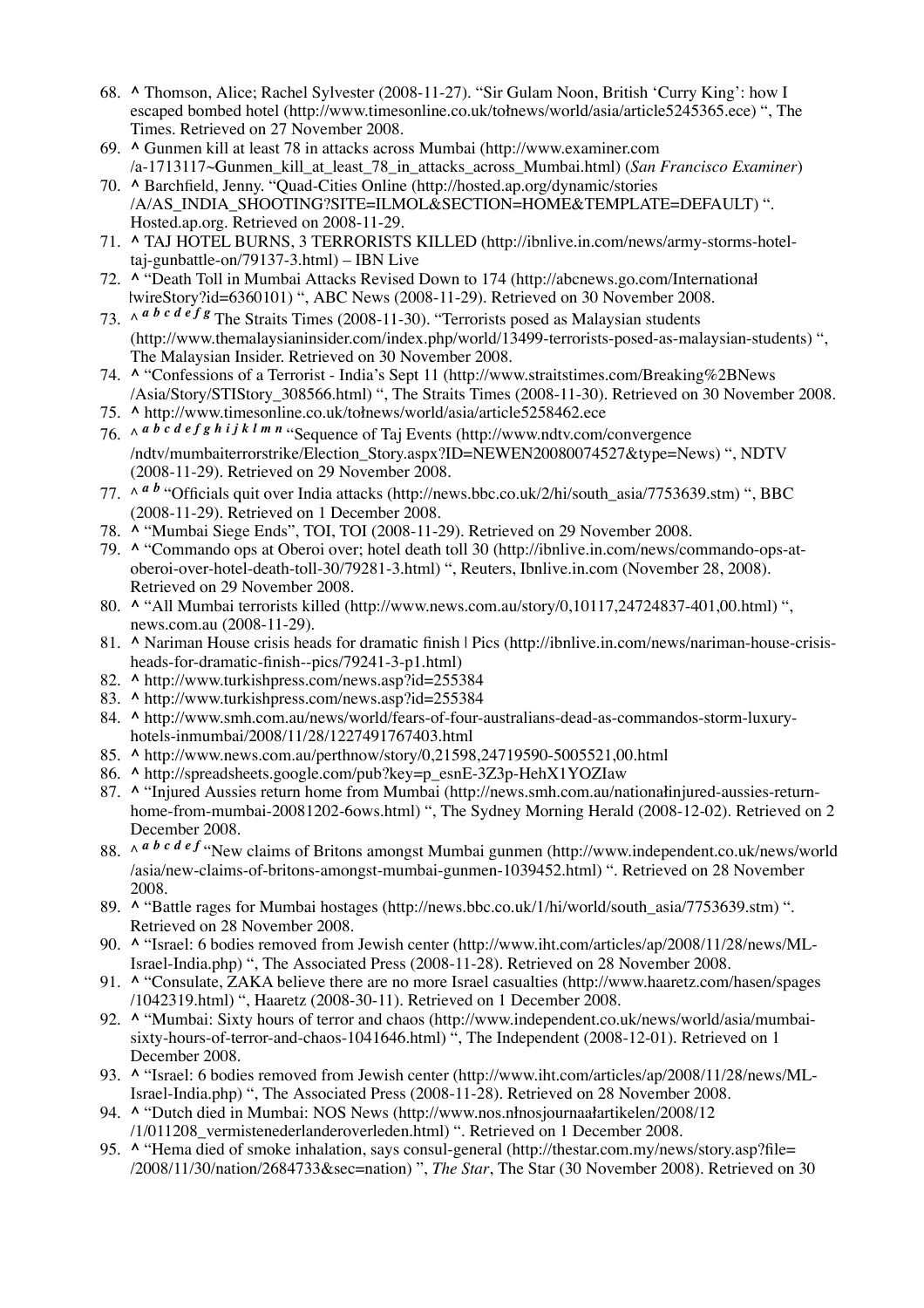November 2008.

- 96. **^** http://www.nerve.in/news:253500186081
- 97. **^** http://www.gulfnews.com/world/India/10263688.html
- 98. ^ "Mexican national among Mumbai victims: Mexican Foreign Ministry (http://economictimes.indiatimes.com/articleshow/3775389.cms) ". Retrieved on 29 November 2008.
- 99. A "Sporean hostage killed (http://www.straitstimes.com/Breaking%2BNews/Singapore/Story /STIStory\_308041.html) ", The Straits Times (2008-11-28). Retrieved on 28 November 2008.
- 100. A Thai woman shot dead my terrorists in Mumbai (http://www.bangkokpost.com/291108\_News /29Nov2008\_news02.php) , Bangkok Post, Accessed 29 November 2008
- **^** http://www.elpais.com/articuløespana/matrimoniøespanołheridøatentadøBombay/vuelve 101. /casa/elpepuesp/20081130elpepunac\_7/Tes
- 102. ^ "Los dos españoles heridos en los atentados de Bombay regresarán a España en un avión-ambulancia (http://www.europapress.es/internacionałnoticia-dos-espanoles-heridos-atentados-bombay-regresaranespana-avion-ambulancia-20081130132229.html) " (in Spanish), *Internacional*, Europa Press (2008-11-30). Retrieved on 30 November 2008.
- 103. ^ "13 foreigners died in Mumbai: MHA (http://www.telegraphindia.com/1081129/jsp/jharkhand /story\_10182204.jsp) ". Retrieved on 30 November 2008.
- 104. ^ "Filipino tourist injured in Mumbai hotel attack (http://www.gmanews.tv/story/136118/Filipino-touristinjured-in-Mumbai-hotel-attack) ". Retrieved on 28 November 2008.
- 105. ^ "Norway condemns terrorist attacks in India (http://www.norwaypost.nøNews/Norway-condemnsterrorist-attacks-in-India/menu-id-26.html) ", *Norwegian Broadcasting Corporation*, The Norway Post (28 November 2008). Retrieved on 28 November 2008.
- 106. ^  $a$  *b* "Mumbai death toll revised down (http://www.theaustralian.news.com.au/story /0,25197,24731867-12335,00.html) ", Agence France-Presse (2008-12-01). Retrieved on 30 November 2008.
- 107. ^ http://timesofindia.indiatimes.com/Islamabad\_accepts\_terrorists\_may\_be\_from\_Pak/articleshow /3786207.cms
- 108. A "Identity of 2nd Canadian killed in Mumbai attacks confirmed (http://www.cbc.ca/canada/montreal łstory/2008/11/30/mumbai-canadian.html) " (2008-11-30). Retrieved on 1 December 2008.
- 109. ^ Chang, Anita (2008-11-27). "104 killed as gunmen rampage in India city (http://www.google.com /hostednews/ap/article/ALeqM5hz0C0SXcxgP0NxzlqGA\_EI57FBkQD94N94M00) ", Associated Press. Retrieved on 2008-11-27.
- 110. ^ Somayaji, Chitra; Sumit Sharma, Anoop Agrawal (2008-11-27). "Mumbai Deaths in Attacks Top 100; Injured Total 290 (http://www.bloomberg.com/apps/news?pid=20601087&sid=aqvDKLAN0KiY& refer=home) ", Bloomberg. Retrieved on 2008-11-27.
- 111.  $\wedge^{\alpha}$  *b* "Indian forces storm Jewish centre (http://news.bbc.co.uk/2/hi/south\_asia/7751707.stm) ", BBC News (2008-11-27). Retrieved on 2008-11-27.
- 112. ^ One Japanese killed, another wounded in Mumbai shootings. (http://www.channelnewsasia.com/stories /afp\_asiapacific/view/392538/1/.html) Retrieved on November 26, 2008.
- 113. ^ *a b* PTI (2008-11-27). "Nine foreigners die in terror attacks (http://www.mid-day.com/news/2008 /nov/281108-Australian-Braid-Gilbert-Taylor-Killed-Mumbai-Terror-Attacks.htm) ". mid-day.com (http://www.mid-day.com) . Retrieved on 2008-11-27.
- 114. ^ "Mumbai: Italian killed in attack (http://www.ansa.it/site/notizie/awnplus/english /news/2008-11-27\_127287161.html) ", ANSA (2008-11-27). Retrieved on 2008-11-27.
- 115. ^ Stevens, Andrew; Mallika Kapur, Harmeet Shah Singh, Saeed Ahmed, Sara Sidner, Alessio Vinci, Reza Sayah, Paula Newton (2008-11-29). "Indian official: Terrorists wanted to kill 5,000 (http://www.cnn.com/2008/WORLD/asiapcf/11/29/india.attacks/index.html) ", CNN. Retrieved on 30 November 2008.
- 116. ^ Naughton, Philippe (2008-11-27). "British yachting tycoon Andreas Liveras killed in Bombay terror attacks (http://www.timesonline.co.uk/tołnews/world/asia/article5246974.ece) ", The Times. Retrieved on 27 November 2008.
- **^** http://www.hindu.com/2008/11/28/stories/2008112854911900.htm and http://www.iht.com/articles 117. /2008/11/27/asia/28mumbai.php
- 118. The Associated Press ("1 day ago"). "2 French killed in Mumbai attacks identified (http://www.google.com/hostednews/ap/article /ALeqM5il5yIccEGad5q0QeWjLcayOcYSQwD94O2LDO0) ". Google.com. Retrieved on 2008-11-29.
- 119. ^ Chabad rabbi, wife killed in Mumbai attacks (http://jta.org/news/article/2008/11/28/1001230/attacksin-mumbai-kill-at-least-80) by JTA Staff, Jewish Telegraph Agency (JTA), November 28, 2008.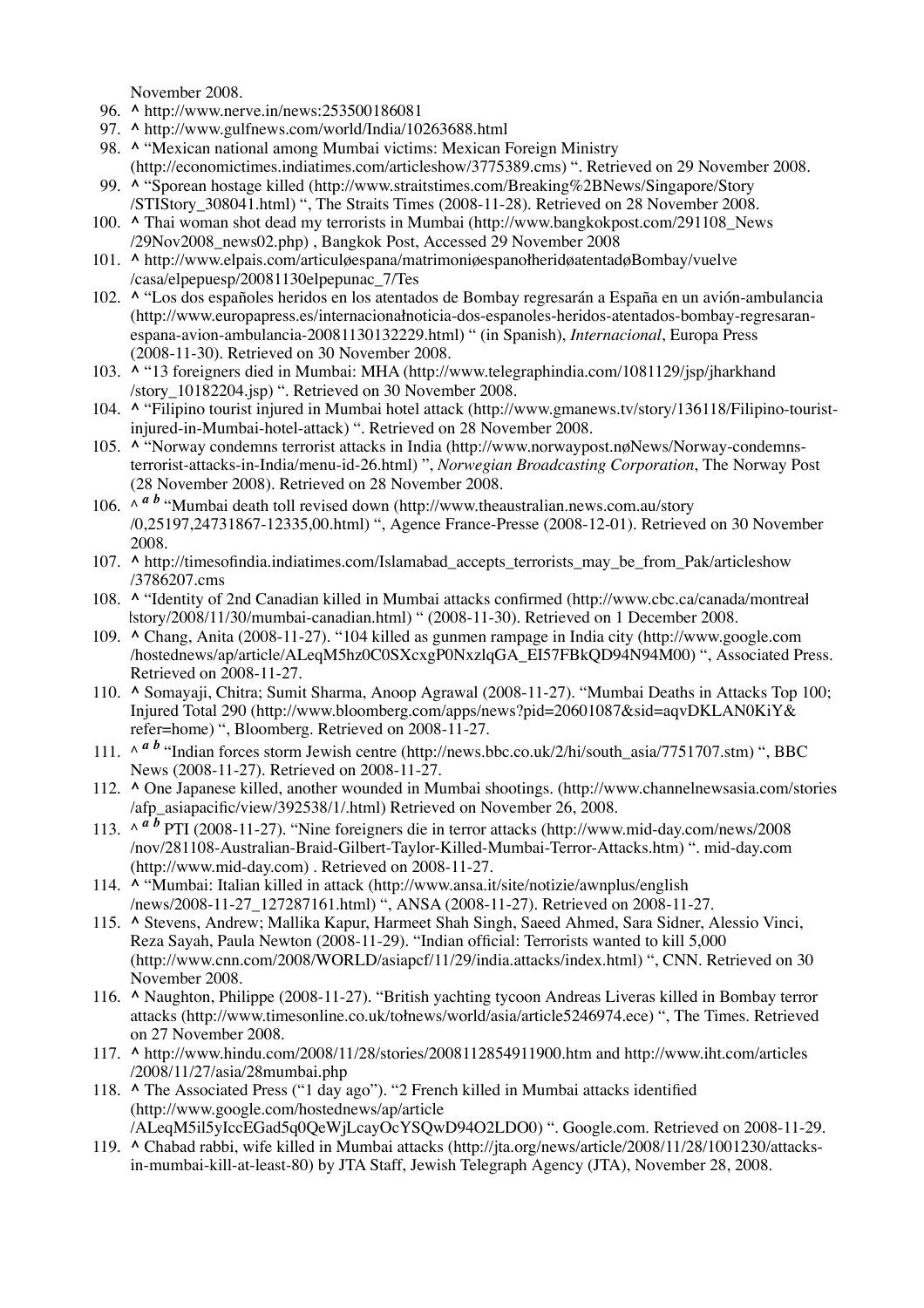- 120. A "Indian victims include financier, journalist, actor's sister, police (http://www.cnn.com/2008/WORLD /asiapcf/11/29/india.victims/index.html?iref=topnews) ", CNN (2008-11-30). Retrieved on 30 November 2008.
- 121.  $\wedge^{\alpha}$  *b c d* "Three top cops die on duty (http://timesofindia.indiatimes.com/Cities /Mumbai 3 top cops die on duty/articleshow/3762023.cms) ", The Times of India (2008-11-27). Retrieved on 27 November 2008.
- 122. A Rajesh, Y P (2008-11-27). "Karkare's response to a death threat: A 'smiley' (http://www.indianexpress.com/news/karkares-response-to-a-death-threat-a-smiley/391325/0) ", Indian Express. Retrieved on 27 November 2008.
- 123. A "ATS chief Hemant Karkare dies a hero's death (http://www.ptinews.com/pti/ptisite.nsf /0/7589DD5230EAF8056525750E0011FF9F) ", Press Trust of India (2008-11-27). Retrieved on 27 November 2008.
- 124. **^** http://www.taratv.com/national.php?task=full&newsid=4384
- 125. A Three rly men killed in CST encounter (http://www.mid-day.com/news/2008/nov/271108-Terror-Attack-Chhatrapati-Shivaji-Terminus.htm)
- 126. A Key developments in Mumbai terror attacks (http://www.hinduonnet.com/thehindu/holnus /002200811271331.htm)
- **^** http://news.yahoo.com/s/ap/20081130/ap\_on\_re\_as 127. /as\_india\_three\_days\_of\_terror;\_ylt=Av6QjVu3WBqaVaIH9i.lpL1vaA8F
- 128. ^ Blakely, Rhys and Jeremy Pag. "Defiant Leopold café shows that Mumbai is not afraid (http://www.timesonline.co.uk/tołnews/world/asia/article5260641.ece) ". Retrieved on 30 November 2008.
- 129. **^** http://www.timesonline.co.uk/tołnews/world/asia/article5260641.ece
- 130. ^ "Scores killed in Mumbai attacks (http://english.aljazeera.net/news/asia/2008/11 /2008112617472965818.html) ".
- 131. **^** http://www.taratv.com/national.php?task=full&newsid=4384
- 132. ^ "India under attack (http://www.economist.com/world/asia/displaystory.cfm?story\_id=12708194) ", *The Economist print edition*, The Economist (2008-11-27). Retrieved on 28 November 2008.
- 133. A "Mumbai terror kills 65 (http://www.deccanherald.com/Content/Nov272008 /scroll20081127103063.asp?section=frontpagenews) ".
- **^** http://news.yahoo.com/s/ap/20081130/ap\_on\_re\_as 134. /as\_india\_three\_days\_of\_terror;\_ylt=Av6QjVu3WBqaVaIH9i.lpL1vaA8F
- 135. A "Encounter on at Nariman House in South Mumbai (http://ibnlive.in.com/news/firing-at-narimanhouse-in-south-mumbai-intensifies/79156-3-1.html) ".
- 136. **^** http://www.iht.com/articles/ap/2008/11/28/news/ML-Israel-India.php
- 137. ^ http://www.hindustantimes.com/StoryPage/FullcoverageStoryPage.aspx?id=5a23e305-3ee7-483e-88c3-5aeea3ef1902Mumbaiunderattack\_Special&MatchID1=4858&TeamID1=1&TeamID2=5& MatchType1=1&SeriesID1=1224&PrimaryID=4858& Headline=Tributes+paid+to+NSG+commando+Gajender+in+Delhi
- 138. ^ TERROR TAKES OVER MUMBAI (http://www.thestatesman.net/page.news.php?clid=1&theme=& usrsess=1&id=233003) . The Statesman.
- **^** http://news.yahoo.com/s/ap/20081130/ap\_on\_re\_as 139. /as\_india\_three\_days\_of\_terror;\_ylt=Av6QjVu3WBqaVaIH9i.lpL1vaA8F
- 140. A http://economictimes.indiatimes.com/News/PoliticsNation /Arrested\_terrorist\_says\_gang\_hoped\_to\_get\_away/articleshow/msid-3772281,curpg-1.cms
- 141. ^ "Mumbai Hit: Two terrorists shot dead (http://www.mid-day.com/news/2008/nov/271108two-terrorists-shot-dead.htm) ".
- 142. ^ Indo-Asian News Service (27 November 2008). "Two terrorists killed, two arrested in Mumbai (http://www.thaindian.com/newsportałworld-news/two-terrorists-killed-two-arrestedin-mumbai\_100124003.html) ", The Thaindian. Retrieved on 28 November 2008.
- 143. ^ *a b* Ramesh, Randeep (November 28 2008). "They were in no hurry. Cool and composed, they killed and killed (http://www.guardian.co.uk/world/2008/nov/28/mumbai-terror-attacks-india) ", Guardian.co.uk. Retrieved on 29 November 2008.
- 144. ^ *a b* Rhys Blakely and Kevin Dowling (November 29, 2008). "Fears British death toll will rise in Mumbai siege aftermath (http://www.timesonline.co.uk/tołnews/world/asia/article5257456.ece) ", Times Online. Retrieved on 29 November 2008.
- 145. A "New claims of Britons amongst Mumbai gunmen (http://www.cnn.com/2008/WORLD/asiapcf/11/27 /mumbai.investigation/?iref=hpmostpop) ". Retrieved on 28 November 2008.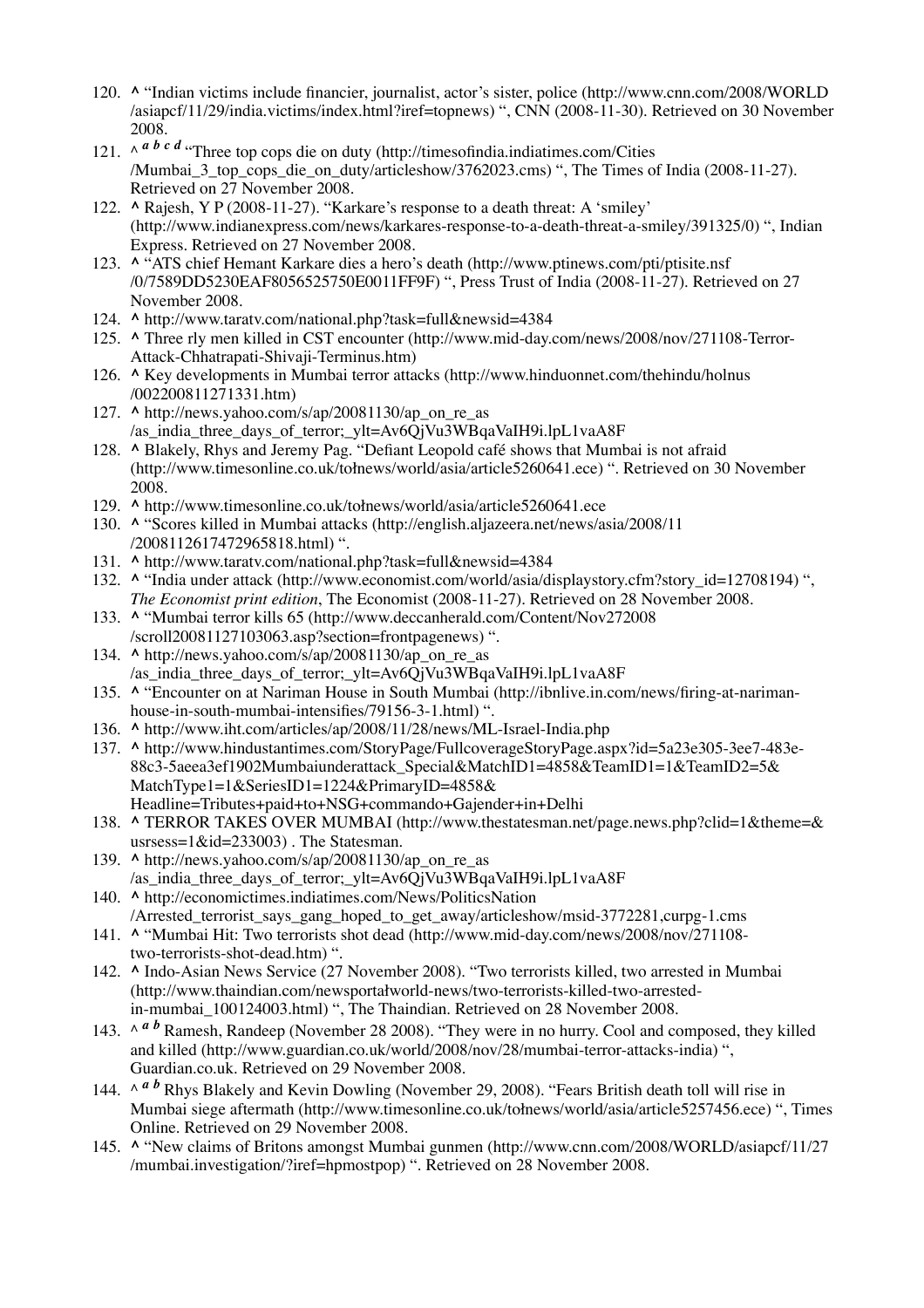- 146. ^ http://www.telegraph.co.uk/news/worldnews/asia/india/3542181/Mumbai-attacks-surviving-attackersold-to-terrorists-by-father.html Mumbai attacks surviving attacker sold to terrorists by father
- 147. A Mumbai attacks Terrorists took cocaine to stay awake during assault (http://www.telegraph.co.uk /news/worldnews/asia/india/3540964/Mumbai-attacks-Terrorists-took-cocaine-to-stay-awake-duringassault.html)
- 148. ^  $a$  <sup>*b*</sup> Cowell, Alan; Souad Mekhennet (2008-11-27). "Sophisticated Attacks, but by Whom? (http://www.nytimes.com/2008/11/28/world/asia/28group.html?\_r=2&hp=&pagewanted=all) ", New York Times. Retrieved on 27 November 2008.
- 149. ^ "Indian Mujahideen threatens to target Mumbai (http://indiatoday.digitaltoday.in /index.php?option=com\_content&issueid=71&task=view&id=15328&sectionid=4&Itemid=1) ".
- 150. A "Mumbai attackers looked for foreign passport holders (http://www.reuters.com/article/topNews /idUSTRE4AP7T120081126) ".
- 151.  $\wedge^{\alpha}$  *b* Who could be behind the Mumbai attacks? (http://www.independent.co.uk/news/world/asia/whocould-be-behind-the-mumbai-attacks-1037736.html) Reported 27 November 2008. Retrieved 27 November 2008.
- 152. ^ "Mumbai Attacks: Jewish Centre Under Siege In India Terror Strikes, With Link To Kashmir Emerging (http://news.sky.com/skynews/Home/World-News/Mumbai-Jewish-Centre-Under-Siege-In-India-Terror-Attacks-With-Link-To-Kashmir-Emerging/Article/200811415163321?f=rss) ", Sky News (November 27, 2008). Retrieved on 29 November 2008.
- 153. ^ "Lashkar-e-Taiba responsible for Mumbai terroristic act (http://www.focus-fen.net /index.php?id=n160999) ".
- 154. ^ November 28, 2008. News Analysis. India's Suspicion of Pakistan Clouds U.S. Strategy (http://www.nytimes.com/2008/11/28/world/asia/28diplo.html?bl=&ei=5087&en=276ae1b71db73654& ex=1228021200&pagewanted=print) , The New York Times.
- 155. ^ "No evidence of Pakistani involvement (http://www.thenews.com.pk/top\_story\_detail.asp?Id=18726) ", The News, The News (2008-12-02). Retrieved on 2 December 2008.
- **^** Mazetti, Mark (28 November 2008), "US Intelligence focuses on Pakistani Group", *The New York* 156. *Times*, http://www.nytimes.com/2008/11/29/world/asia/29intel.html?partner=permalink& exprod=permalink
- 157. A "Tell-tale evidence of Pakistani Involvement=Times Of India", The Times of India (2008-11-30). Retrieved on 30 November 2008.
- 158.  $\wedge^{\alpha}$  *b* Dodds, P. (27 November 2008). "Clues point to domestic terrorists in India attack (http://news.yahoo.com/s/ap/20081128/ap\_on\_re\_eu/eu\_india\_shooting\_intelligence) ", Associated Press. Retrieved on 29 November 2008.
- 159. ^ Norton-Taylor, Richard (2008-11-27). "Mumbai attacks have al-Qaida echoes, but tactics differ (http://www.guardian.co.uk/world/2008/nov/27/mumbai-terror-attacks-terrorism1) ". Retrieved on 27 November 2008.
- 160. A "Mumbai attacks: Who are the terrorists? (http://www.telegraph.co.uk/news/worldnews/asia/india /3531032/Mumbai-attacks-Who-are-the-terrorists-Bombay-India.html) ", The Telegraph (2008-11-27). Retrieved on 27 November 2008.
- 161. A *a b* Siege ends in Mumbai; 195 dead (http://www.latimes.com/news/lafg-mumbai30-2008nov30,0,3315701.story?page=2) . By Mark Magnier and Josh Meyer. *The Los Angeles Times*. Published November 29, 2008
- 162. A "Rediff: 2 grenade blasts heard from Oberoi Hotel (http://www.rediff.com/news/2008/nov/26-updateterror-in-mumbai.htm) ".
- 163. ^ "Terrorists came from Karachi via sea to Mumbai (http://www.expressindia.com/latest-news/Terroristscame-from-Karachi-via-sea-to-Mumbai/391329/) ".
- 164. A "Indian navy searches ships after Mumbai attacks (http://economictimes.indiatimes.com/articleshow /3765997.cms) ", The Economic Times (2008-11-27). Retrieved on 27 November 2008.
- 165. A "Navy gives clean chit to MV Alpha (http://news.in.msn.com/nationałarticle.aspx?cpdocumentid=1709518&wa=wsignin1.0) ", MSN India (27 November 2008). Retrieved on 27 November 2008.
- 166. A Times News Network (2008-11-28). "Hijacked ship with satellite phone seized (http://timesofindia.indiatimes.com/India/Hijacked\_ship\_with\_satellite\_phone\_seized/articleshow /3766731.cms) ", The Times of India. Retrieved on 28 November 2008.
- 167. A Times News Network (2008-11-28). "Terrorists may have hijacked Porbander fishing boat (http://timesofindia.indiatimes.com/Terrorists\_may\_have\_hijacked\_Porbander\_fishing\_boat/articleshow /3766632.cms) ", The Times of India. Retrieved on 28 November 2008.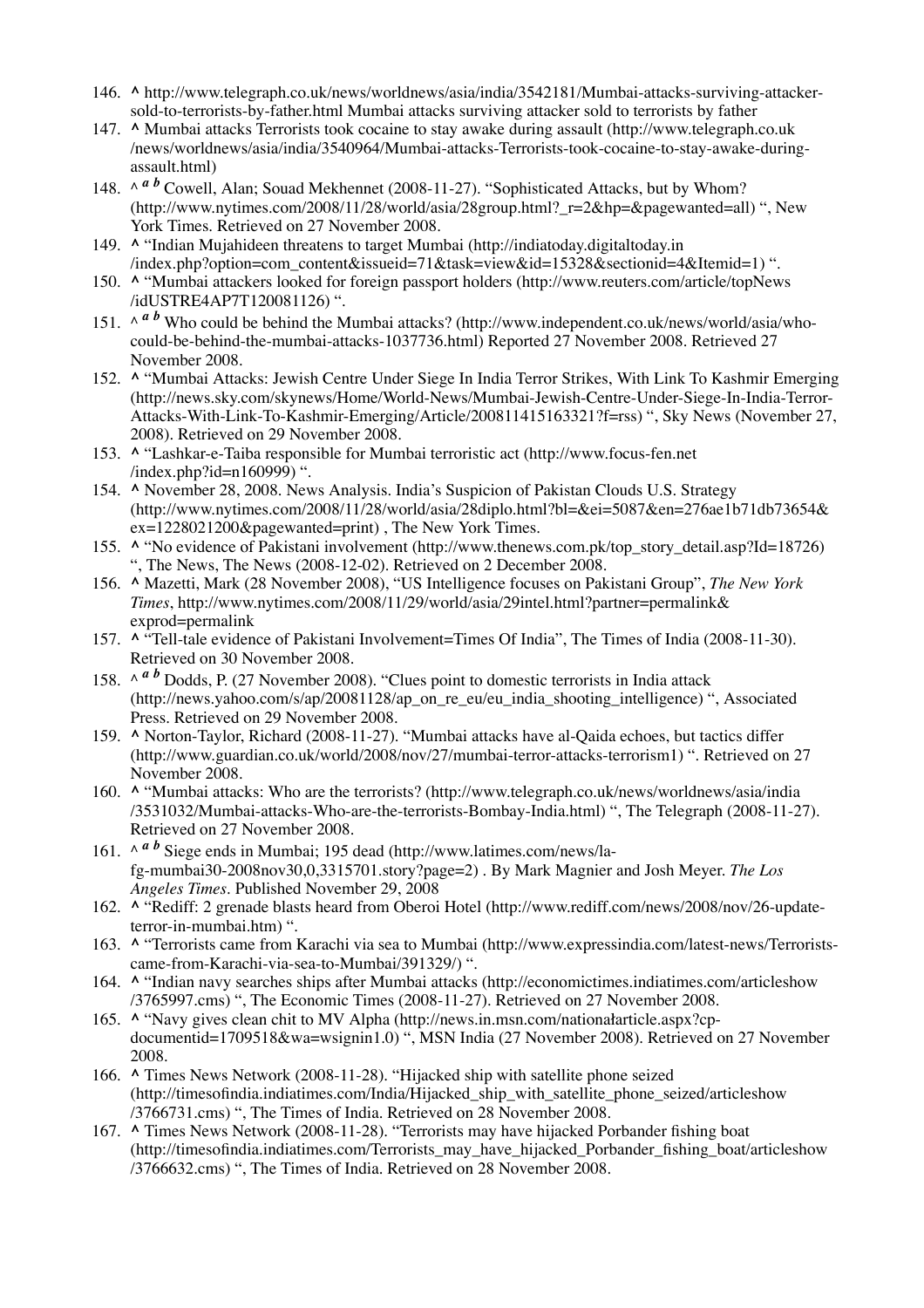- 168. A "Terrorists speak Punjabi, pretend to be from Hyderabad: Army (http://www.newkerala.com/topstoryfullnews-52568.html) ", NewKerala. Retrieved on 29 November 2008.
- 169. A "Rediff: Terrorist calling himself Sahadullah speaks to India tv (http://ishare.rediff.com/filevideo-Terrorist-calling-himself-Sahadullah-spe-id-519886.php) ".
- 170. A "Rediff: 2nd Terrorist speaks from Nariman house (http://ishare.rediff.com/filevideo-2nd-Terroristspeaks-from-Nariman-house-id-519881.php) ".
- 171. A Turkish couple let off by terrorists for being Muslims (http://timesofindia.indiatimes.com/articleshow /3766609.cms)
- 172. ^ 40 Muslims died in Mumbai (http://www.hindustantimes.com/StoryPage /FullcoverageStoryPage.aspx?id=5064da7c-0065-46d1 ae01-8320c90a0a34Mumbaiunderattack\_Special&&Headline=40+Muslims+died+in+Mumbai)
- 173. ^ Sheela Bhatt (2008-11-27). "Exclusive: LeT terrorist Ismail arrested in Mumbai (http://www.rediff.com /news/2008/nov/27mum-lashkar-0operative-ismail-arrested-for-attacks.htm) ", Rediff.com. Retrieved on 29 November 2008.
- 174. ^ Dawood and ISI involved in Mumbai attack (http://economictimes.indiatimes.com/articleshow /3768907.cms)
- 175. A "Clues suggest home grown Indian terrorism (http://www.thenews.com.pk /top\_story\_detail.asp?Id=18722) ", The News (1 December 2008). Retrieved on 1 December 2008.
- 176. A Press Trust of India (2008-11-29). "Terrorists planned to kill 5,000 people: R R Patil (http://www.hindustantimes.com/StoryPage/FullcoverageStoryPage.aspx?id=64a1d6a5-3842-46f8 a759-d8e0cbf55541Mumbaiunderattack\_Special&MatchID1=4858&TeamID1=1&TeamID2=5& MatchType1=1&SeriesID1=1224&PrimaryID=4858& Headline=%27Terrorists+planned+to+kill+5%2c000+people%27) ", *Mumbai Under Attack*, Hindustan Times. Retrieved on 30 November 2008.
- 177. ^ Source: U.S. warned India about possible Mumbai attack (http://www.cnn.com/2008/WORLD/asiapcf /12/01/india.attacks2/index.html)
- 178. ^ Schmitt, Eric; Sengupta, Somini (2008-12-03). "Ex-U.S. Official Cites Pakistani Training for India Attackers (http://www.nytimes.com/2008/12/04/world/asia/04india.html?hp) ", The New York Times. Retrieved on 3 December 2008.
- 179. ^ <sup>*a b*</sup> "Planned 9/11 at Taj: Caught Terrorist (http://www.zeenews.com/nation/2008-11-29 /487150news.html) ", Zee News (2008-11-29).
- 180. A Mumbai Mirror (2008-11-29). "I want to live: Captured terrorist Azam (http://economictimes.indiatimes.com/I\_want\_to\_live\_Captured\_terrorist\_Azam/articleshow /3772298.cms) ". *Politics/Nation*. economictimes.indiatimes.com. Retrieved on 2008-11-29.
- 181. ^ Wade, Matt (2008-12-01). "Captured terrorist reveals plot to kill up to 5000 (http://www.theage.com.au /world/captured-terrorist-reveals-plot-to-kill-up-to-5000-20081130-6nrv.html?page=-1) ", The Age. Retrieved on 2008-1201.
- 182. A Sleepy village baffled by link to captured terrorist (http://www.guardian.co.uk/world/2008/dec /02/mumbai-gunman-faridkot)
- 183. **^** Hunting Mumbai terrorist's roots (http://news.bbc.co.uk/2/hi/south\_asia/7759309.stm)
- 184. ^ Captured Mumbai attacker's identity eludes investigators (http://features.csmonitor.com/breaking /2008/12/02/captured-mumbai-attacker%E2%80%99s-identity-eludes-investigators/)
- 185. A Pak security agencies, media search for Mumbai terrorist's native village (http://indiatoday.digitaltoday.in/index.php?option=com\_content&task=view&id=21530&sectionid=4& issueid=82&Itemid=1)
- 186. ^ Terrorist: We were sent to target Israelis (http://jta.org/news/article/2008/11/30/1001254/terroristwe-were-sent-to-target-israelis) , Jewish Telegraph Agency (JTA),November 30, 2008.
- 187. A Kasab is the son of Mohammed Amir Kasab from the Faridkot village in the Okara district of Pakistan (http://http://edition.cnn.com/2008/WORLD/asiapcf/12/03/india.attacks/index.html)
- 188. A "Arrested terrorist reveals all to police (http://www.ndtv.com/convergence/ndtv/mumbaiterrorstrike /Election\_Story.aspx?ID=NEWEN20080074564&type=News) ", NDTV (2008-11-29). Retrieved on 29 November 2008.
- 189. **^** "Terrorists stayed at Taj", NDTV, NDTV (2008-11-30). Retrieved on 30 November 2008.
- 190. ^ CNN-IBN (2008-11-29). "Dawood behind Mumbai attacks: ATS sources (http://ibnlive.in.com /news/dawood-behind-mumbai-attacks-ats-sources/79364-3.html) ", *Nation*, ibnlive.in.com. Retrieved on 30 November 2008.
- 191.  $\wedge^{\text{a } b \text{ } c}$  "Arrested terrorist says gang hoped to get away (http://economictimes.indiatimes.com /News/PoliticsNation/Arrested\_terrorist\_says\_gang\_hoped\_to\_get\_away/articleshow/msid-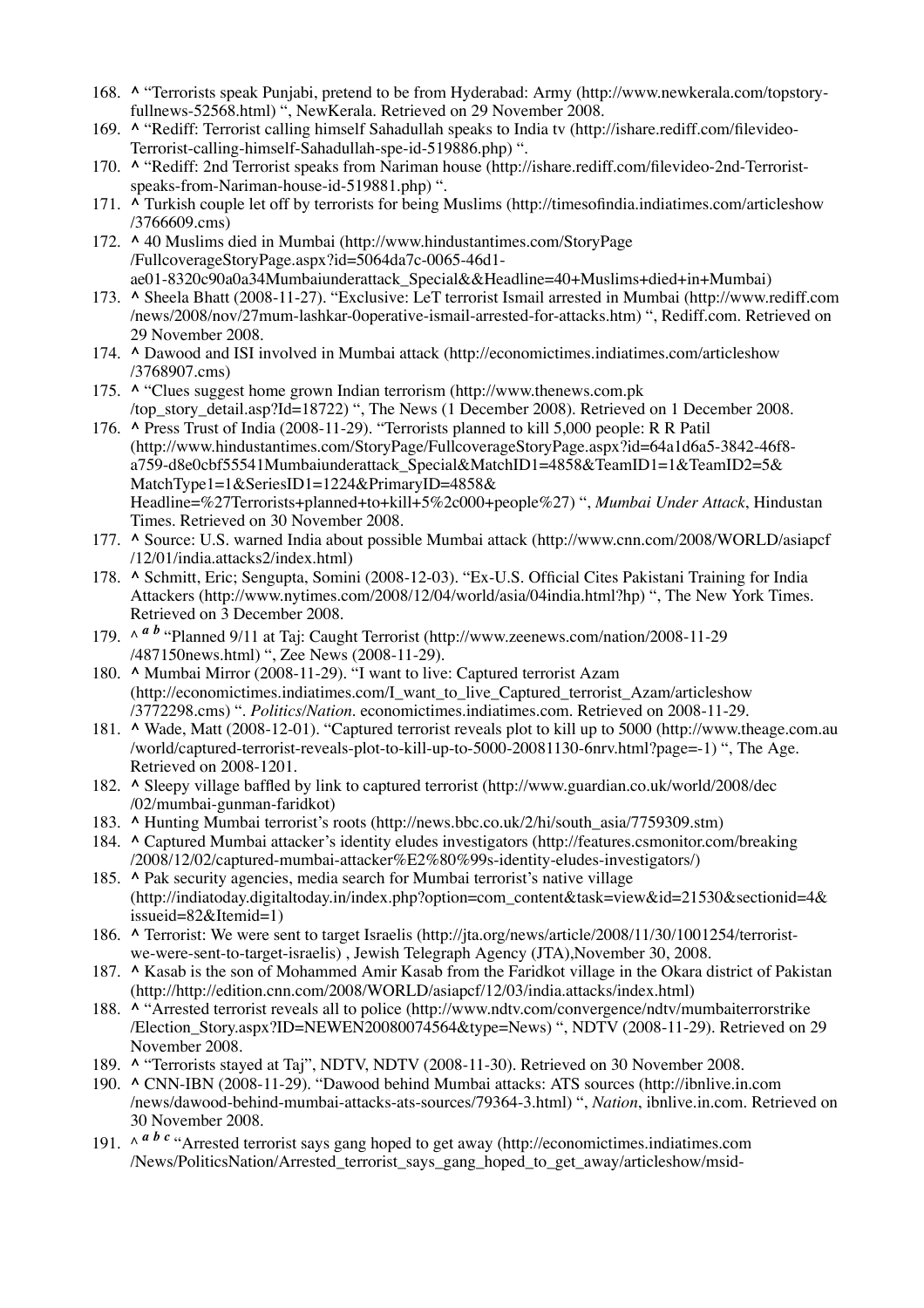3772281,curpg-1.cms) ", *The Economic Times* (2008-11-29). Retrieved on 2008-11-29.

- 192. A "Terrorists at Chabad House 'deliberately targeted' Jews (http://www.jpost.com/servlet /Satellite?cid=1227702365053&pagename=JPost/JPArticle/ShowFull) ", *Jerusalem Post* (2008-11-30). Retrieved on 2008-11-30.
- 193. ^ "Kasab confesses, says no regrets on Mumbai mayhem (http://news.in.msn.com/nationał łarticle.aspx?cp-documentid=1711188) ", *MSN News* (2008-11-30). Retrieved on 2008-11-30.
- 194. A "Mumbai locals helped us, terrorist tells cops (http://timesofindia.indiatimes.com /Mumbai\_locals\_helped\_us\_terrorist\_tells\_cops/articleshow/3774106.cms) ", *The Times of India* (2008-11-30). Retrieved on 2008-11-30.
- 195. A "We wanted to hit CST at peak hour, says arrested terrorist (http://timesofindia.indiatimes.com /We\_wanted\_to\_hit\_CST\_station\_at\_peak\_hour/articleshow/3783239.cms) ", *The Times of India* (2008-11-30). Retrieved on 2008-11-30.
- 196. A Mumbai locals helped us: terrorist tells cops (http://timesofindia.indiatimes.com /Mumbai\_locals\_helped\_us\_terrorist\_tells\_cops/articleshow/3774106.cms)
- 197. A Report: Police defuse bomb at Mumbai train station (http://http://edition.cnn.com/2008/WORLD /asiapcf/12/03/india.attacks/index.html)
- 198. A Report: Police defuse bomb at Mumbai train station (http://http://edition.cnn.com/2008/WORLD /asiapcf/12/03/india.attacks/index.html)
- 199. ^ Subramaniam Sharma (27 November 2008). "India to 'Go After' Individuals, Groups Behind Mumbai Attacks. (http://www.bloomberg.com/apps/news?pid=20601087&sid=aRa8kwGscYQ0&refer=home) ", Bloomberg. Retrieved on 27 November 2008.
- 200. ^ <sup>*a b*</sup> "World leaders condemn Mumbai attacks (http://edition.cnn.com/2008/WORLD/asiapcf/11/27 /mumbai.world.reaction/index.html) " (2008-11-27). Retrieved on 27 November 2008.
- 201. A "Advani calls PM, inquires about terror attacks (http://timesofindia.indiatimes.com/India /Advani\_calls\_PM\_inquires\_about\_terror\_attacks/articleshow/3761694.cms) ", The Times of India (2008-11-27). Retrieved on 27 November 2008.
- 202. ^ "Mumbai attacks: Reaction from international leaders to terrorism (http://www.telegraph.co.uk /news/worldnews/asia/india/3529971/Mumbai-attacks-Reaction-from-international-leaders-to-terrorism-Bombay-India.html) ", Daily Telegraph (2008-11-27). Retrieved on 27 November 2008.
- **^** "India declines Israeli offer of aid delegation to Mumbai (http://www.haaretz.com/hasen/spages 203. /1041731.html) ".
- **^** Many western nations issue Mumbai travel warnings (http://news.carrentals.co.uk/many-western-204. nations-issue-mumbai-travel-warnings-3424249.html)
- **^** *US Department of State Travel Alert*, 28 November 2008, http://travel.state.gov/travełcis\_pa\_tw 205. /pa/pa\_4398.html
- 206. A "India directs anger at politicians after Mumbai attacks. (http://www.alertnet.org/thenews/newsdesk /SP304200.htm) " (2008-12-01). Retrieved on 1 December 2008.
- 207. A "Major\_Unnikrishnans\_father\_refuses\_to\_meet\_Kerala\_CM. (http://timesofindia.indiatimes.com /Major\_Unnikrishnans\_father\_refuses\_to\_meet\_Kerala\_CM/articleshow/3777042.cms) " (2008-12-01). Retrieved on 1 December 2008.
- 208. **^** http://www.hindu.com/thehindu/holnus/000200811301331.htm
- **^** Press Trust of India (2008-11-30). "Shivraj Patil sends resignation to PM (http://www.rediff.com 209. /news/2008/nov/30mumterror-patil-sends-resignation-to-pm.htm) ", Rediff.com. Retrieved on 30 November 2008.
- 210. A Resignation of Shivraj Patil (http://www.ndtv.com/convergence/ndtv/mumbaiterrorstrike /Election\_Story.aspx?ID=NEWEN20080074673&type=News)
- 211. A "Deshmukh offers to quit, Cong concults NCP on his successor (http://in.news.yahoo.com /20/20081201/1419/tnl-deshmukh-offers-to-quit-cong-concult.html) ", Yahoo (2008-12-01). Retrieved on 1 December 2008.
- 212. ^ "Maharashtra Deputy CM RR Patil resigns (http://ibnlive.in.com/news/maharashtra-deputy-cm-r-rpatil-resigns/79454-3.html) ", CNN-IBN (2008-12-01). Retrieved on 1 December 2008.
- **^** India Today article (http://indiatoday.digitaltoday.in/index.php?option=com\_content&task=view& 213. id=21305&issueid=82)
- 214. A Economic Times Of India sites 10 hour of delay for Indian Forces to reply the terror attack. (http://economictimes.indiatimes.com/News/PoliticsNation/Why\_did\_NSG\_take\_10\_hours\_to\_arrive /articleshow/3775099.cms)
- 215. A "After Mumbai terror attack, PM battles for political life (http://ibnlive.in.com/news/after-mumbaiterror-attack-pm-battles-for-political-life/79481-3-2.htmlhb) ", CNN- IBN (2008-12-01). Retrieved on 1 December 2008.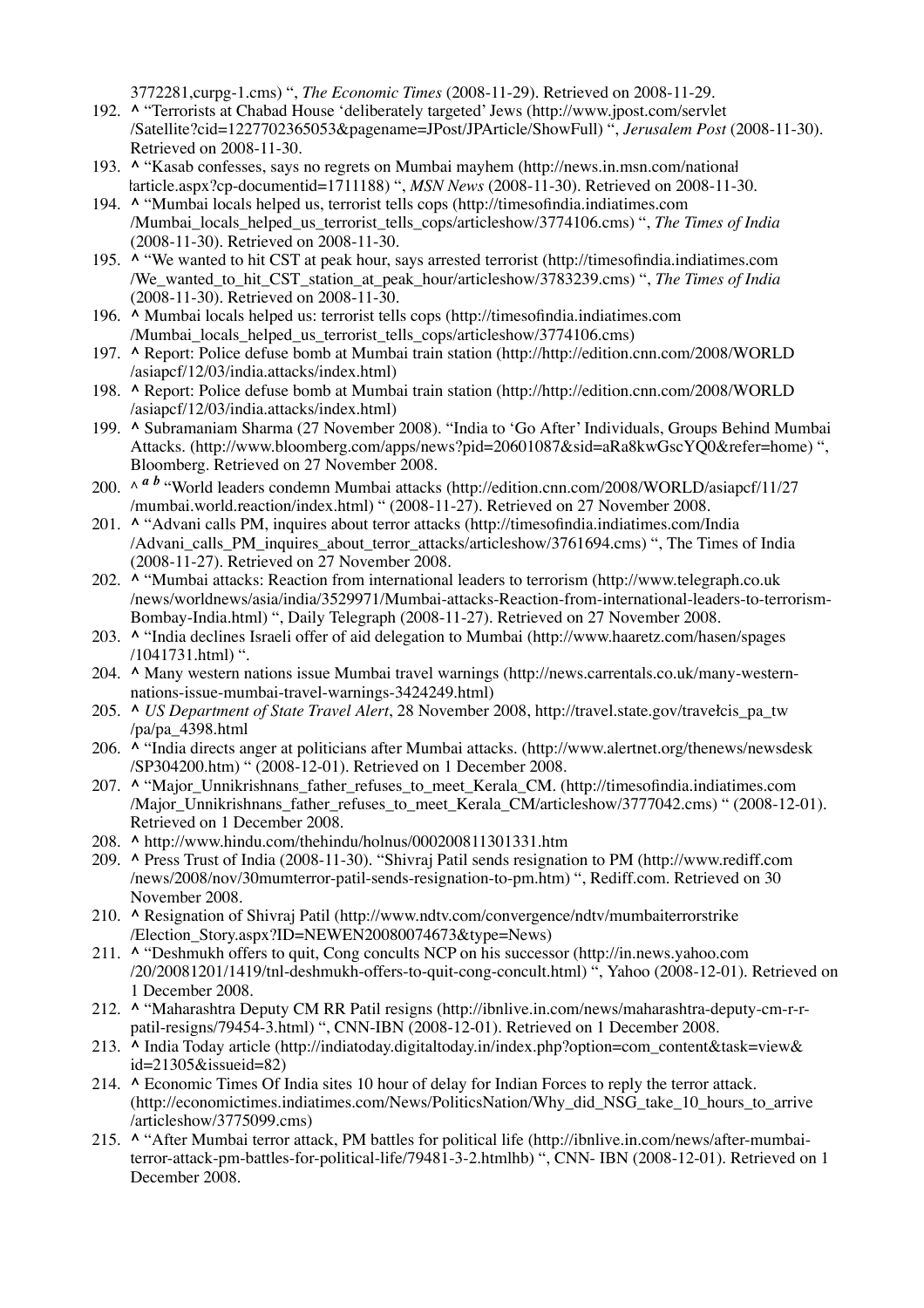- **^** "Muslim body refuses to bury 9 killers (http://timesofindia.indiatimes.com/India 216. /Muslim\_body\_refuses\_to\_bury\_9\_killers/articleshow/3777954.cms) ", Times of India (2008-12-01). Retrieved on 3 December 2008.
- **^** "[www.theaustralian.news.com.au/story/0,25197,24742322-2703,00.html Muslim Council refuses to 217. allow burial of gunmen]", The Australian (2008-12-03). Retrieved on 3 December 2008.
- 218. A "Muslim Council: Don't Bury Mumbai Terrorists in Indian Cemeteries", Foxnews (2008-12-01). Retrieved on 3 December 2008.
- 219. A "Indian muslim council refuses burial in Indian soil (Google search)", Google (2008-12-03). Retrieved on 3 December 2008.
- 220. **^** BBC: Muslim refuse to bury militants (http://news.bbc.co.uk/2/hi/south\_asia/7758651.stm)
- 221. **^** http://ibnlive.in.com/news/give-us-guns-india-inc-demands-from-govt/79448-7.html
- 222. ^ http://timesofindia.indiatimes.com/Maoists\_give\_gun\_salute\_to\_Mumbai\_victims/articleshow /3789575.cms
- 223. A "US to support Mumbai attack investigation: Bush tells PM (http://timesofindia.indiatimes.com/World /USA/US\_to\_support\_Mumbai\_attack\_investigation\_Bush\_tells\_PM\_/articleshow/3777459.cms) " (2008-11-29). Retrieved on 1 December 2008.
- 224. A "FBI to help Mumbai terror attacks (http://www.rediff.com/news/2008/nov/30mumterror-fbi-tohelp-probe-mumbai-attacks.htm) " (2008-11-29). Retrieved on 1 December 2008.
- 225. ^ "FBI to help Mumbai terror attacks (http://www.rediff.com/news/2008/nov/30mumterror-fbi-tohelp-probe-mumbai-attacks.htm) " (2008-11-29). Retrieved on 1 December 2008.
- **^** "Australian Federal Police team in Mumbai (http://www.ndtv.com/convergence 226. /ndtv/mumbaiterrorstrike/Story.aspx?ID=NEWEN20080074823&type=News) " (2008-11-29). Retrieved on 1 December 2008.
- 227. ^ "Mumbai-attacks-Britain-sends-team-of-forensic-experts (http://www.telegraph.co.uk/news/worldnews /asia/india/3532333/Mumbai-attacks-Britain-sends-team-of-forensic-experts.html) " (2008-11-29). Retrieved on 1 December 2008.
- 228. ^ "Malaysia to co-ordinate with Interpol (http://www.zeenews.com/world/2008-12-01/487559news.html) " (2008-11-29). Retrieved on 1 December 2008.
- 229. A "Blogs feed information frenzy on Mumbai blasts (http://www.reuters.com/article/internetNews /idUSTRE4AQ2Q020081127) ", Reuters (2008-11-27). Retrieved on 27 November 2008.
- 230. ^ <sup>*a b* "Gunmen 'still holed up in Mumbai' (http://news.bbc.co.uk/1/hi/world/south\_asia/7752003.stm) ",</sup> BBC News (2008-11-27). Retrieved on 27 November 2008.
- 231. A Robert Mackey (2008-11-26). "Tracking the Mumbai Attacks (http://thelede.blogs.nytimes.com /2008/11/26/tracking-the-mumbai-attacks/?pagemode=print) ". New York Times. Retrieved on 2008-11-28.
- 232. ^ "Mumbai Attack Aftermath Detailed, Tweet by Tweet (http://blog.wired.com/defense/2008/11/firsthand-acco.html) ", *Wired*. Retrieved on 27 November 2008.
- **^** Kumar Sen, Ashish (2008-11-27). "125-now-dead-indias-911 (http://www.washingtontimes.com 233. /news/2008/nov/27/125-now-dead-indias-911/) ", THE WASHINGTON TIMES. Retrieved on 29 November 2008.
- **^** SAUNDERS, DOUG (2008-11-29). "This is India's 9/11? Think again 234. (http://www.theglobeandmail.com/servlet/story/RTGAM.20081128.wreckoning1128/BNStory /Internationałhome) ". Retrieved on 29 November 2008.
- 235. ^ "BSE, NSE to remain closed on Thursday (http://ibnlive.in.com/news/bse-nse-to-remain-closedon-thursday/79149-16.html) " (27 November 2008). Retrieved on 27 November 2008.
- 236. A "Shooting of films and TV serials hauled (http://www.mid-day.com/news/2008/nov/271108-shootingfilms-hauled-due-to-terror-attacks.htm) ", MiD-Day (2008-11-27). Retrieved on 28 November 2008.
- **^** Prada, Paulo; Daniel Fitzpatrick, Nitin Luthra, Dan Michaels, Jeanne Whalen (2008-11-27). "Mumbai 237. Notebook: Squeeze to India's Cash-Strapped Carriers (http://online.wsj.com/article /SB122774214504461219.html?mod=yahoo\_hs&ru=yahoo) ", Wall Street Journal. Retrieved on 27 November 2008.
- 238. A "Mumbai terrorist attacks: England set to leave India but Test series could still go ahead (http://www.telegraph.co.uk/sport/cricket/internationałindia/3529913/Mumbai-Bombay-terroristattacks---England-cricket-squad-abandon-tour-of-India.html) ", Daily Telegraph (2008-11-27). Retrieved on 28 November 2008.
- **^** "Chennai to host India-England 2nd Test match (http://www.hindu.com/thehindu/holnus 239. /007200811281760.htm) ", The Hindu (2008-11-28).
- 240. A "Mumbai terror attack: T20 Champions League postponed (http://www.expressindia.com/latestnews/Mumbai-terror-attack--T20-Champions-League-postponed/391419/) ", Express India (2008-11-27).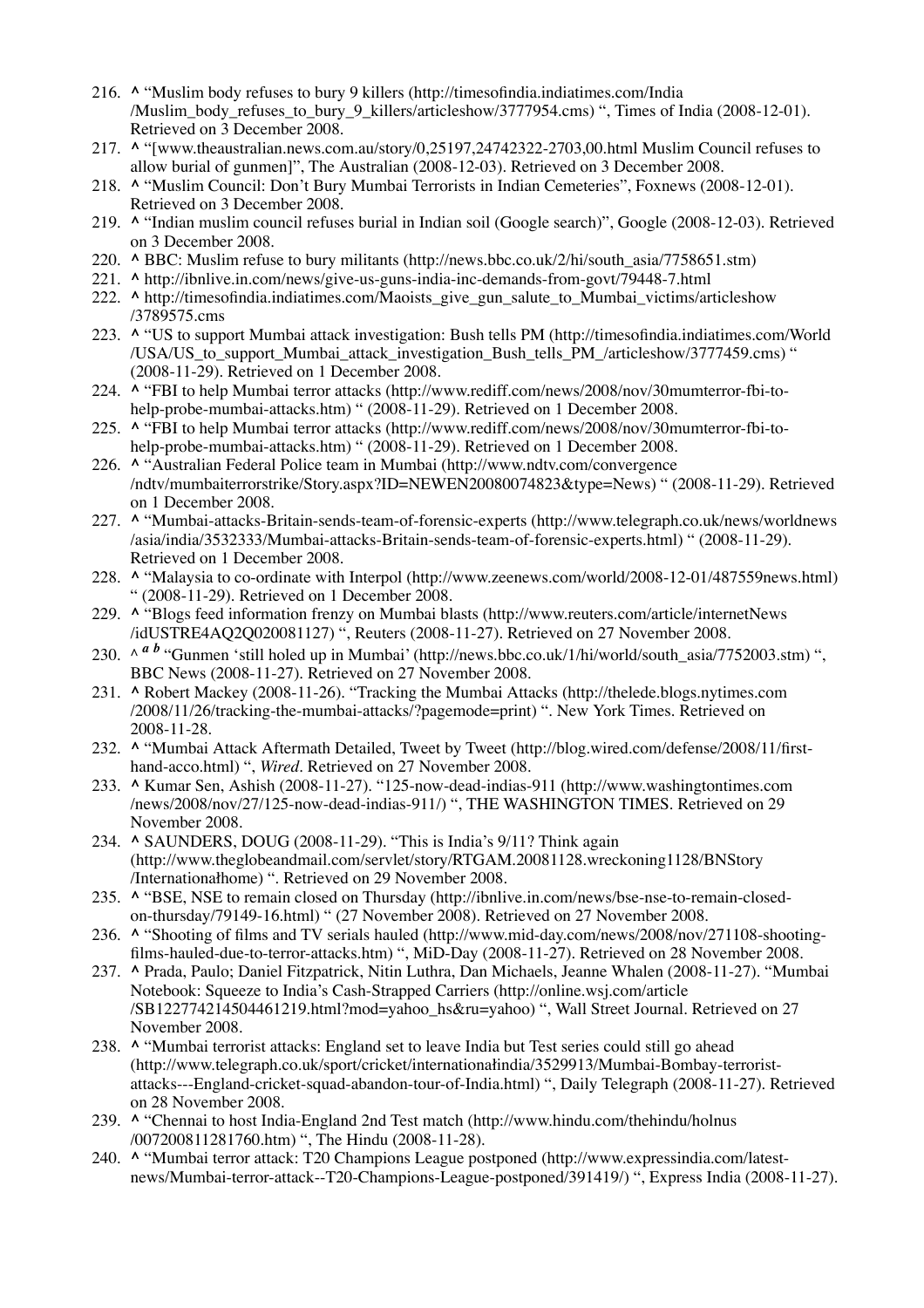Retrieved on 28 November 2008.

- 241. ^ http://www.expressindia.com/latest-news/boats-auctioned-by-pak-pose-a-threat-india-seeks-details /392730/ Boats auctioned by Pak pose a threat, India seeks details
- **^** Dixit, Ravi (2008-11-27). "Indian Financial Capital Mumbai Under Attack Bomb Blasts and 242. Indiscriminate Firing; 125 Dead and 327 Injured (http://www.nowpublic.com/world/indian-financialcapital-mumbai-under-attack-bomb-blasts-and-indiscriminate-firing-125-dead-and-327-injured) ", NowPublic. Retrieved on 28 November 2008.
- **^** "NSG sanitising Taj Hotel (http://www.rediff.com/news/2008/nov/26-update-terror-in-mumbai.htm) ", 243. Rediff.com (November 26, 2008). Retrieved on 29 November 2008.
- **^** "Defiant Leopold opens doors to customers (http://timesofindia.indiatimes.com/Mumbai 244. /Defiant\_Leopold\_opens\_doors\_to\_customers/articleshow/3776509.cms) " (1 December 2008). Retrieved on 3 December 2008.
- **^** "After ravage, work on to resurrect Taj (http://timesofindia.indiatimes.com/Mumbai 245. /After\_ravage\_work\_on\_to\_resurrect\_Taj/articleshow/3781913.cms) " (2 December 2008). Retrieved on 3 December 2008.
- 246. A "Terror-torn Taj to get M F Husain touch afresh (http://www.expressindia.com/latest-news/Terrortorn-Taj-to-get-M-F-Husain-touch-afresh/392882/) " (1 December 2008). Retrieved on 3 December 2008.
- 247. A "Trident may open in 10 days, Oberoi in a few months (http://economictimes.indiatimes.com /News/PoliticsNation/Trident\_may\_open\_in\_10\_days\_Oberoi\_in\_a\_few\_months/articleshow /3781742.cms) " (2 December 2008). Retrieved on 3 December 2008.
- **^** "Nariman House to be reopened soon (http://www.hindu.com/thehindu/holnus/001200812011511.htm) 248. " (1 December 2008).
- **^** India to bolster NSG strength (http://www.business-standard.com/india/news/india-to-bolster-249. nsg-strength/00/46/50351/on)
- **^** NDTV.com: Mumbai attacks learning experience for NSG (http://www.ndtv.com/convergence 250. /ndtv/mumbaiterrorstrike/Election\_Story.aspx?ID=NEWEN20080074591&type=News)
- **^** 59-hour Mumbai terror siege comes to end\_English\_Xinhua (http://news.xinhuanet.com/english 251. /2008-11/29/content\_10430375.htm)
- 252. ^ Need NSG-like equipment: cops (http://www.indianexpress.com/news/Need-NSG-like-equipment-cops/391939)
- 253. A "PM for federal agency, better legal framework (http://www.ndtv.com/convergence /ndtv/mumbaiterrorstrike/Election\_Story.aspx?ID=NEWEN20080074719&type=News) ", ND TV (2008-12-01). Retrieved on 1 December 2008.
- **^** "ISI chief to visit India: PM's office (http://www.geo.tv/11-28-2008/29701.htm) ", Geo TV 254. (2008-11-28). Retrieved on 28 November 2008.
- 255. ^ "DG ISI representative to visit India: PM (http://www.geo.tv/11-29-2008/29720.htm) ", Geo TV (2008-11-28). Retrieved on 28 November 2008.
- 256. ^ "Pakistan High Commissioner summoned. (http://www.ndtv.com/convergence/ndtv/mumbaiterrorstrike /Election\_Story.aspx?ID=NEWEN20080074831&type=News) " (2008-12-01). Retrieved on 1 December 2008.
- 257. ^ "Mumbai gunmen trained in Pakistan investigators (http://in.reuters.com/article/topNews/idINIndia-36793420081201?pageNumber=1&virtualBrandChannel=0) ", Reuters (2008-12-01). Retrieved on 1 December 2008.
- **^** "India asks for Dawood, Masood Azhar's head (http://ibnlive.in.com/news/india-asks-for-dawood-258. masood-azhars-head/79482-3-1.html) ", CNN- IBN (2008-12-01). Retrieved on 1 December 2008.
- **^** "No\_military\_action\_against\_Pakistan\_India (http://timesofindia.indiatimes.com 259. /No\_military\_action\_against\_Pakistan\_India/articleshow/3783853.cms) ", Times of India (2008-12-01). Retrieved on 1 December 2008.
- 260. A "Military strike against Pak terror camps an option: India (http://www.ndtv.com/convergence /ndtv/mumbaiterrorstrike/Story.aspx?ID=NEWEN20080074968&type=News) ", CNN-IBN (2008-12-01). Retrieved on 1 December 2008.
- 261. A "Mumbai attack may trigger Indian military response' (http://www.expressindia.com/latestnews/Mumbai-attack-may-trigger-Indian-military-response/392202/) ", Indian Express (2008-11-29). Retrieved on 1 December 2008.
- 262. A "Rice urges Pakistan to cooperate in Mumbai inquiry (http://in.reuters.com/article/southAsiaNews /idINIndia-36810120081201) ", Reuters (2008-12-01). Retrieved on 1 December 2008.
- 263. A "Rice to visit India on Wednesday, White House says (http://www.reuters.com/article /vcCandidateFeed2/idUSTRE4B005O20081201) ", Reuters (2008-12-01). Retrieved on 1 December